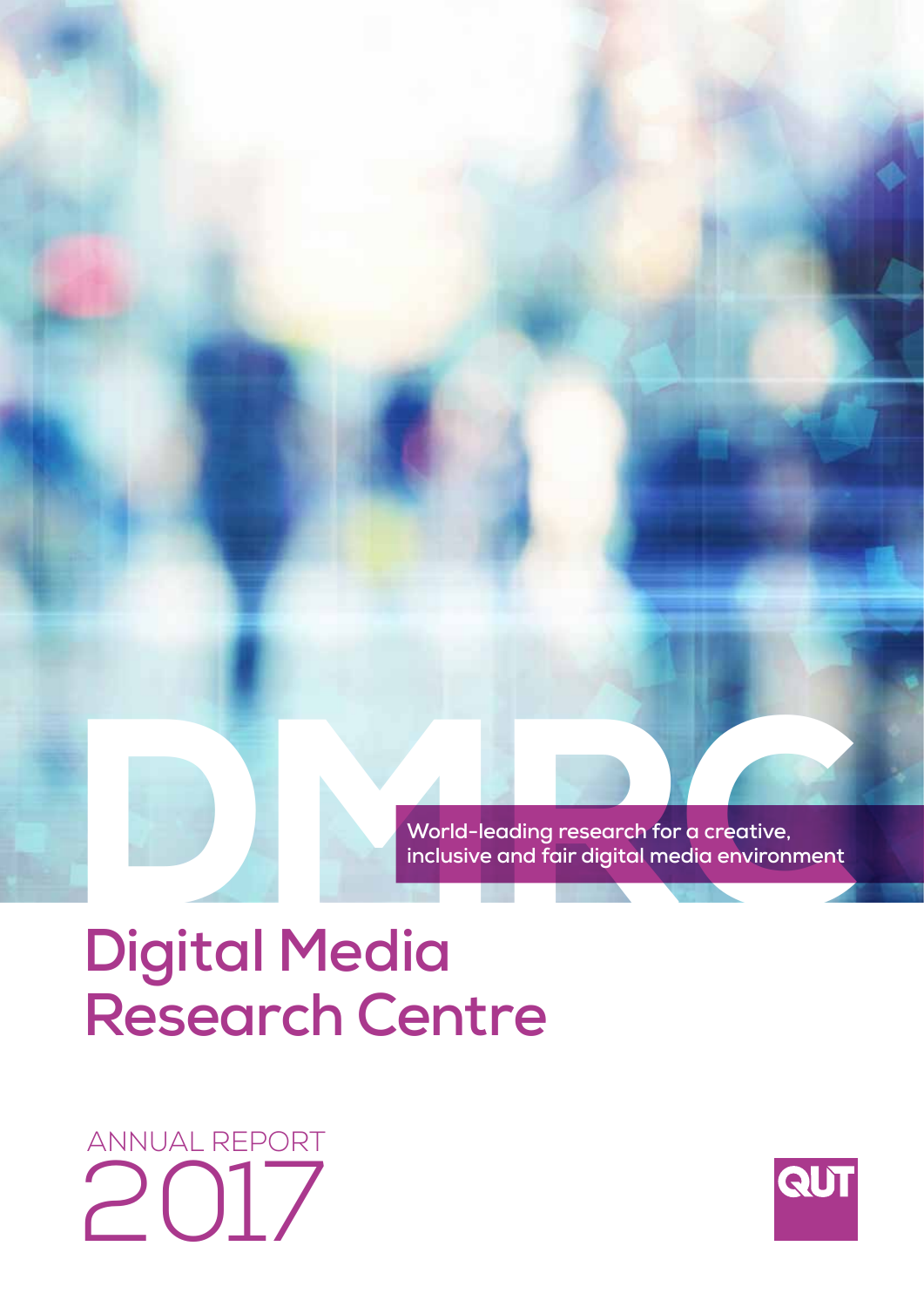

Digital Media Research Centre

Digital Media Research Centre Queensland University of Technology 515, Z1 Musk Avenue Kelvin Grove, QLD, 4059 +61 (0)7 3138 3556

dmrc@qut.edu.au http://www.research.qut.edu.au/dmrc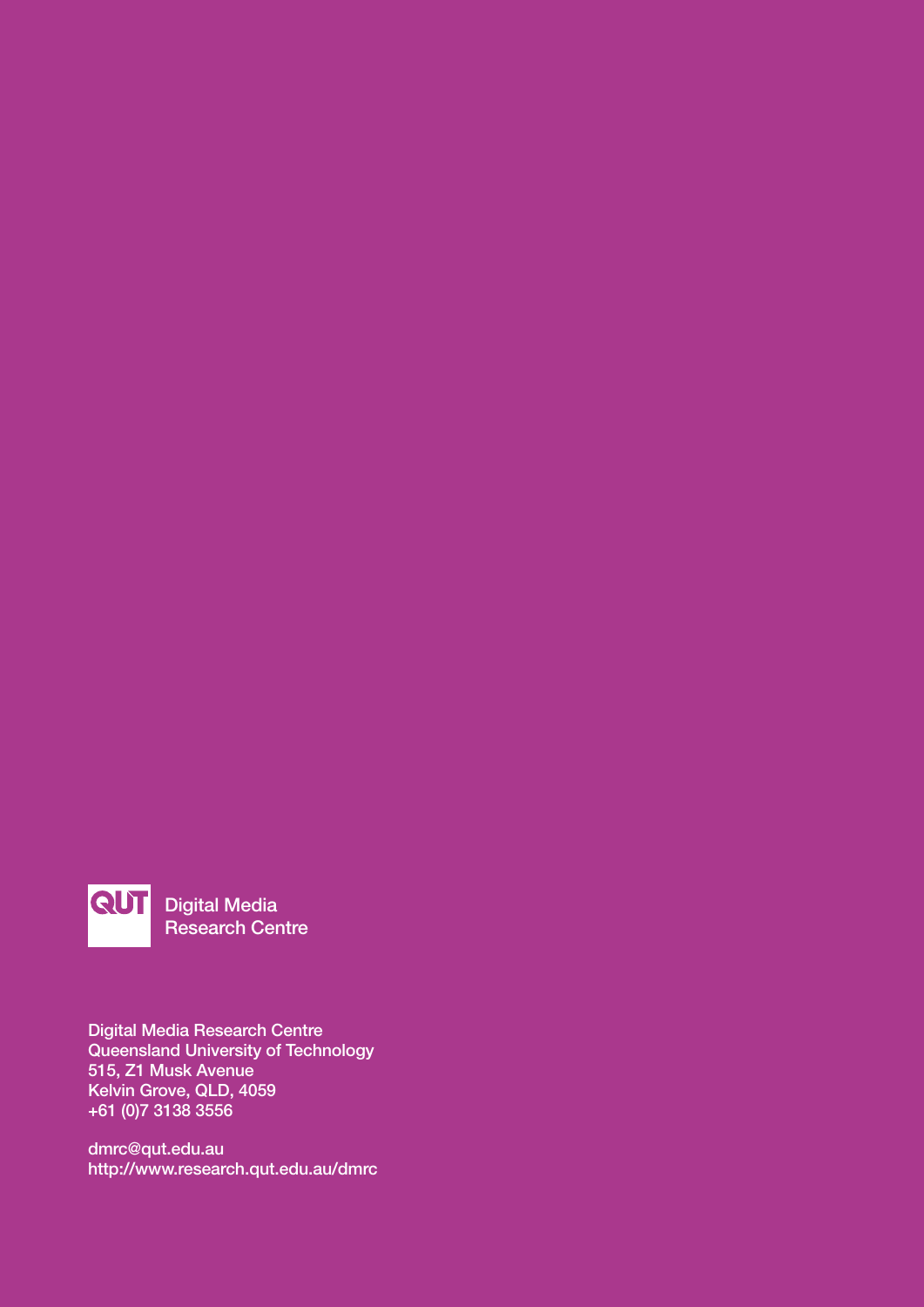# **CONTENTS**

- 2-3 1.0 **DIRECTOR'S REPORT**
- 3-4 2.0 **STRUCTURE AND MEMBERSHIP**
- 5 3.0 **CENTRE GOVERNANCE**
- 6 4.0 **ENGAGEMENT AND RESEARCH TRAINING**
- 7-8 5.0 **RESEARCH INFRASTRUCTURE**
- 9-14 6.0 **2017 RESEARCH HIGHLIGHTS**
- 15-16 7.0 **COMMUNICATION AND MEDIA ENGAGEMENT**
- 17-28 8.0 **KEY OUTCOMES**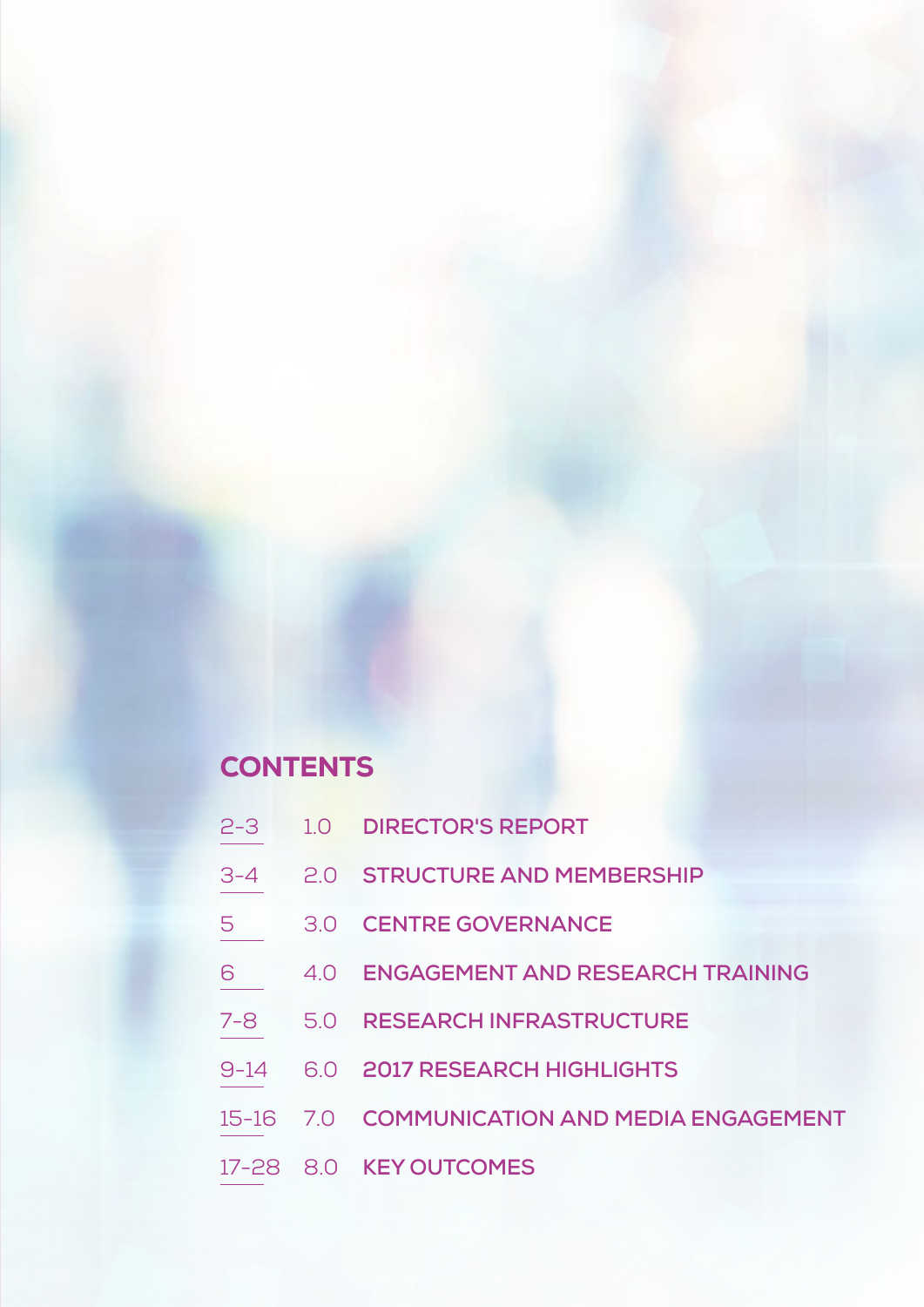# 1.0 **DIRECTOR'S REPORT**

# Welcome

In early April 2018, the DMRC will reach its third anniversary—a good moment to take stock of our progress and renew our momentum. We have achieved a lot in our first three years: we're now wellestablished at QUT and well-recognised externally, we've got runs on the board with strong funding and publication outcomes and a number of strong industry partnerships, and we host a dynamic, engaged and supportive research culture of which we can be justly proud. But we can do more!

As we go forward into our fourth year, we aim to become more purpose-driven and engaged with the world outside the university, and we're actively looking to generate significant impacts from our research. As an important next step, we've refreshed our mission and renewed our structure—and these changes are outlined below.



I would like to take this opportunity to sincerely thank all our members, students, partners and supporters for their contributions to the centre's research and outreach in the past year. I especially acknowledge the leadership and commitment of the DMRC leadership team: Michael Dezuanni (Associate Director), Peta Mitchell (Research Training Coordinator), and Tess McGlone (Centre Coordinator), and thanks also to Nicki Hall (Project Officer) for her help putting this annual report together. I'm looking forward to working with you all again in 2018.

# Renewing our purpose and structure

Between late 2017 and early 2018, we formalised a new mission for the DMRC:

World-leading research for a creative, inclusive and fair digital media environment

We deliver on this mission by working together and with external partners on innovative and impactful projects. Accordingly, we have transitioned away from a programbased 'group' structure toward a flat, lean, and actionoriented model, organised around three priorities:

- 1.creativity & innovation
- 2.diversity & inclusion
- 3.trust & fairness

These three priorities represent our aspirations for the kind of digital media environment that we'd like to promote and help build. But each of them also stands in for significant problems and challenges affecting the digital media industries, and are reflected in public concerns.

In addressing these challenges, we need to undertake highquality research that generates deep understanding, as well as engaging in direct intervention and external advocacy.

### **Creativity and innovation**

We investigate the settings and dynamics that foster vibrant and internationally competitive local creative content industries; recognising that creativity and innovation can come from anywhere, including from marginalised communities and non-expert creators. We trace the emergence and dynamics of new digital media and entertainment industries and business; and we map the skills, identities and labour dynamics associated with creative work in these sectors.

### **Inclusion and diversity**

We conduct basic and problem-solving research into the challenges of population-wide digital access, as well as helping to embed throughout society the capability and skills to operate effectively as consumers and media professionals in the digital media environment. We map the social and cultural diversity of digital culture and the inclusiveness of platforms; recognising not only that multiple forms of diversity need to be considered in governance and inclusion, but also that social diversity is a vibrant source of creativity and innovation.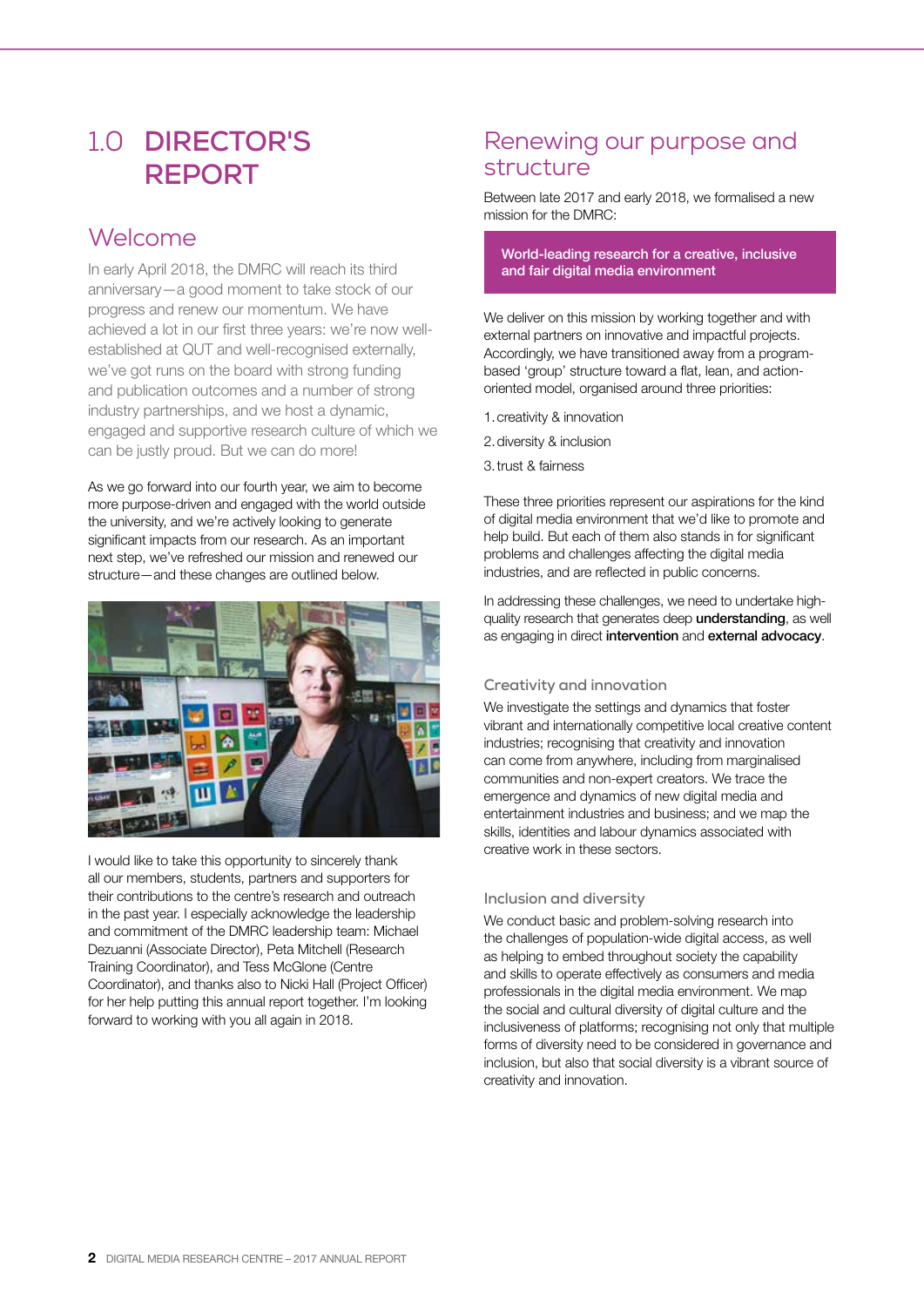### **Trust and fairness**

We undertake analysis and advocacy that promotes the transparent and just governance of the media environment, which is populated by a diverse array of local and international media organisations and platforms. We seek to promote a media environment that enhances social cohesion, that treats participants fairly, and that takes seriously the role of digital media platforms in curating our culture, and in coordinating our political communication and social interactions. We investigate how deep social and historical questions (like democracy and trust) are challenged by new technological developments (from algorithmic news curation to the blockchain), and explore the new models of media practice, regulation and governance that might emerge from these developments.

To each of these areas, and across all our projects, we bring distinctive research capabilities, leading-edge research infrastructure and research training programs, and a strong support structure for external engagement.

# Centre Membership update

During 2017, DMRC Chief Investigator Ruth Bridgstock moved to the University of South Australia where she is now Dean: Academic and Professor: Learning and Teaching, Education Arts and Social Sciences.

We have also farewelled two of our Vice Chancellor's Research Fellows, both of whom have gone on to excellent international positions:

- Tim Highfield has taken up a position as Assistant Professor, New Media at the University of Amsterdam
- Emma Baulch has been appointed Associate Professor, Communication and Media Studies at Monash University Malaysia

Our warmest congratulations to Ruth, Tim and Emma on their new positions.

At the start of 2018 we welcomed a new staff member in the School of Communication, Brendan Keogh, who was also awarded a prestigious ARC Discovery Early Career Researcher Award (DECRA); and there will be a number of new academic staff joining the School of Communication and DMRC during 2018. On behalf of the DMRC, our warmest welcome to these new colleagues, and best wishes to the DMRC community for the coming year!

Jugm

Professor Jean Burgess, Centre Director 19 March 2018

# 2.0 **STRUCTURE AND MEMBERSHIP**

The DMRC is based in the Creative Industries Faculty's School of Communication with active participation from researchers in the Law and Education Faculties. Led by Centre Director Jean Burgess, the Centre has a tiered model of membership which includes:

- Centre Members (including Chief Investigators)
- Affiliated Researchers
- Higher Degree by Research (HDR) students

The Chief Investigators, along with the Centre Director, comprise the Centre's senior leadership team, and are expected to have substantive participation in Centre research projects, research training programs, external grant applicants and public-engagement Centre activities. In 2017 the DMRC's Chief Investigators were:

- Professor Jean Burgess (Centre Director)
- Associate Professor Michael Dezuanni (Associate Director)
- Dr Emma Baulch
- Professor Greg Hearn
- Associate Professor Ruth **Bridgstock**
- Professor Axel Bruns
- Dr Tim Highfield
- Distinguished Professor Stuart Cunningham
- Professor Terry Flew
- Professor Brian McNair
- Associate Professor Peta Mitchell
- Dr Nicolas Suzor
- Professor Patrik Wikstrom

The Centre Members are QUT researchers who are primarily and actively engaged in the DMRC's projects and programs. In 2017, the Centre Members (in addition to the Chief Investigators) were:

- Associate Professor John Banks
- Dr Elija Cassidy
- Professor Susan Danby
- Dr Tim Highfield
- Associate Professor Stephen Harrington
	-
- Dr Brenda Moon
- Dr Kim Osman
- Dr Kylie Pappalardo
- Dr Mark Ryan
- Dr Kevin Sanson
- Dr Christine Spurgeon
- Dr Aliosha Schapals
- Dr Pauline Zardo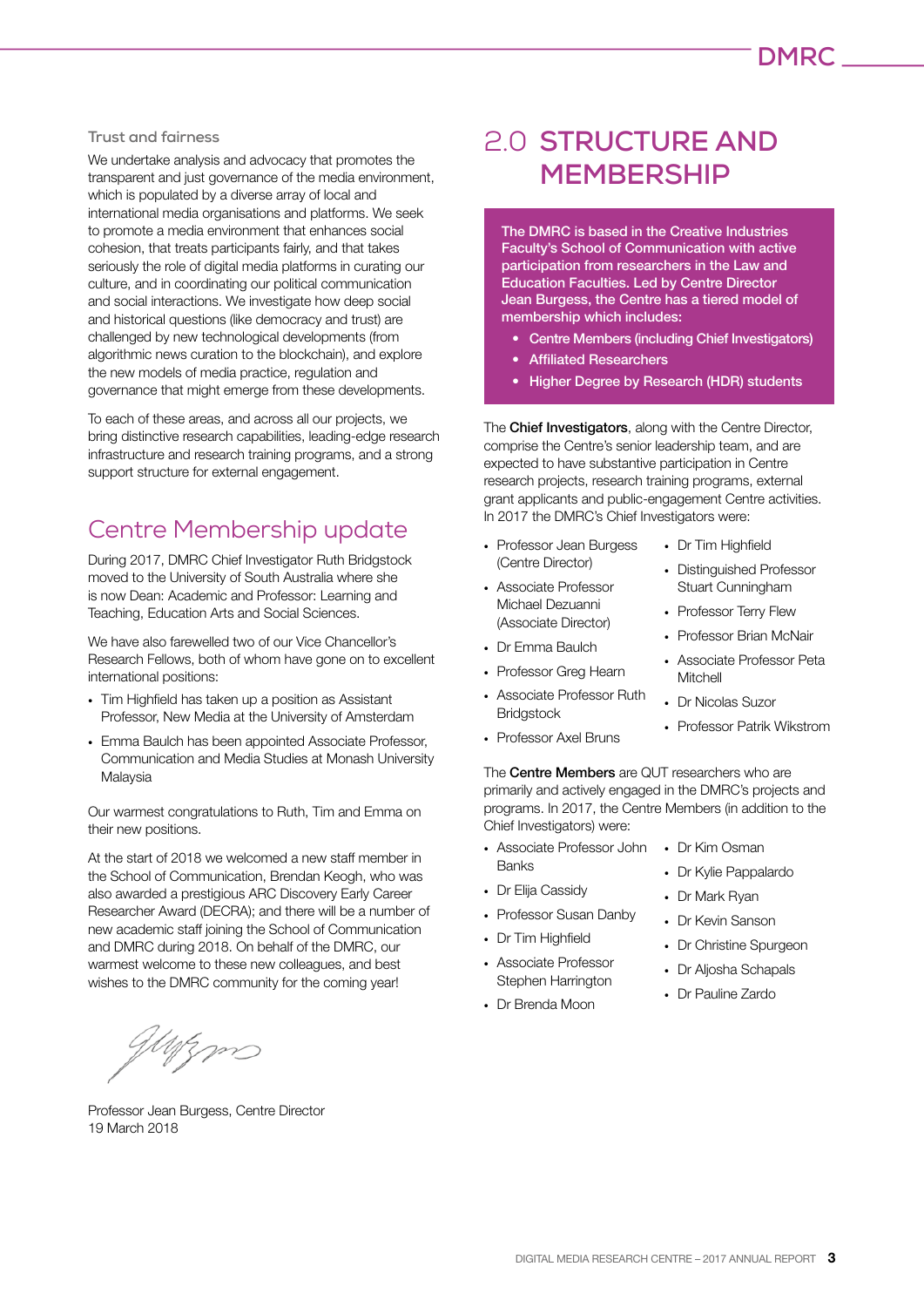### The **Centre Research Staff** employed on DMRC projects in 2017 were:

- Irfan Azeezullah
- Ehsan Dehghan
- Dr Stefanie Duguay
- Andrew Golledge
- Nicki Hall
- Dr Kirralie Houghton
- Jacinta Lisec
- Judith Newton
- Amber Marshall
- Ariadna Matamoros Fernández
- Tess McGlone
- Avijit Paul
- Dr Adam Swift
- Jarrod Walczer

Affiliated Researchers are QUT Researchers who are actively engaged in collaborative research with the DMRC. While not necessarily integrated or fully aligned to the DMRC, they do have complementary research profiles. The DMRC's Affiliated Researchers in 2017 were:

- Dr Hugh Brown • Dr Lesley Hawkes
- Professor Ruth Bridgstock Dr Hai Hong Nguyen
- Dr Christy Collis • Dr Sandra Phillips
- Dr Angela Daly

**Dragiewicz** 

- Associate Professor Angela Romano
- Professor Marcus Foth • Professor Matthew Rimmer
- Dr Donna Hancox

• Associate Professor Molly

• Dr Nicholas Russell

HDR Members are QUT Higher Degree by Research (HDR) students whose research projects are directly aligned to the DMRC and are supervised by a Centre Member (typically as principal supervisor). HDR Members are expected to actively participate in research training programs and public engagement activities. In 2017 the DMRC had 60 HDR students, made up of 50 PhD students, 6 Doctorate of Creative Industries students and 4 Masters by research students. In 2017, the DMRC's HDR students were:

- Christel Antonites
- Virginia Balfour
- Rosalie Gillett

• Akhmad Firmannamal

- Jacinta Bubach • Malcolm Burt
- 
- Xu Chen
- Delfi Chinnappan
- Cameron Cliff
- Ella Chorazy
- Rachel Cobcroft
- Bryan Crawford
- Ehsan Dehghan
- Katherina Drinkuth
- Stefanie Duguay
- Sara Ekberg
- Sofya Glazunova
- Lisa Harrison
- Guy Healy
- Rachel Hews
- Bronwyn Hope
- Matthew Hsu
- Edward Hurcombe
- Bondy Kaye
- Katherine Kirkwood
- Morag Kobez
- Michael Lee
- Amanda Levido
- Kelly Lewis
- Jiajie Lu
- Kerryn Manifold • Ariadna Matamoros
- Fernández
- Prue Miles
- Callum McWaters
- Smith Mehta
- Jay Mogis
- Sylvia Ximena Montaña Nino
- Gabriela Monteiro Lunardi
- Felix Münch
- Zin Mar Myint
- Judy Newton
- Rido Parulian Panjaitan
- Emma Potter-Hay

### In 2017, the DMRC hosted a number of international research visitors, including:

- Patricia Aufderheide, School of Communication, American University, Washington DC
- Hasan Bakhshi, NESTA, UK
- Nancy Baym, Microsoft Research, USA
- Bridget Conor, Kings College London, UK
- Mark Deuze, Faculty of Humanities, University of Amsterdam
- Frederik Dhaenens, Ghent University, Belgium
- He Gou, Communication University of China
- Frederic Guerrero-Solé, Universitat Pompeu Fabra, Barcelona, Spain
- Larissa Hjorth, School of Media and Communiation, RMIT **University**
- Yu Hong, Zhejiang University, Hangzhou
- Celina Lerner, Universidade Federal do ABC, Brazil
- Noortje Marres, Centre for Interdisciplinary Methodologies, University of Warwick, UK
- Torill Mortensen, Centre for Interdisciplinary Methodologies, University of Warwick, UK
- Paul McDonald, Kings College London, UK
- Jeanette Steemers, Kings College London, UK
- Endah Triastuti, Department of Communications, University of Indonesia
- Rebekah Willett, University of Wisconsin-Madison, USA
- Alila Pramiyanti
- Andrew Quodling
- Samantha Ryan
- Hannah Louise Spyksma
- Jessica Stevens
- Kim Stewart
- Chunmeizi Su
- Fiona Suwana
- Naomi Takeifanga
- Sonam Tobgye
- Miss Portia Vann
- Jarrod Walczer
- Yi Wang

• Alice Witt • Jing Zeng

• Michael Ward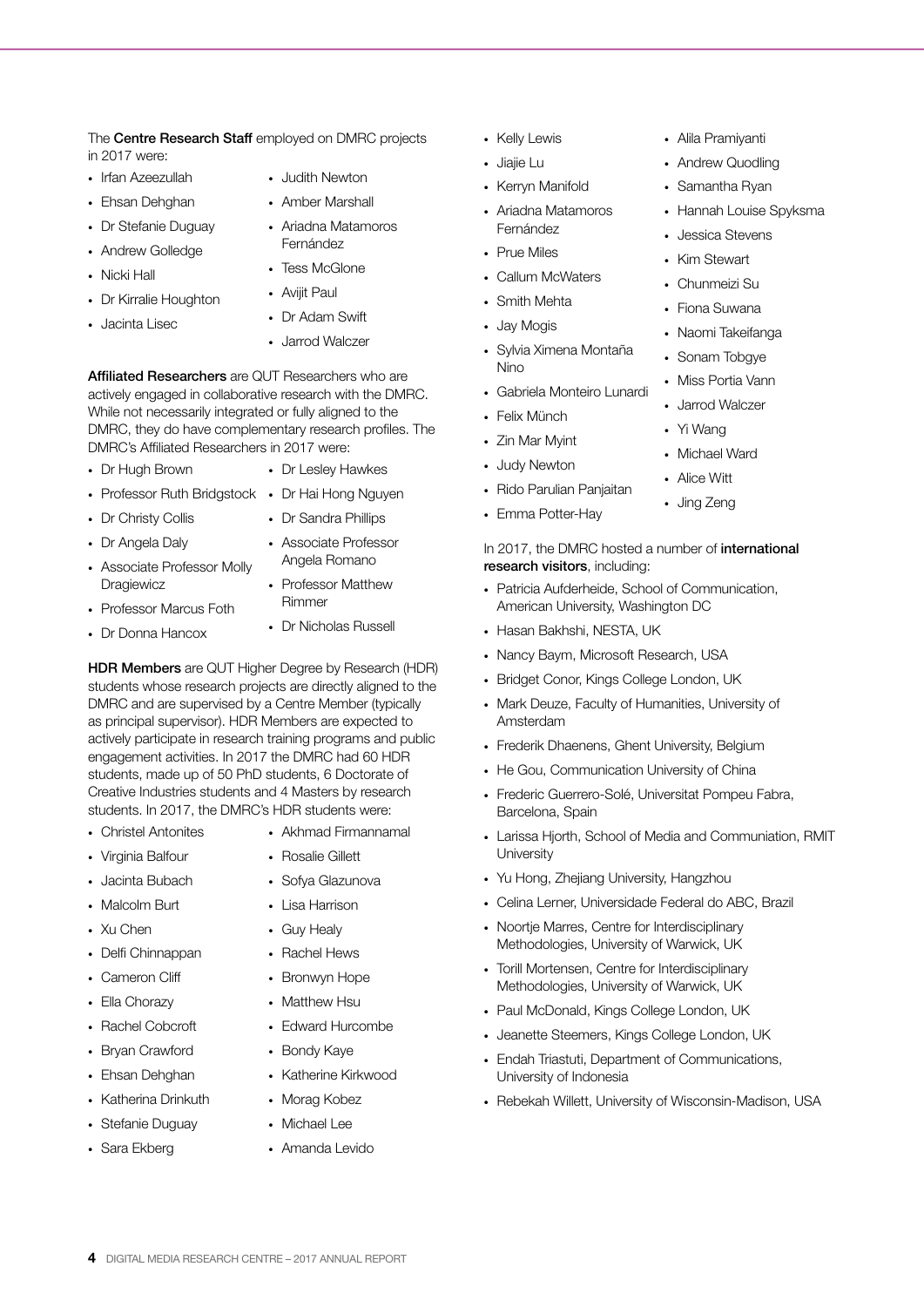# 3.0 **CENTRE GOVERNANCE**

The DMRC is led by an Executive Committee, which is responsible for strategic and operational leadership, chaired by the Centre Director. Overall governance of the Centre is provided by the Advisory Committee, who review and monitor the Centre's strategic direction and performance.

The Centre Director has overall responsibility for the operation and strategic direction of the DMRC, and from January 2017 reports to the Head of School, School of Communication. The Centre Director and Chief Investigators share responsibility for the leadership of the research programs and the acquittal of the Centre's strategic objectives, and collectively comprise the Executive Committee, which meets in person every 4–6 weeks on average.

In 2017 the Executive Committee members were:

- Professor Jean Burgess (Centre Director and Chair)
- Dr Emma Baulch
- Associate Professor Ruth Bridgstock
- Professor Axel Bruns
- Distinguished Professor Stuart Cunningham
- Associate Professor Michael Dezuanni (Associate Director)
- Associate Professor Stephen Harrington
- Professor Brian McNair
- Associate Professor Peta Mitchell (Research Training Coordinator)
- Associate Professor Nicolas Suzor
- Dr Kevin Sanson
- Professor Patrik Wikström

The DMRC Advisory Committee provides advice on the strategic direction, performance and impact of the Digital Media Research Centre. During 2017, the DMRC refreshed its Advisory Committee membership to further enhance its external engagement and impact. We would like to thank the Centre's outgoing Advisory Board for their valuable support, strategic advice and constructive feedback during the centre's establishment phase. The board members up to mid-2017 were:

- Professor Terry Flew—Assistant Dean Research, Creative Industries Faculty, QUT (Chair)
- Professor Patrik Wikström—Head of School, Communication, Creative Industries Faculty, QUT
- Professor Helen Klaebe—Dean, Research and Research Training, QUT
- Professor Denise Meredyth—Pro Vice Chancellor: Education, Arts and Social Sciences, University of South Australia
- Professor Julian Thomas-RMIT
- Professor Rachel Parker—Assistant Dean Research, QUT Business School
- Professor Michael Rosemann—Executive Director, Corporate Engagement, QUT
- Michael McArdle—Director, Office of Research, QUT

The refreshed DMRC Advisory Committee met for the first time in December. We welcome returning and new members and thank them for their engagement with the work of the centre:

- Professor Terry Flew—Assistant Dean Research, Creative Industries Faculty, QUT (Chair)
- Professor Patrik Wikström—Head of School, Communication, Creative Industries Faculty, QUT
- Nicole Buskiewicz—Managing Director, Digital Industry Group Inc.
- Michelle Carter-Director, Digital Economy and Productivity, Queensland Government Department of Science, Information Technology and Innovation
- Professor Bronwyn Harch—Executive Director, Institute for Future Environments, QUT
- Professor Denise Meredyth—Pro Vice Chancellor, Division of Education, Arts and Social Sciences, University of South Australia
- Jon O'Brien—State Manager, Customer Management and Sales, Queensland Enterprise and Government, Telstra
- John Swinson—Partner, King & Wood Mallesons
- Professor Julian Thomas—ECP Director, Social Change, Enabling Capability Platforms, RMIT University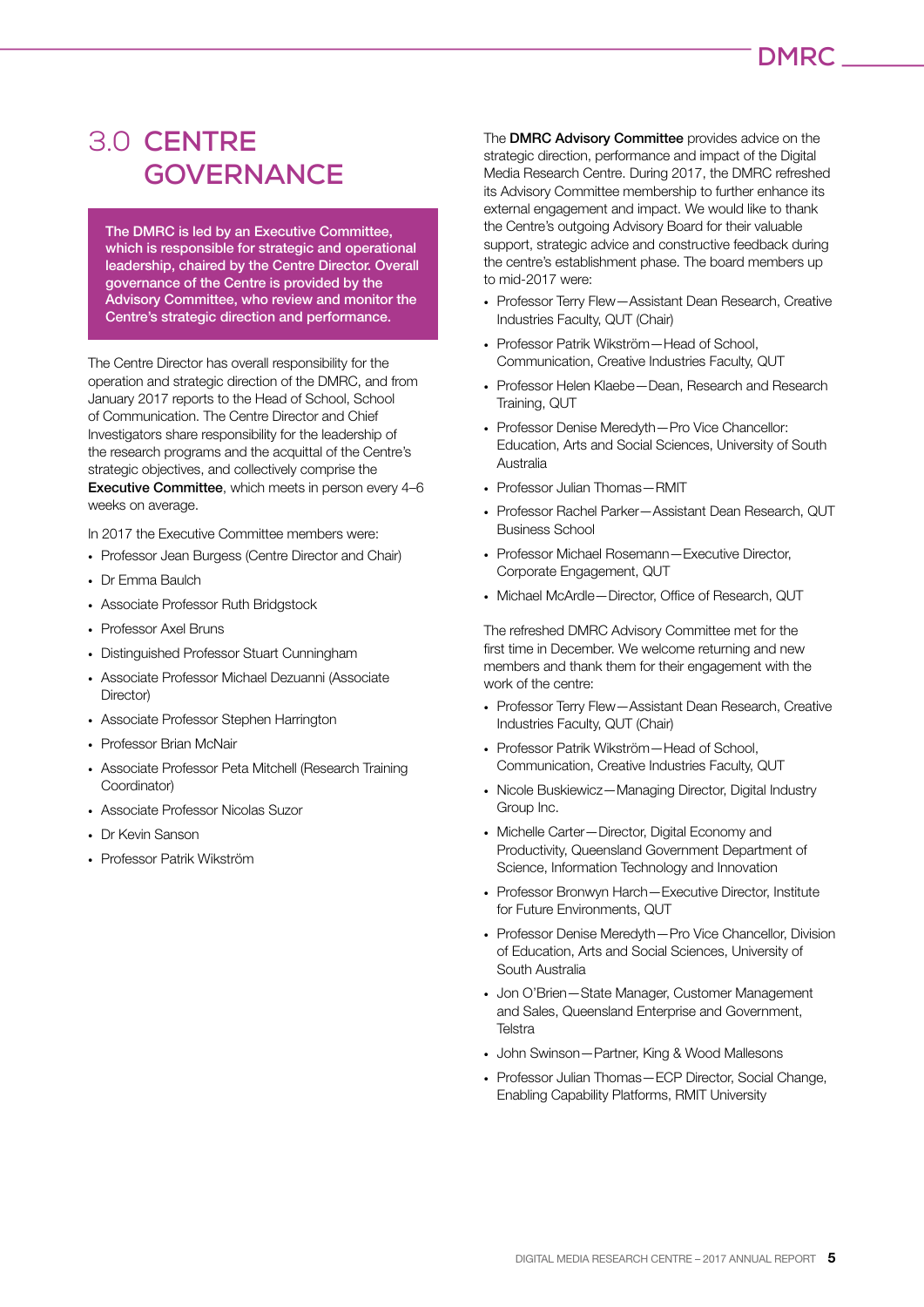# 4.0 **ENGAGEMENT AND RESEARCH TRAINING**

In 2017, the DMRC delivered a vibrant program of public events and practical training in research into digital media for academics at all levels. This included workshops, summer schools, seminars and masterclasses built around the Centre's research programs, helping participants to acquire an in-depth understanding of emerging topics in digital media research, build practical skills at the cutting edge of digital methods, and engage with external academic and industry stakeholders.

# Summer School, 2017



Our annual DMRC Summer School was held over the week of February 6–10th at QUT Kelvin Grove. 37 PhD and early career researchers from 11 countries and 21 different institutions participated in the 5 day event. In a series of intensive workshops and masterclasses, participants learned social media analytics, the app walkthrough method, and ethnographic approaches to the use of media technologies in daily life. Sessions also included more lectorial style discussions, covering key issues around digital media research including copyright, internet governance, and research ethics.

The Summer School concluded with a sold-out public event at the Brisbane Powerhouse in which leading Australian and international experts discussed the state of digital media and society in 2017. Panelists discussed the role and impact of digital media, socially, politically and economically.

# Summer School, 2018

The 2018 DMRC Summer School has now also taken place. Between 5–9 February, 37 participants enjoyed a series of workshops, clinics and professional development sessions including Advanced Social Media Analytics, Towards Feminist Digital Media Research Methods, Information Visualisation for Text-based Social Data, and Wrangling Your Career. The DMRC will continue to host a series of high-profile research events throughout 2018.

# Social Media Analytics: Using Data to Understand Public Conversations



Our MOOC (Massive Open Online Course) was once again delivered in 2017 on the FutureLearn platform. The course focused on the collection, analysis and visualisation of social media data. Participants in the course chose to analyse a topic that was relevant to their own interests and used three digital tools (TAGS, Tableau and Gephi) to understand how that topic plays out in online conversations on digital media platforms like Twitter. The course ran four times in 2017 with a total of 13,442 enrolments, and there are three more course runs planned for 2018. Three-quarters of those people enrolled in the MOOC were educated to at least undergraduate or masters level. The majority of participants were from the United Kingdom with significant cohorts from the US, India, Australia, Mexico and Brazil.

# DMRC Fridays seminars



Throughout the year, the DMRC ran a series of fortnightly scholarly seminars for the broader media and communications research community and research methods workshops for HDR students. Seminar topics were varied and included: ethics and digital dating cultures; Australian consumers' access to digital media content; celebrity death and social media; fake news; 3D printing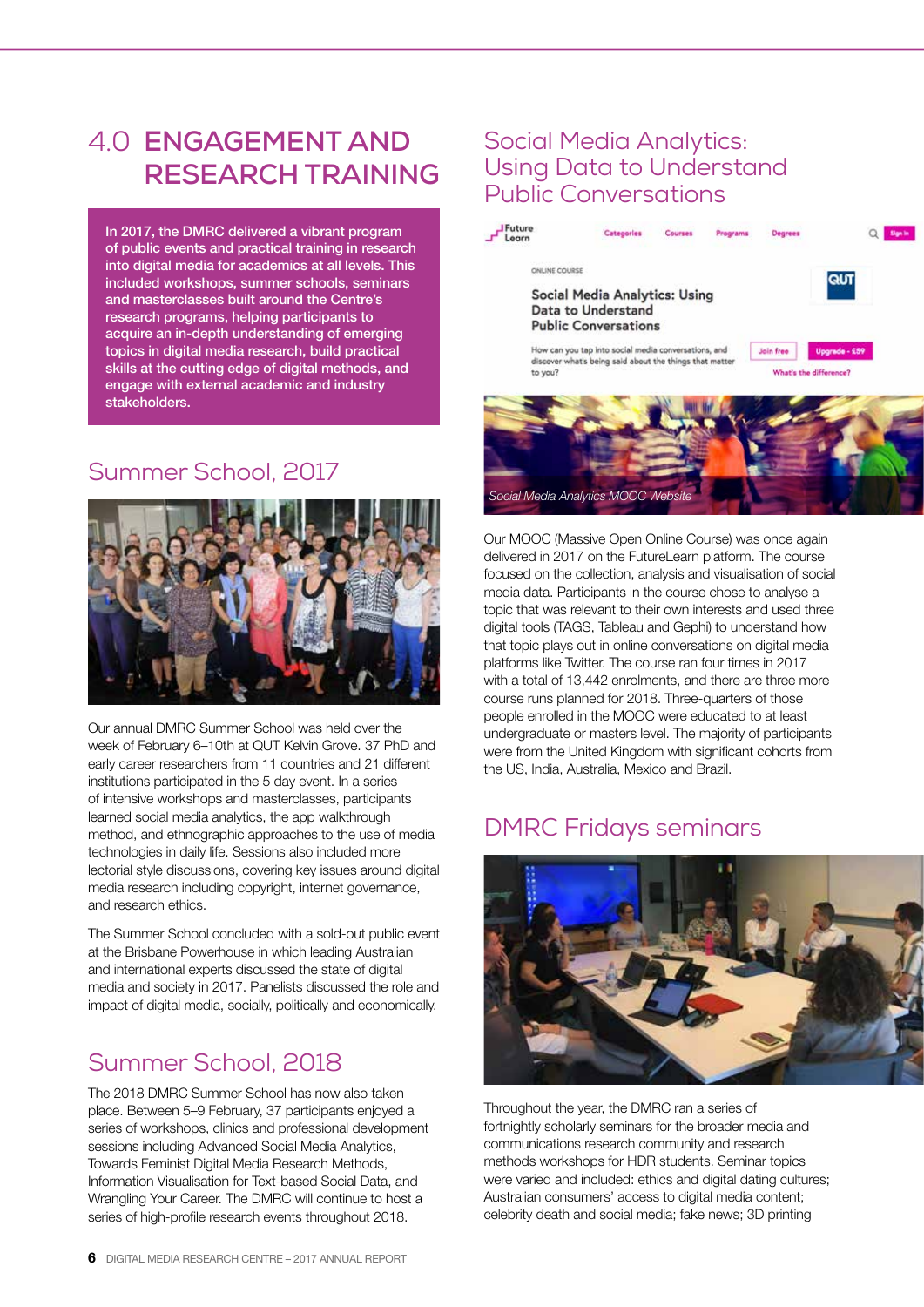regulation; and social media entertainment on YouTube. Methods workshops included the app walkthrough method; web scraping; Twitter analysis using TCAT and Tableau; researching the use of media technologies in everyday life; using focus group interviews to understand children's digital media use; and a workshop about online security called 'Encrypt All the Things'. Presentations by visiting scholars included: Understanding LGBT and queer-themed playlists on Spotify; the phenomenon of social bots and its implications; digital childhoods in China and Australia; understanding media by looking at games; characterising social information flows in social networks; and digital sociology.

# Research Training

In 2017 the DMRC had 60 HDR students undertaking either a Master of Philosophy (MPhil), Doctor of Philosophy (PhD), or a Doctor of Creative Industries (DCI—for professionals or practitioners). The majority of our HDRs (87%) were enrolled in a PhD. DMRC members offer regular methods workshops throughout the year to QUT staff and students; run the annual DMRC summer school based at QUT in February, which attracts a strong international HDR cohort; and regularly convene methods workshops at international conferences, such as the Association for Internet Research (AoIR) annual conference.

With the appointment of Peta Mitchell as Research Training Coordinator for the DMRC and School of Communication in early 2017, we have been refining and streamlining our recruitment processes for new HDRs, with an emphasis on increasing the proportion of high-quality international HDR enrolments and prioritising high impact HDR projects that demonstrate strong end-user and industry engagement.

Focusing on these priorities has enabled us to achieve clear and sustained growth in international enrolments (with international students making up around 40% of the total HDR student cohort) and stronger alignment between HDR projects and the DMRC's research program.

In 2018, we aim to build on this strong foundation to further enhance industry-engaged research training and to expand and formalise our digital methods workshop program.

# Alumni Profiles



**Dr Stefanie Duguay** During her PhD at the DMRC, Dr Stefanie Duguay was selected as one of only three summer interns for the Microsoft Research Social Media Collective, a group of social scentists who work alongside some of the world's best computer science, mathematics, and economics researchers in Cambridge,

Massachusetts. She collaborated closely with SMC members including Tarleton Gillespie, Nancy Baym, and Mary Gray on the commercial 'off-label' uses of dating apps such as Tinder, generating new publications and giving a public seminar. Stefanie is now Assistant Professor of Data and Networked Publics in the Department of Communication Studies at Concordia University, Montreal. Her research has been published in *New Media & Society; Social Media + Society; Information, Communication & Society; Disability & Society;* and other international, peer-reviewed journals.



### **Dr Emma Potter-Hay**

Dr Emma Potter-Hay graduated in 2017 and was one of the first DMRC HDRs to complete an industry/public sectorembedded PhD. Emma's project was connected to the ARC Linkage project 'Social media in times of crisis' (CIs Bruns, Burgess, Flew & Crawford) and saw her embedded within the

Queensland Fire and Emergency Services (QFES) for two years researching their social media strategies for crisis communication.

Emma is currently employed as a researcher within QUT's Business School, and in her experience, her industryembedded PhD had personal benefits as well as institutional ones: she describes her project as being highly rewarding on a personal level due to its engaged and applied nature as well as beneficial in terms of building stronger networks between the university and the public sector.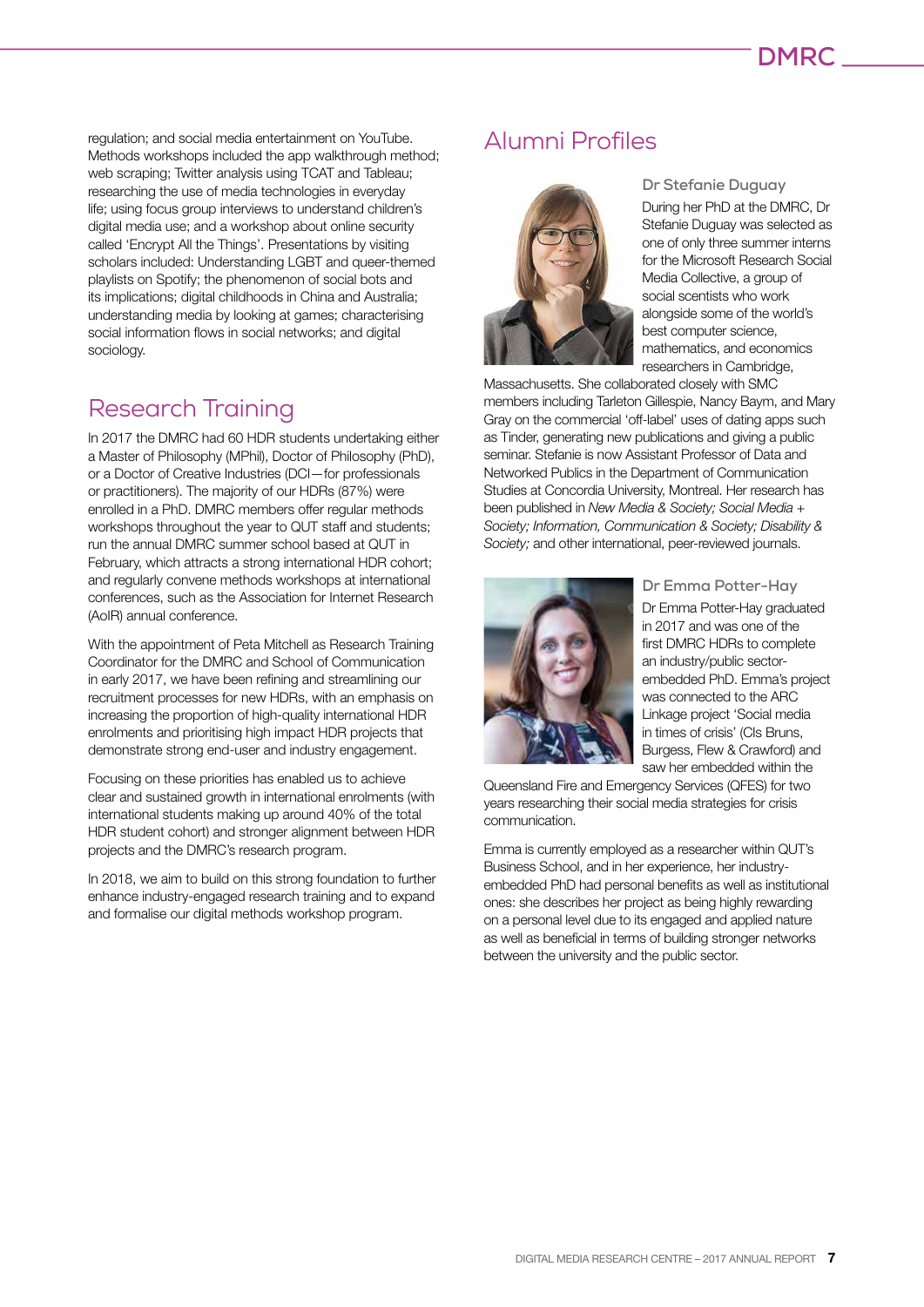

# 5.0 **RESEARCH INFRASTRUCTURE**

# QUT Digital Observatory

Research lead: **Axel Bruns** Manager: **Marissa Takahashi**

The QUT Digital Observatory (DO) is a new facility hosted by the Institute for Future Environments (IFE) that incorporates the research data infrastructure developed through DMRC's TrISMA ARC LIEF project (2014–16) as well as a number of other infrastructure elements, and consolidates these under a single umbrella. The DO's mission is to establish state-of-the-art technical and organisational infrastructure for tracking, collecting, and making accessible collections of continuous and live digital data that are of interest to researchers independent of their specific topical, thematic, or disciplinary orientation. A successful example of the data infrastructure built via the TrISMA project was the tracking of public communication by Australian users of social media, as well as the production and consumption of online culture at large scale, in close to real time, and for the long term. The DO's existing and planned capabilities provide QUT with significant support for innovative digital media and society research; however, our vision for this facility is to engage a wide range of researchers across the university, independent of their research interests.

Components of the Digital Observatory **TrISMA: Tracking Infrastructure for Social Media Analysis** 

Developed and operated by a consortium of six Australian universities, led by the QUT Digital Media Research Centre, the Tracking Infrastructure for Social Media Analysis

(TrISMA) is a state-of-the-art, comprehensive infrastructure for the large-scale, continuous tracking of public social media activities by Australian users. Its nation-specific focus provides a range of unique analytics capabilities. Central to the TrISMA Twitter infrastructure is the Australian Twitter Collection. This gathers tweets from all identified Australian accounts on a continuous basis:

- 3.7 million Australian Twitter accounts, 2.4+ billion tweets captured to date
- 1+ million new tweets per day, from 140,000 daily active users
- Comprehensive map of follower/followee network structure and community clusters

This enables comprehensive nationwide research approaches that advance well beyond the limitations of existing tools and methods: TrISMA researchers are able to comprehensively examine user activities within a distinct national communication space, without a need to preselect only those tweets that contain particular hashtags or keywords or set up Twitter tracking processes in advance of anticipated events. Further, TrISMA's on-demand data gathering infrastructure for Facebook pages continuously captures new posts, as well as likes, reactions, comments, and shares of these posts, and likes of comments, for a wide variety of Australian Facebook pages. TrISMA also gathers the available public data on the users posting comments, likes, reactions, and shares, enabling meaningful userbase comparisons and network mapping across posts and pages. Such analytics capabilities provide considerably more reliable information on user activity patterns than comparable commercial solutions that act as black boxes generating opaque and untested engagement metrics.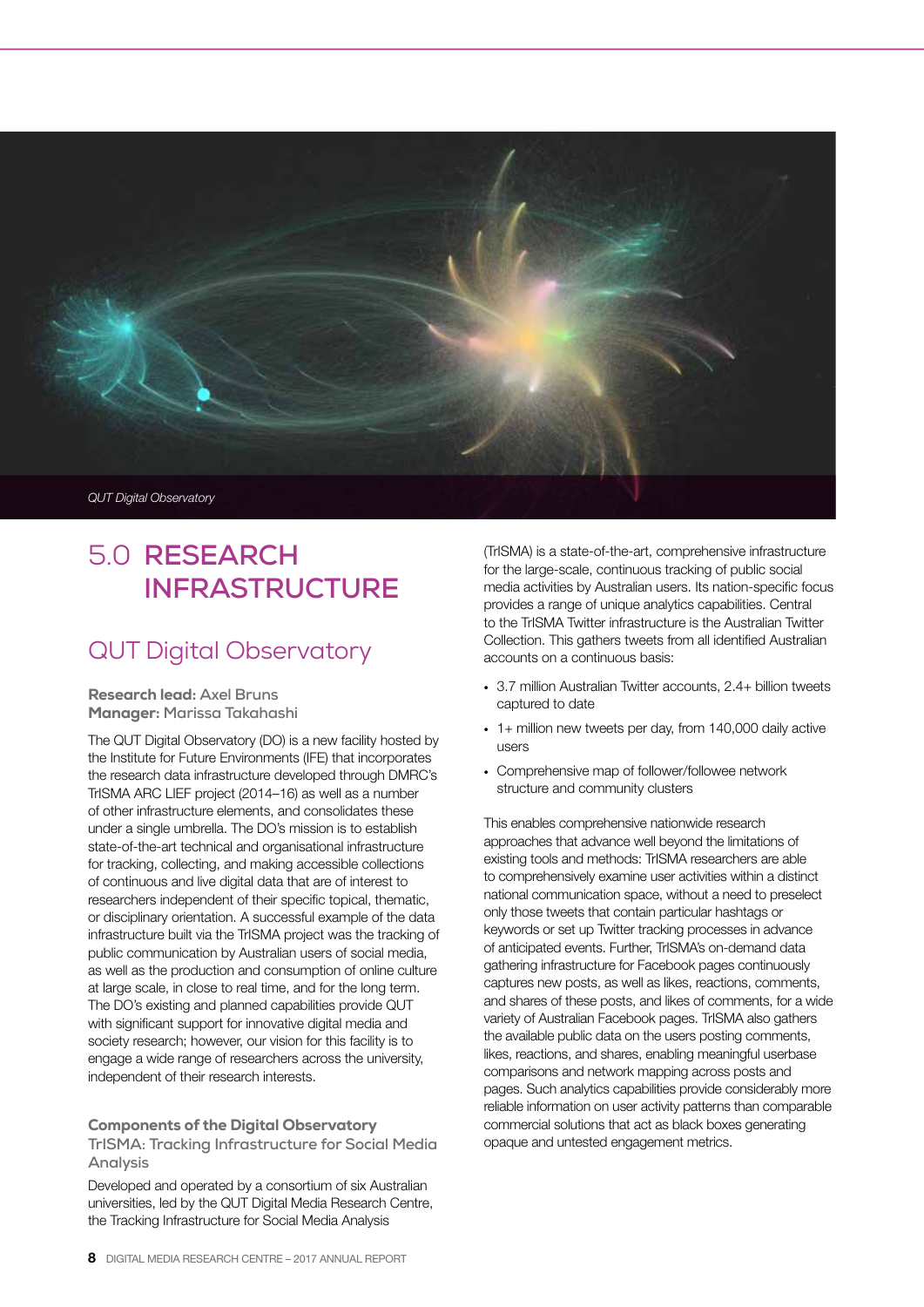# Australian access to digital media markets

### **Market Overview**



### **Digital Media Observatory**

Developed through a DMRC project funded by the Australian Communications Consumer Action Network (ACCAN), Australia's peak body for consumer representation in communications, the Digital Media Observatory (DMO) tracks the relative availability of digital media content to Australian consumers, focussing on download and streaming services. It identifies available film and television, music, computer games, and mobile apps content, evaluating three criteria: pricing, timeliness, and diversity of delivery channel options (including quality and format choices). These data generate an ongoing comparison between the Australian and US media markets. The DMO provides data on how digital media markets are changing over time. These data help us understand how markets are co-evolving with changes to media consumption. The infrastructure provides information on how cultural production and distribution is changing, how copyright laws are working, and how well digital markets are operating, and addresses the question of whether Australians still suffer from an 'Australia tax' where we pay more, wait longer, and have less choice than consumers in other countries.

### **Australian Music Observatory**

Developed through a DMRC-led ARC Linkage project (highlighted under Selected Projects in the following section), the Australian Music Observatory (AMO) continuously tracks data on Australian music consumption across a range of media, including radio airplay, recorded music performance in public venues, and streaming media. It consolidates these complex and diverse datasets to enable cross-media comparisons and support the tracking of consumption careers for individual tracks and artists. AMO is the only Australian source of such cross-media consumption data, with a variety of applications in studies of cultural consumption, music business analysis, and royalty distribution modelling. It is developed in partnership with major Australian music industry bodies, including APRA/AMCOS.

# 6.0 **2017 RESEARCH HIGHLIGHTS**

# Selected Projects

Understanding intermedia information flows in the Australian online public sphere (ARC Future Fellowship)

**Axel Bruns (DMRC)**



This project investigates the flows of information across the contemporary Australian mediasphere, with a particular focus on the role of digital and social media. It observes how the nation responds to the news of the day, how themes and topics unfold, and how interest develop and decline over time. In doing so, it develops innovative methodologies for studying online communication at a large scale and in real time, and marshals an unprecedented body of evidence to take a thoroughly 'big data' approach to the study of the Australian online public sphere.

In 2017, it focused especially on the dissemination of news and political information, with dedicated studies of information flows during recent Australian elections, after terrorist attacks in Paris and Brussels, and in response to major political controversies. In addition to these case studies, the project has also generated a major new monograph on the transformations of news and journalism in a media ecology that is increasingly connected by social media: *Gatewatching and News Curation: Journalism, Social Media, and the Public Sphere* (Peter Lang, 2018),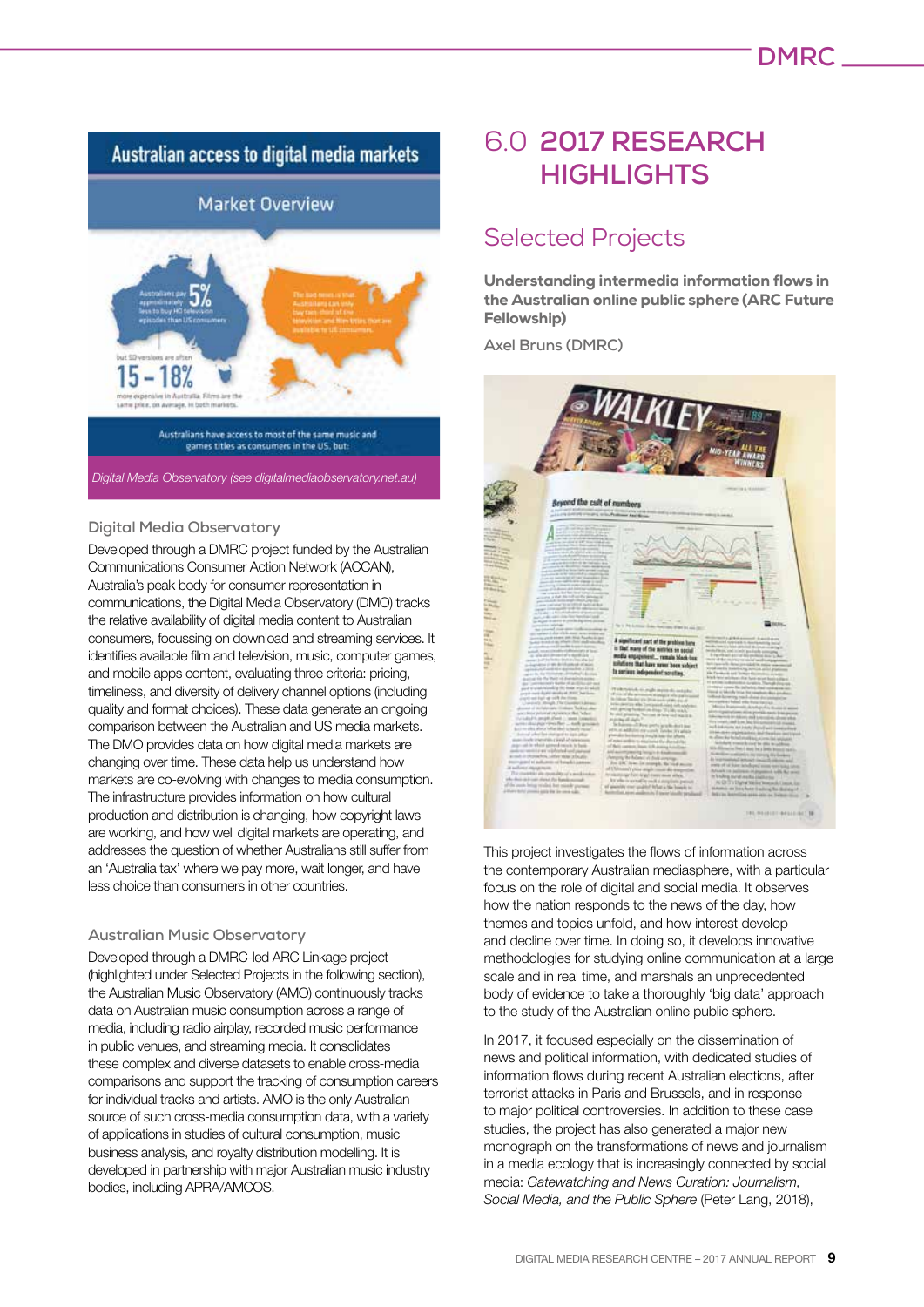with further publications on the continued structural transformation of the public sphere in this context planned for 2018 and 2019. A number of recent and emerging DMRC projects on the future of journalism, the dissemination of scholarly work, and the impact of 'fake news' also draw substantially on the research outcomes of this Future Fellowship project.

The new screen ecology and innovation in production and distribution (ARC Discovery Project)

**Stuart Cunningham (DMRC) and David Craig (USC Annenberg)**



Social media entertainment is a new, emerging industry that sits at the intersection of Hollywood's entertainment culture and Silicon Valley's tech culture. In social media entertainment, processes of professionalisation and monetisation of previously amateur content creation are underpinning the explosive growth of a lower-budget, more diverse and structurally innovative tier of advertising—and sponsor-supported online content. Just one metric gives a sense of the scale of this new industry: in 2017, there were 5000 YouTubers with 1 million plus subscribers.

This project has mapped this new industry and its creators: commercializing and professionalizing social media users who generate and circulate original content in close interaction and engagement with their communities on the major social media platforms as well as offline. The project has produced a major monograph, *Social Media Entertainment: The new industry at the intersection of Hollywood and Silicon Valley* (forthcoming from New York University Press), numerous articles and chapters, invited presentations in six countries, and a series of engagements with policy and industry actors as they seek to figure out what this new industry means for them.

An entertainment-education model for reaching young men with sexual health information through digital media (ARC Linkage Project)

**Jean Burgess (DMRC), Kim Osman (DMRC) and Alan McKee (UTS)**



This project developed an innovative methodology that used digital entertainment to reach young men with information about healthy sexual development. Rates of sexually transmitted infection notifications were rising among young people aged 16–25 in Australia, and research showed that young men were poorly served with information about healthy sexual development. The project investigated teenage boys and young men's digital media use, health-seeking behaviours online and also created, shared and tracked engagement with a series of comedy videos about sex and relationships on social media sites. In collaboration with True Relationships and Reproductive Health and University of Technology Sydney, DMRC researchers found that informative comedy videos shared on social media platforms like YouTube and Facebook are a good way to engage teenagers and young men with this sexual health information.

In 2017, the project produced conference papers and articles, as well as the final report *An entertainmenteducation model for reaching young men with sexual health information through digital media* (2017) and accompanying practitioner user guide.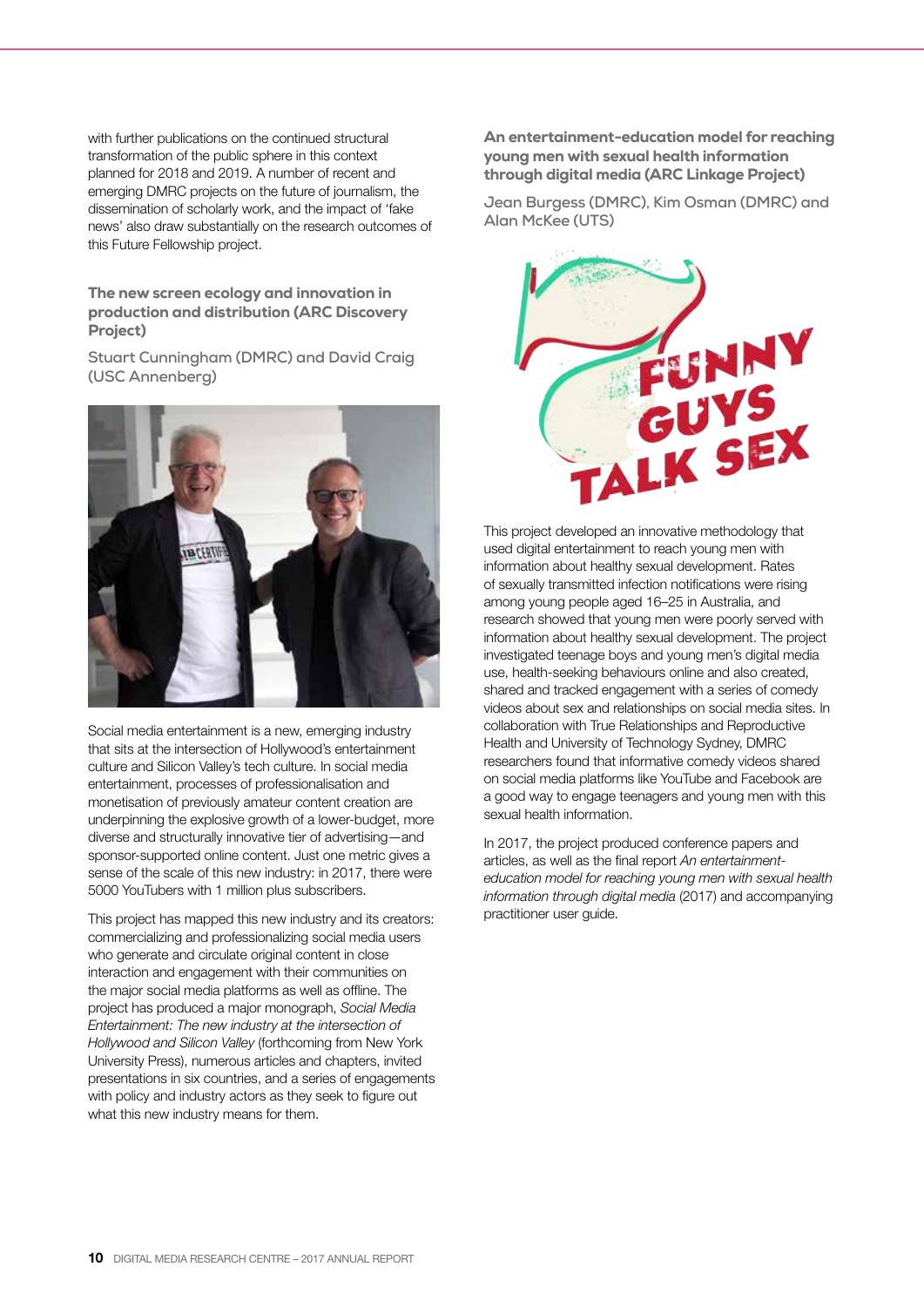# **DMRC**

### Minecraft for Type 1 Diabetes

**Michael Dezuanni and John Banks (DMRC)**



The Minecraft for Type 1 Diabetes project (MCT1) will assist children with Type 1 diabetes to understand their condition through the highly innovative approach of using one of the world's most popular digital games, Minecraft. The project is in partnership with Tech Startup Magikcraft, and aims to use the game to immerse children in purposeful play, leading to greater awareness of the need to carefully manage blood glaucous levels and food intake. The project also involves partnerships with Diabetes Queensland and The Mater Hospital and enables the design and production of a Minecraft modification and conducting a trial of MCT1 in community settings with children. The project includes the development of an educational plan for the use of the game and training for health professionals and parents.

In 2017, the MCT1 project received funding from QUT's 'Innovation and Engagement' grants scheme which enabled our project partner, Magikcraft, to hire team members to begin to design the game modification and to undertake the coding work necessary to create a working prototype. Progress was made towards four levels of a Minecraft mini-game, with another six levels to be developed in 2018. The project was also presented and promoted at several international events including the Norwegian Developers' Conference in Oslo. MCT1 received media attention, including through the United States' online diabetes publication 'Beyond Type 1' which has over one million Facebook followers; and on ABC Queensland television news.

### Mobile Indonesians: Social differentiation and digital literacies in the 21st century (ARC Discovery Project)

**Emma Baulch (DMRC), Jerry Watkins (Western Sydney University), and Ariel Heryanto (Monash)**



This is the first dedicated study of the social implications of mobile telephony's recent and rapid popularisation throughout Indonesia. This project studies metropolitan, urban and rural users to understand how mobile phones create the new and unexpected social networks which will shape tomorrow's Indonesians.

In 2017, the DMRC hosted a major dissemination event for the project: Digital Transactions in Asia, co-organised by Baulch and Associate Professor Adrian Athique at The University of Queensland. Publications resulting from the research and appearing in 2017/18 include:

Mobile phones: Advertising, consumerism and class in Ross Tapsell and Edwin Jurriens (Eds.), *Digital Indonesia*, Singapore: ISEAS

The dung beetle and the everyman *Cultural Politics* 13(2): 202–226

Baulch E, Watkins, J and Tariq, A (eds) (2018) *mHealth in Asia: grassroots challenges and practical interventions*, Singapore: Springer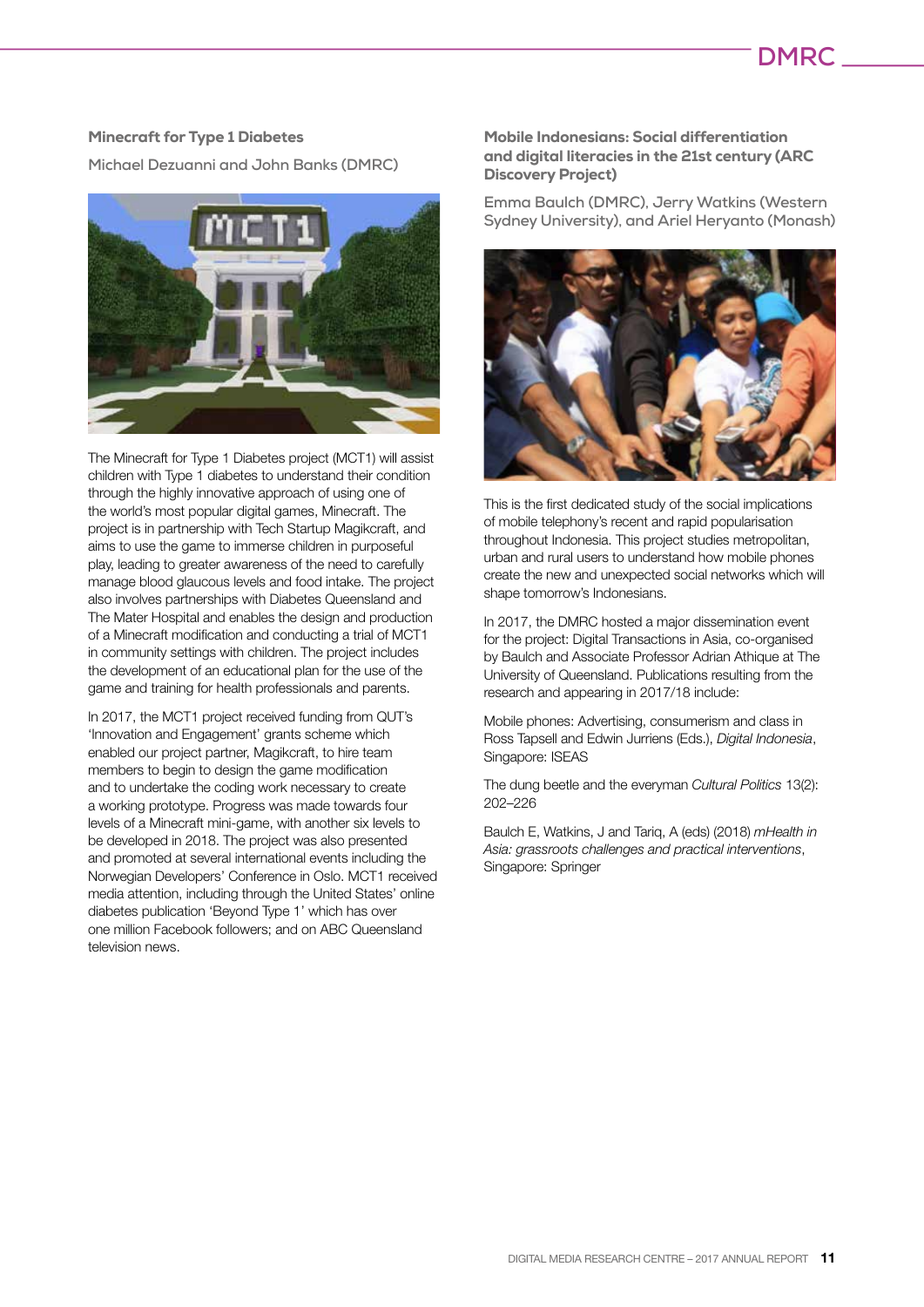Regulating internet content through noticeand-takedown (ARC DECRA Fellowship)

**Nicolas Suzor (DMRC)**



Governments, private firms, and civil society groups are increasingly seeking to influence the organisations that provide internet services to take more responsibility for content on their networks. Globally, these organisations receive millions of requests to remove content posted by users each month. This project seeks to understand how Australian and international intermediaries respond to takedown requests in three areas: copyright, defamation, and hate speech. It aims to create new knowledge about how intermediaries can be influenced to regulate internet content, and how due process and freedom of speech can be protected.

This project is now in its final year. Over the last two years, an extensive set of empirical case studies have been developed to better understand how intermediaries make decisions about internet content. This work in progress has been presented at conferences including the Association of Internet Researchers (Berlin), Internet, Politics, and Policy (Oxford), Australasian IP Academics (UWA), and All Things in Moderation (UCLA). Key publications to date include:

Suzor, Nicolas P., Van Geelen, Tess, & Myers West, Sarah (2017) Evaluating the legitimacy of platform governance: A review of research and a shared research agenda. International Communication Gazette. eprints.qut.edu.au/112749

Suzor, Nicolas P., Seignior, Bryony, & Singleton, Jennifer (2017) Non-consensual porn and the responsibilities of online intermediaries. Melbourne University Law Review, 40(3), pp. 1057–1097. eprints.qut.edu.au/101957

The results of this research have also been presented in detail to the Australian Department of Communications and the Arts and the Australian Senate Environment and Communications Legislation Committee in their reviews of Australia's 'notice and takedown' safe harbour regime in copyright law.

### Music usage metrics and the future of the Australian music industry (ARC Linkage Project)

**Patrik Wikström and Axel Bruns (DMRC), Dan Hunter (Swinburne), Ramon Lobato (RMIT), Stuart Watters (Nightlife Music), Stephen Green (D-Star Music Delivery), Andrew Harris (Australasian Performing Rights Association)**



This project is conducting a comprehensive and systematic examination of changing music consumption patterns in Australia in an era of digital downloads. Based on a comprehensive longitudinal dataset on music use in Australia provided by industry partners, the project uses innovative computational methods to develop and test evidence-based models for generating, sharing and distributing music revenues. It also examines the current and future uses of music usage data in decision-making processes in music organisations, as well as the potential consequences of such use for practitioners and industry stakeholders.

During 2017, the development of research infrastructure to support the project has been completed and the datasets from the three industry partners, Nightlife Music, APRA AMCOS and SGC Media have been ingested. A number of workshops were held during 2017 in Brisbane and Melbourne to guide the project forward and the two doctoral students based at RMIT and QUT respectively have both progressed well with their theses. In 2018 the project will prioritise the analysis of the data that has been collected and will produce findings as academic publications and industry reports.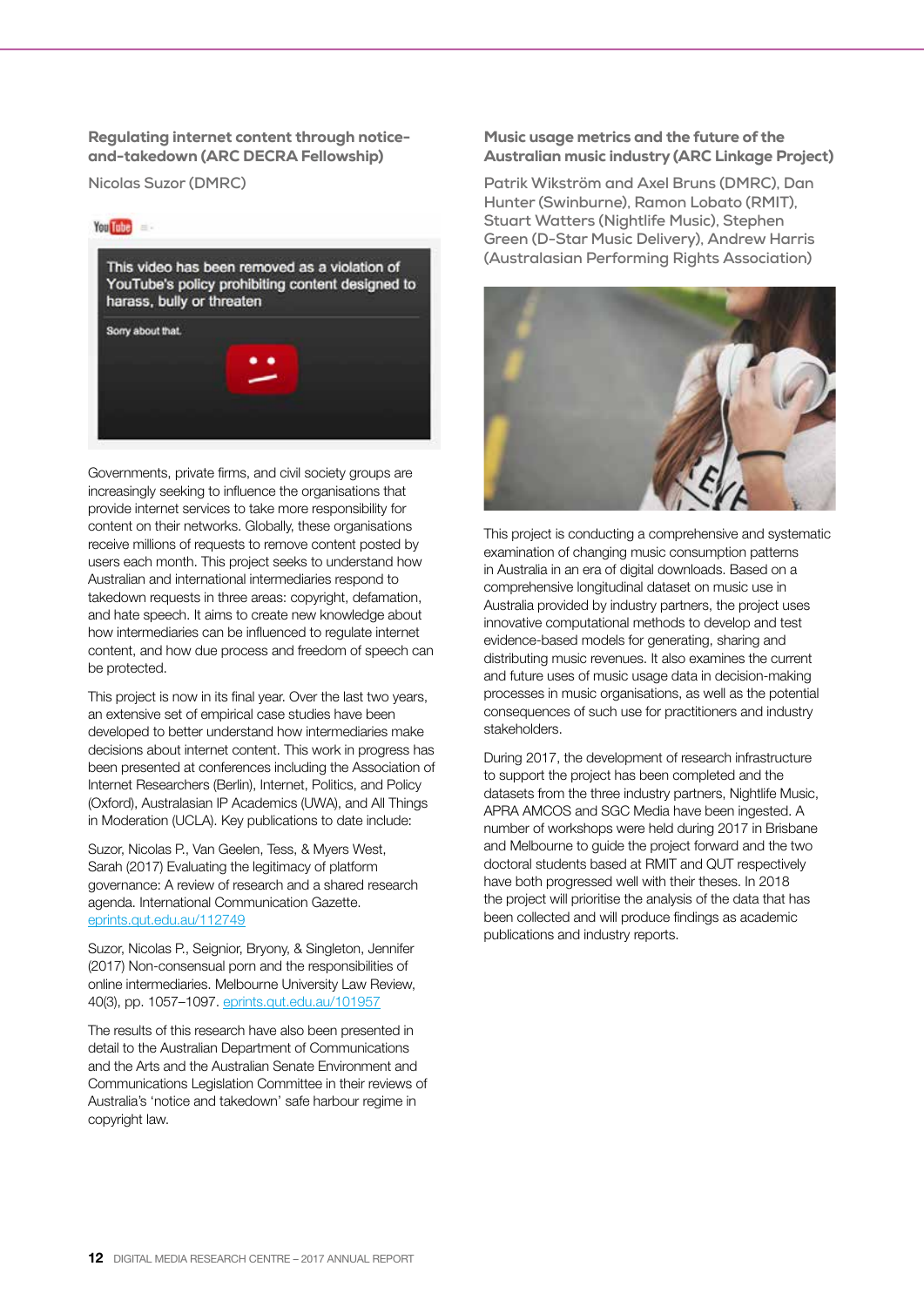# Events

Digital media research unplugged: Have digital media ruined everything? (February)

**Tim Highfield (DMRC), Nancy Baym (Microsoft Research), Patricia Aufderheide (American University), Axel Bruns (QUT), Nic Suzor (DMRC)**



This event concluded the DMRC Summer School 2017 with leading Australian and international experts discussing the state of digital media and society in 2017: what are the roles and impacts of digital media, socially, politically, economically, today? Are digital media making us less informed, less social, and less engaged? Are the changes and disruptions brought by digital media beneficial? What responsibilities do social media platforms have to their users—and what do they know about us? What changed in 2016, and what implications this has for digital media going forward?

### Screen content in Australian education: Promises and pitfalls forum (February)

**Stuart Cunningham and Michael Dezuanni (DMRC)**



This event reported on the 'Screen Content in Australian Education: Digital Promise and Pitfalls' report, an output of the Australian Screen Content in Education project. The report prompted discussion on insights from producers and distributors, interviews with hundreds of teachers, students and industry representatives, and observations of classroom practice. Recommendations for further opportunities for Australian producers and distributors, how teachers use screen content, how the links between screen and education interests can be strengthened, plus how key players outline their educational strategies were discussed.

### Creators and copyright: How do Australian creators navigate today's copyright challenges? (April)

**Patricia Aufderheide (American University Washington DC), Kylie Pappalardo, Nic Suzor and Distinguished Professor Stuart Cunningham (DMRC)**



This workshop discussed what creators need from copyright law to assure that Australian culture flourishes in a digital age. Researchers from the DMRC worked with Professor Aufderheide to build a research project and present a seminar examining the scope within existing Australian copyright law for maximising opportunity and creativity in the Australian creative industries sector.

Living Labs innovation network symposium (June)



The 2nd Annual Living Labs Symposium was held in June, on the key themes of Smart and Urban, Health and Ageing, and Rural and Remote Living Labs. A series of case studies, panel discussions and practice-based workshops across these themes was delivered with Lars Coenen, Chari of Resilient Cities, Phillippa Collin, Western Sydney University, Neil Temperley, Data61, Malcolm Fisk, De Montfort University and Michael Dezuanni, DMRC.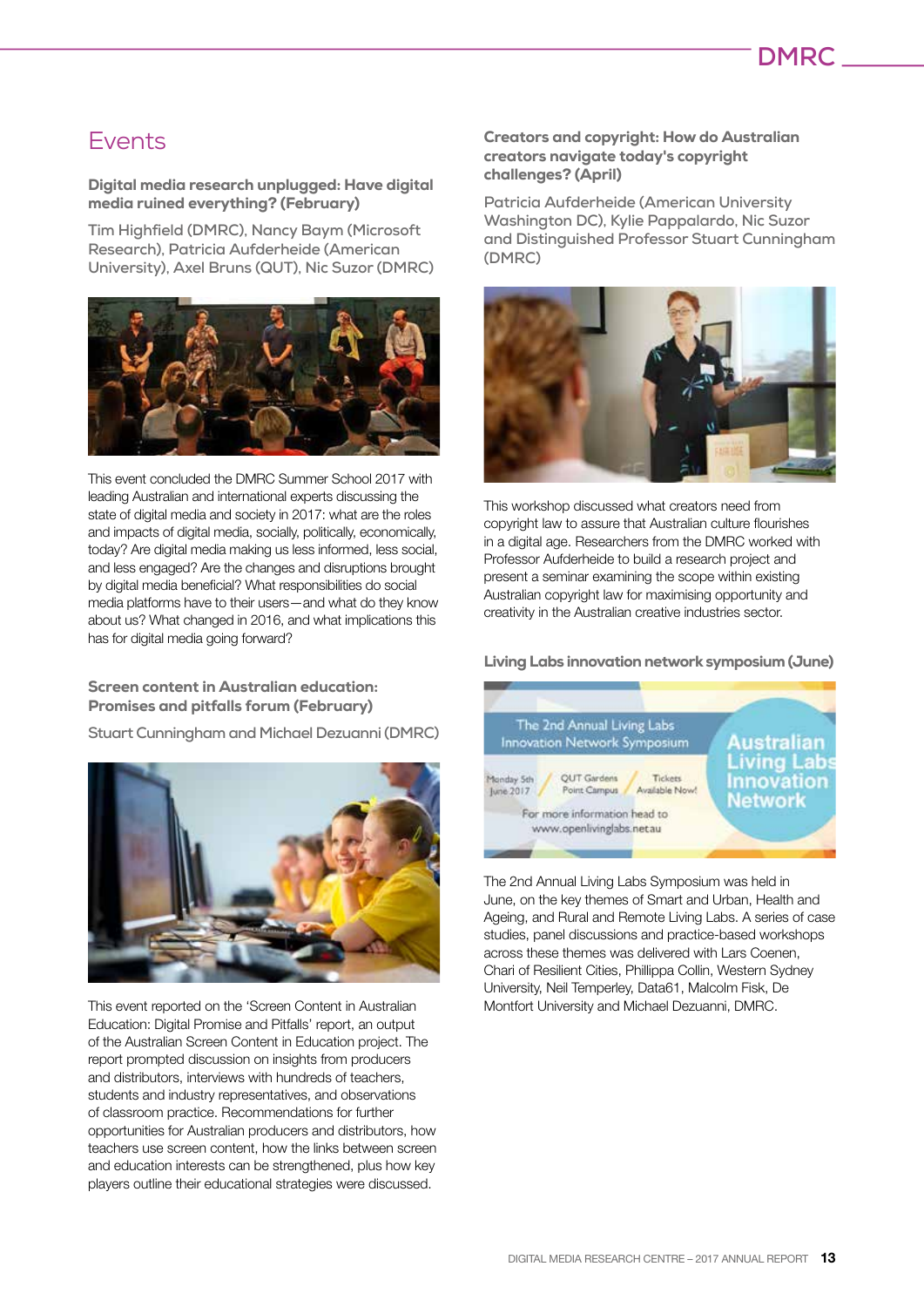### Digital inclusion forum (June)



The State Library of Queensland hosted this 2-day forum which focused on promoting and encouraging the development of digital literacy skills as an essential part of empowering and assisting individuals to actively participate in the social, political, economic and cultural aspects of modern communities.

Discussions emphasized the importance of developing an inclusive culture of connection and learning that aims to improve the digital capabilities of those who are disadvantaged and most affected by the digital divide. Public libraries in Queensland are well positioned to participate in the development and delivery of a wide range of programs and services that seek to enhance the digital skills of local community members.

### Digital transactions in Asia-symposium (August)



The Digital Transactions in Asia symposium considered the features of Asian digital economies and their political and cultural implications. Papers presented discussed corporate economies (such as the emergence of Asia-based data centres, the transnational spread of Chinese platforms, and the founding of YouTube creator spaces in Asia), the circulation of digital commodities (e-money and commodity images), as well as everyday interactions online (via dating sites for example). Keynote speakers included Yu Hong (Zhejiang University, China), Ravi Sundaram (Centre for Study of Developing Societies, New Delhi). Other speakers included Angela Daly, Matthew Rimmer, Gerard Goggin, Stuart Cunningham, Tanya Notley, Cheryll Soriano, Pradip Thomas, Jozon Lorenzana, Lisa Tam, Hai Hong Nguyen, Vibodh Parthasarathi, Sangeet Kumar and Xinyu Zhao.

Democracy, politics and the popular: Symposium and podium discussion (August-September)



Our symposium on Democracy, Politics, and the Popular brought together a range of scholars from Australia and beyond. At a time when politics is experiencing a period of substantial transformation and uncertainty—with digital and social media often blamed for their part in upsetting long-standing conventions in politics and the media the symposium explored the various factors that have contributed to these developments. In particular, the event looked beyond the US, UK, and Australia, which are so often central to the discussion of these trends, and also examined the rise of new, populist leaders and movements in countries like the Philippines and Indonesia. DMRC researchers contributed to the discussion with a range of papers on evolving formats for journalism and the news, the role of visual social media in disseminating political messages, emerging approaches to governance in digitally mediated societies, and the patterns of political engagement and networking in social media.

Hasan Bakhshi in conversation with Terry Flew: The creative industries and industrial policy: The UK case (September)



Hasan Bakhshi, leader of creative and digital policy and research for NESTA, reviewed the role of the creative industries in UK industrial policy, their evolving place visa-vis the digital economy, and explored what institutional factors lie behind its increased prominence.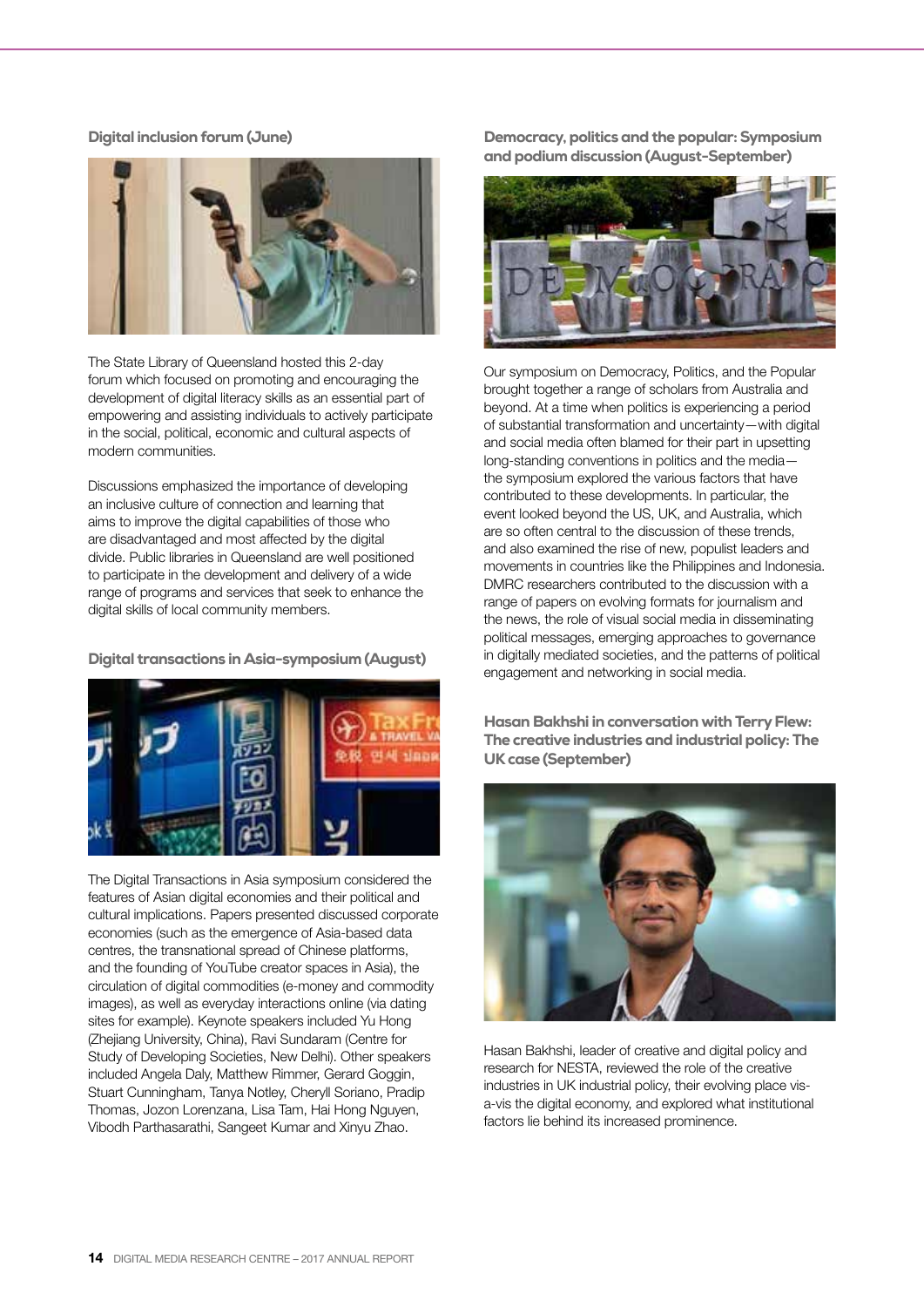### Mark Deuze public lecture (November)



Professor Mark Deuze (University of Amsterdam) presented on his research into the emergence of entrepreneurship in journalism against the backdrop of disrupted print and broadcast business models. Around the world, journalistic newcomers and senior reporters alike are striking out on their own: forming startups and editorial collectives, being independent media workers, or being made individually responsible for the success (or failure) of the news company that employs them. Mark's talk focused on what it takes to make it work as a startup, based on fieldwork at 20 companies in 9 countries.

### At home with digital media symposium (November)



At Home with Digital Media was a 2-day symposium featuring a range of national and international scholarship on the changing relationships between digital media technologies and the home—as space, as place, and as a troubled metaphor for belonging. Symposium papers covered topics including smart homes and smart cities, automated assistants and intimate technologies; domestic media ecologies; and digitally mediated childhoods.

# 7.0 **COMMUNICATION AND MEDIA ENGAGEMENT**

The Digital Media Research Centre's vibrant research generates a steady stream of media coverage, and a number of its members are already star media performers. The Centre's media strategy is focused on capitalizing on and amplifying the combined media reach of its members and HDR students, and on maintaining a lively, engaged presence across the major social media platforms.

## Media presence

The Centre Director, Members and HDR students are regular commentators in the media, contributing pieces to outlets such as *Medium* and *The Conversation*, making feature appearances on national and international radio and television, and providing expert comment for leading Australian and international news outlets such as *The Washington Post, The Guardian, The Australian, Huffington Post, The Courier Mail, The Age* and *Brisbane News, The ABC* and *The Conversation.*

Examples of our media presence include:

- Distinguished Professor Stuart Cunningham's Conversation article about the rise of Australia's online content creators was republished by Australian Business and Daily Bulletin.
- The North West Star in Mount Isa previewed a school visit by science and technology experts including Dr Angela Daly.
- Professor Terry Flew was interviewed on 2SER about the 'Splinternet' and whether the "global" experience of the internet is actually a myth.
- Professor Axel Bruns covered ABC's good showing on the Australian Twitter News Index for July.
- Dr Emma Baulch and Alila Pramivanti's Conversation piece about the Hijabers of Instagram was picked up by Brisbane Times and the Daily Bulletin.
- Distinguished Professor Stuart Cunningham told Brisbane Times and other Fairfax papers about his research into the economic impact of the creative industries in Australia.
- Professor Jean Burgess was interviewed by The Wire on the use of viral media for public engagement by the police force.
- A piece written on LGBTQ rights in mainland China by QUT PhD student Meg Jing Zeng for The Conversation also appeared on the US Huffington Post, The Wire and SBS Online.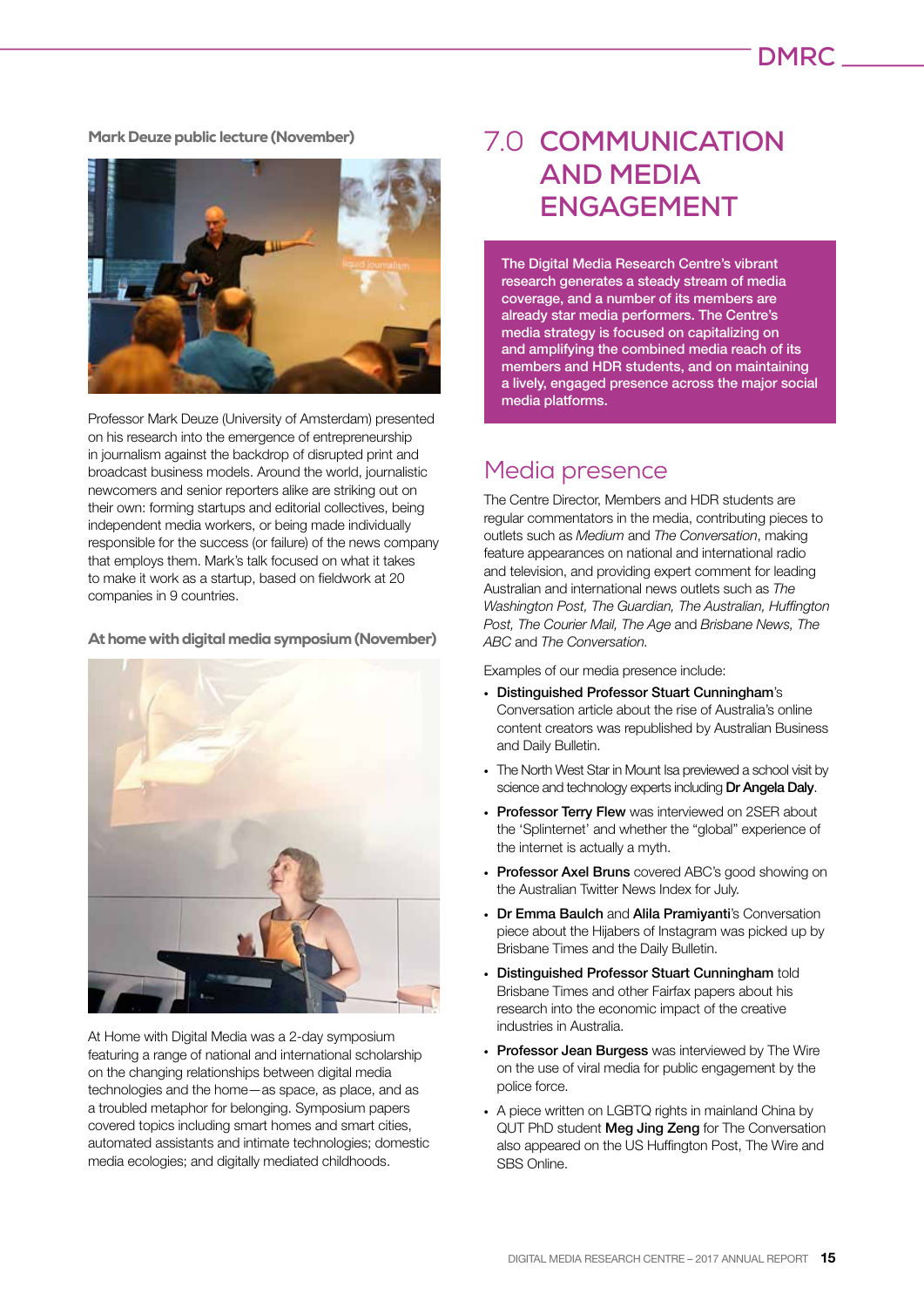- The Daily Telegraph ran a column by Kerry Parnell on ditching depressing news from your Twitter feed, which cited research by Professor Axel Bruns on Aussies' prolific political bickering.
- Associate Professor Nic Suzor spoke to RN Drive about Facebook's secret guidelines being leaked to the media.
- Professor Jean Burgess was interviewed on the topic of YouTube launching a new generation of creators. The Current, CBC Radio One (Canada).
- Professor Axel Bruns wrote about Schapelle Corby failing to draw a Twitter audience.
- A Conversation article by Associate Professor Nic Suzor on social media content regulation transparency and the Facebook Files was published by Mumbrella, the Daily Bulletin and The Wire and led to an interview on ABC Radio National's Drive Program.
- Distinguished Professor Stuart Cunningham spoke on Australia's screen future being online and how it was time to support new content creators for The Conversation. This was followed up by ABC Brisbane and ABC Drive NSW.
- Dr Tim Highfield was interviewed for Wired (USA) on how memes are being weaponized by political extremists.
- Brisbane Times and other Fairfax sites published a Conversation article by Professor Marcus Foth and Dr Mirko Guaralda on designing cities that encouraged people to slow down.
- Smart city research pioneer made a fellow of the Australian Computer Society: Director of the QUT Design Lab, Professor Marcus Foth has received a prestigious honour by being named a fellow of the Australian Computer Society (ACS).
- Associate Professor Nic Suzor talked to The Daily Telegraph about piracy laws and site blocking, with the story also run by The Courier-Mail and Herald Sun.
- Professor Jean Burgess featured in a Red Bull TV documentary on successful online video creators.
- Professor Stuart Cunningham was quoted in the Sydney Morning Herald on how new viewing habits have cost TV networks \$2.5 billion so far.
- Dr Tim Highfield was interviewed for Future Tense—ABC Radio National on the GIF as an increasingly important visual communication tool.
- Associate Professor Michael Dezuanni was on ABC TV, ABC Radio and ABC online talking about Minecraft's educational value for kids.
- Associate Professor Nic Suzor's Conversation article reports on 'fair dealing' and when you can copy without permission.
- Distinguished Professor Stuart Cunningham's comments about the Federal Government's National Science Statement were reported on via SCIMEX, The Daily Bulletin, GizModo and The Conversation.
- Professor Jean Burgess was named as one of 1,000 global women in tech in an article in Mic, May 2017.
- Associate Professor Nicolas Suzor explained how copyright reform could make more books available for blind people in a piece for The Conversation. It was republished by Australasian Science.
- Professor Axel Bruns' Conversation article highlighting what made news on Twitter in Australia during February was republished by All Latest News.
- Dr Tim Highfield was interviewed for ABC News (Australia) talking about 'Facebook exploits human weakness and is intentionally addictive, ex-president says'.
- Associate Professor Nic Suzor's Conversation article discussed how Facebook must be more transparent.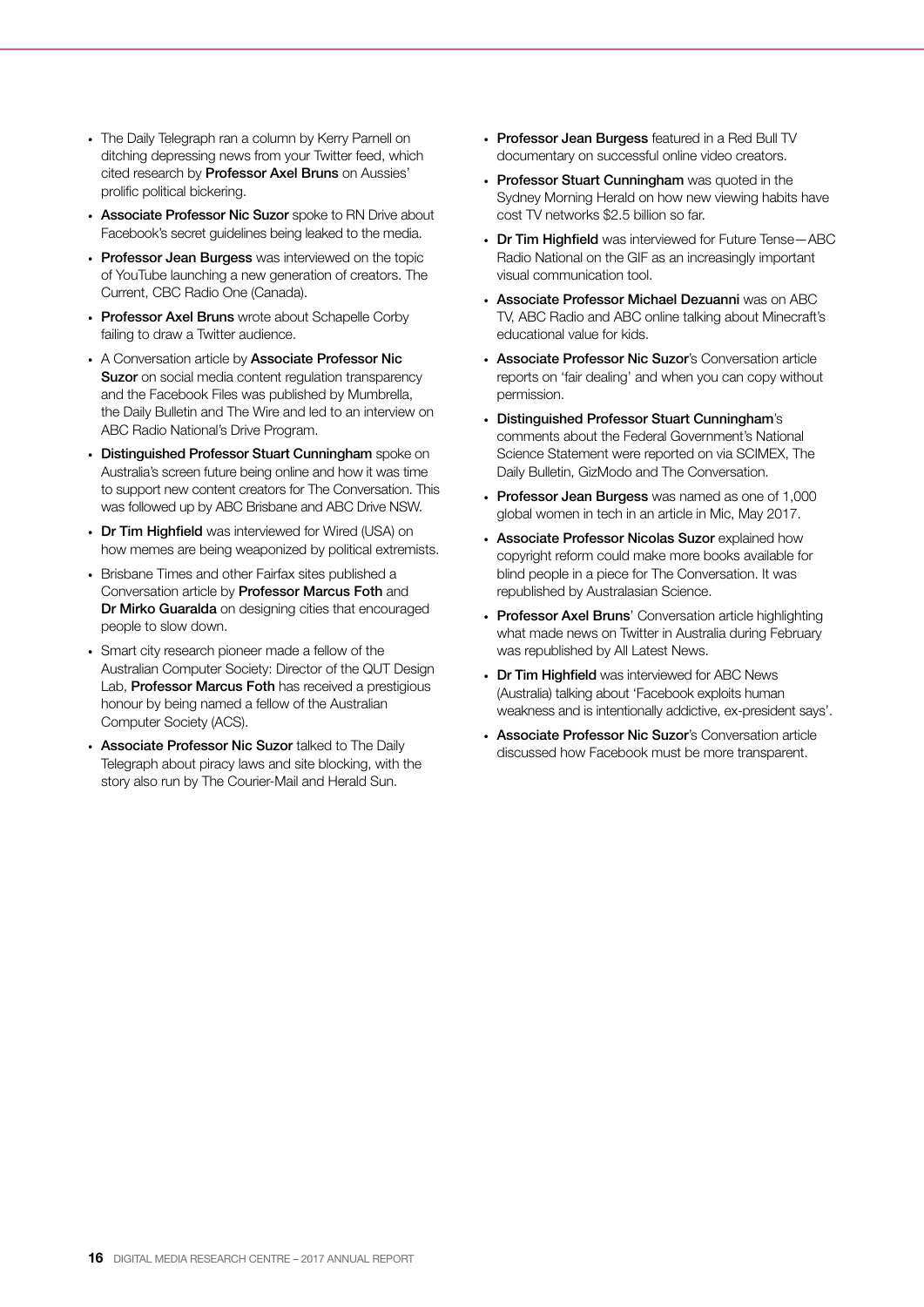# Centre website

The Centre website is located at research.qut.edu.au/dmrc





# Social media

Established in June 2015, by late 2017 the DMRC Twitter account (@qutdmrc) had 1,700 followers. Also attached to the @qutdrmc twitter account is the Medium publication DMRC at large, established at the beginning of 2016. The DMRC Facebook page (facebook.com/qutdmrc) is an important





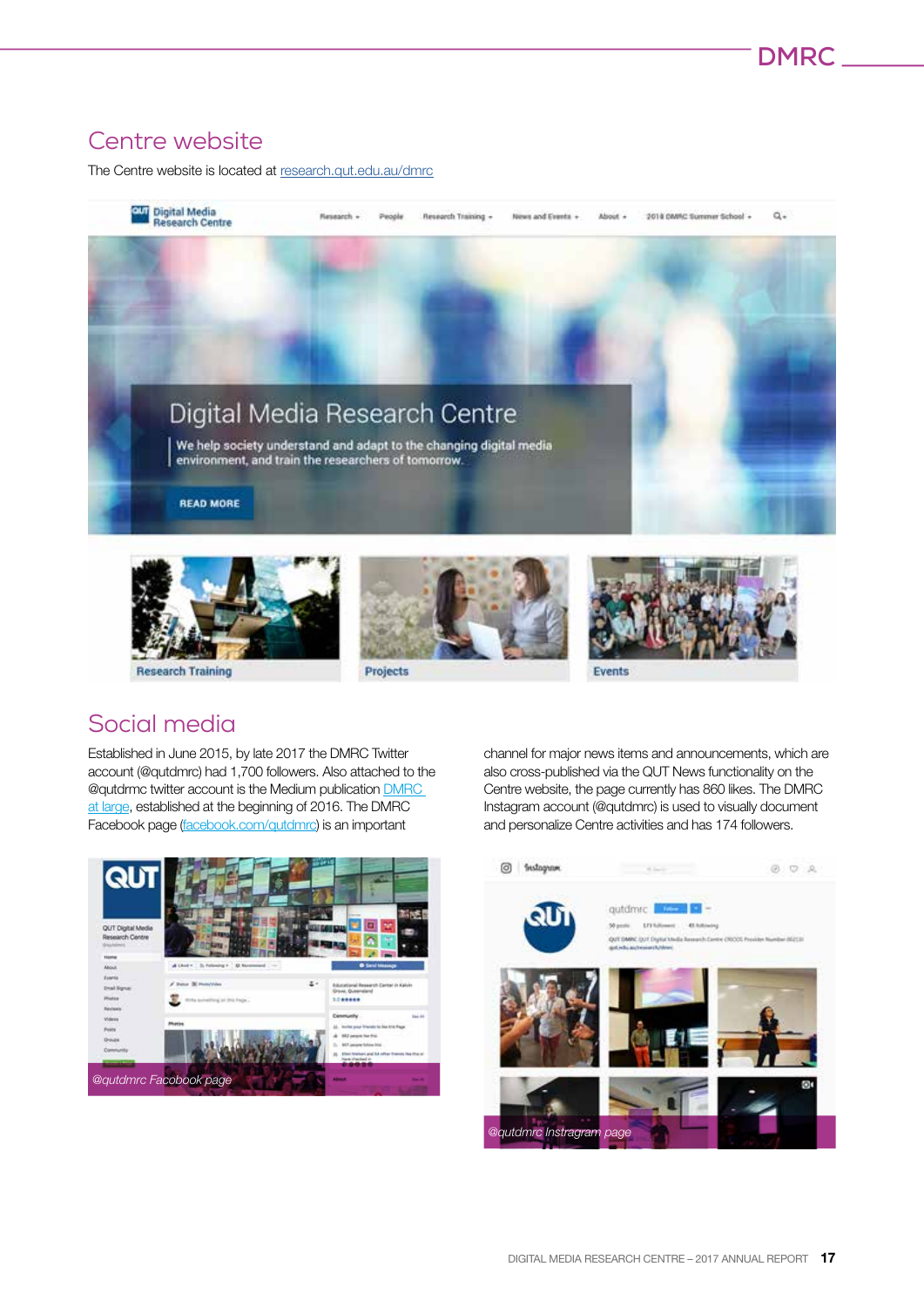# 8.0 **KEY OUTCOMES**

# Completed Students

| <b>Name</b>         | <b>Thesis title</b>                                                                                                                                  | <b>Supervisors</b>                                                                                                   |
|---------------------|------------------------------------------------------------------------------------------------------------------------------------------------------|----------------------------------------------------------------------------------------------------------------------|
| Dr Jacinta Buchbach | Social media policies and work: Reconciling<br>personal autonomy interests and employer risk                                                         | Associate Professor Nic Suzor (Principal)<br>Professor Matthew Rimmer (Associate)                                    |
| Dr Cameron Cliff    | Transmedia storytelling strategy: How and<br>why producers use transmedia storytelling for<br>competitive advantage                                  | Dr Jon Silver (Principal)<br>Distinguished Professor Stuart Cunningham (Associate)                                   |
| Dr Stefanie Duguay  | Identity modulation in networked publics: Queer<br>women's participation and representation on<br>Tinder, Instagram, and Vine                        | Professor Jean Burgess (Principal)<br>Dr Elija Cassidy (Associate)                                                   |
| Dr Michael Lee      | NBA memes: The role of fan image macros within<br>the online NBA fan community                                                                       | Associate Professor Stephen Harrington (Principal)<br>Professor Jean Burgess (Associate)                             |
| Dr Jiajie Lu        | Understanding the Chinese digital diaspora: From<br>media consumption to social connections                                                          | Professor Terry Flew (Principal)<br>Associate Professor Peta Mitchell (Associate)                                    |
| Dr Prue Miles       | Teachers' use of multiplatform educational screen<br>content: The case of Australia's SBS                                                            | Distinguished Professor Stuart Cunningham (Principal)<br>Associate Professor Michael Dezuanni (Associate)            |
| Judy Newton (MA)    | Social media implementation models in the<br>Australian emergency management sector                                                                  | ProfessorJean Burgess (Principal)<br>Professor Axel Bruns (Associate)                                                |
| Dr Emma Potter-Hay  | Broadcast, promote, respond, engage: Competing<br>understandings of the purpose and value of social<br>media in an emergency management organisation | Professor Jean Burgess (Principal)<br>Professor Axel Bruns (Associate)<br>Associate Professor John Banks (Associate) |
| Michael Ward (MA)   | ABC television sport: Public broadcasting,<br>innovation and nation building                                                                         | Distinguished Professor Stuart Cunningham (Principal)<br>Dr Mark Ryan (Associate)                                    |

# New Competitive Grants

In 2017 DMRC members were awarded new competitive grants in ARC Linkage, Discovery, DECRA, and a range of smaller schemes. The total amount of new funding awarded was \$1,674,138.

| <b>Project Title</b>        | Australian cultural and creative activity: A population and hotspot analysis                                                                                                                                                                                                                                                                                                                                                                                                                                                                                                                                                                                                                                                                                                                                                                                                                                                                                                                                  |
|-----------------------------|---------------------------------------------------------------------------------------------------------------------------------------------------------------------------------------------------------------------------------------------------------------------------------------------------------------------------------------------------------------------------------------------------------------------------------------------------------------------------------------------------------------------------------------------------------------------------------------------------------------------------------------------------------------------------------------------------------------------------------------------------------------------------------------------------------------------------------------------------------------------------------------------------------------------------------------------------------------------------------------------------------------|
| <b>Project Type</b>         | <b>ARC Linkage Projects</b>                                                                                                                                                                                                                                                                                                                                                                                                                                                                                                                                                                                                                                                                                                                                                                                                                                                                                                                                                                                   |
| <b>Project Team</b>         | Distinguished Professor Stuart Cunningham, Professor Greg Hearn, Associate Professor Phillip McIntyre,<br>Professor Patrik Wikstrom, Dr Susan Kerrigan                                                                                                                                                                                                                                                                                                                                                                                                                                                                                                                                                                                                                                                                                                                                                                                                                                                        |
| <b>Project Summary</b>      | A population and hotspot analysis. This project aims to grasp the contemporary dynamics of cultural and<br>creative activity in Australia. It represents a major innovation, bringing together population-level and comparative<br>studies of local cultural and creative activity. The comprehensive project will advance the integration of<br>quantitative and qualitative research strategies, painting a complete national picture, while also exploring the<br>factors that are producing local and regional creative hotspots. The project will deliver outputs such as reports<br>and forums that are framed in close collaboration with partners in order to deliver outcomes such as better-<br>targeted policy and program initiatives. This will provide national cultural and policy benefits from placing the<br>creative sector in front of policy makers as a vital contributor to high growth, labour-intensive economic activity<br>in the context of the Australian economy in transition. |
| <b>Total Amount Awarded</b> | \$480,000                                                                                                                                                                                                                                                                                                                                                                                                                                                                                                                                                                                                                                                                                                                                                                                                                                                                                                                                                                                                     |
| <b>Industry Partners</b>    | Arts Queensland, Creative Victoria, Arts NSW, Arts SA, Department of Culture and the Arts                                                                                                                                                                                                                                                                                                                                                                                                                                                                                                                                                                                                                                                                                                                                                                                                                                                                                                                     |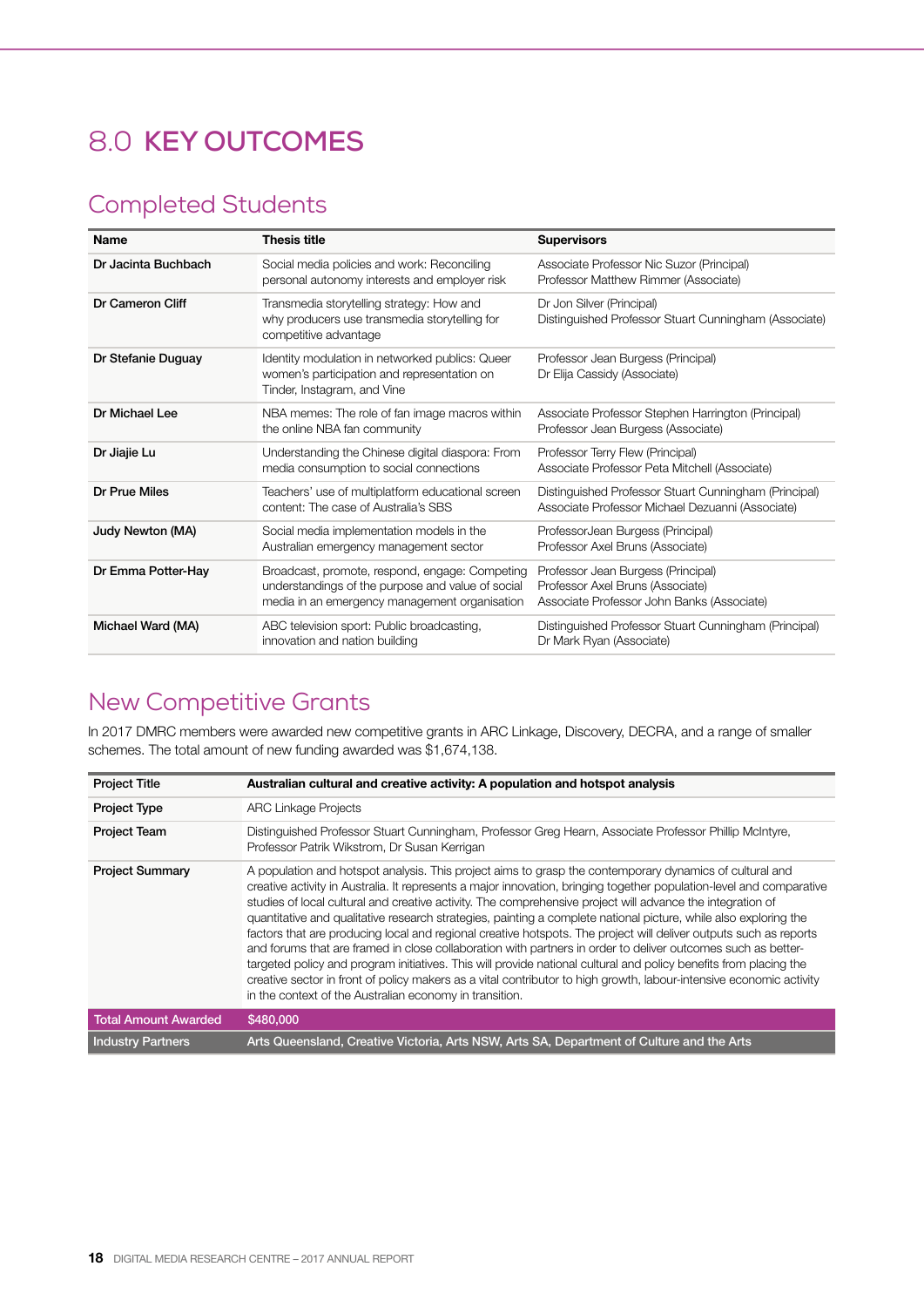| <b>Project Title</b>        | Digital Media, Location Awareness, and the Politics of Geodata                                                                                                                                                                                                                                                                                                                                                                                                                                                                                                                                                                                                                                                                                                                                                                                                                                                                                                         |
|-----------------------------|------------------------------------------------------------------------------------------------------------------------------------------------------------------------------------------------------------------------------------------------------------------------------------------------------------------------------------------------------------------------------------------------------------------------------------------------------------------------------------------------------------------------------------------------------------------------------------------------------------------------------------------------------------------------------------------------------------------------------------------------------------------------------------------------------------------------------------------------------------------------------------------------------------------------------------------------------------------------|
| <b>Project Type</b>         | <b>ARC Discovery Project</b>                                                                                                                                                                                                                                                                                                                                                                                                                                                                                                                                                                                                                                                                                                                                                                                                                                                                                                                                           |
| <b>Project Team</b>         | Associate Professor Peta Mitchell, Dr Tim Highfield, Professor Larissa Hjorth, Professor Paul Dourish,<br>Dr Agnieszka Leszczynski                                                                                                                                                                                                                                                                                                                                                                                                                                                                                                                                                                                                                                                                                                                                                                                                                                     |
| <b>Project Summary</b>      | Digital media, location awareness, and the politics of geodata. This project aims to examine the increasingly<br>pervasive role of location metadata, or geodata, in Australian smartphone practices and cultures and the<br>implications this has for users, industry, and public administration. The project will deliver online and open<br>resources to enhance public understanding of geodata and geoprivacy, as well as industry and policy<br>recommendations that address the crucial issue of 'location awareness' in everyday digital media use.<br>The project will generate new insights into the critical role of geodata in everyday digital media use and will<br>contribute to broader public discussion about data privacy, surveillance and cybersecurity. Its findings will<br>also provide industry benefits, enhancing developers' understanding of how everyday users apprehend and<br>negotiate the privacy implications of location services. |
| <b>Total Amount Awarded</b> | \$324,700                                                                                                                                                                                                                                                                                                                                                                                                                                                                                                                                                                                                                                                                                                                                                                                                                                                                                                                                                              |
|                             |                                                                                                                                                                                                                                                                                                                                                                                                                                                                                                                                                                                                                                                                                                                                                                                                                                                                                                                                                                        |
| <b>Project Title</b>        | Informal, Formal, Embedded: Australian Game Developers and Skills Transfer                                                                                                                                                                                                                                                                                                                                                                                                                                                                                                                                                                                                                                                                                                                                                                                                                                                                                             |

| Total Amount Awarded   | \$367,983                                                                                                                                                                                                                                                                                                     |
|------------------------|---------------------------------------------------------------------------------------------------------------------------------------------------------------------------------------------------------------------------------------------------------------------------------------------------------------|
| <b>Project Summary</b> | Skills development and transfer in the digital gaming sector. This project aims to examine the transferability and<br>sustainability of videogame development skillsets to the broader digital sector. The project will lead to future job<br>creation, and to cultural and economic innovation in Australia. |
| <b>Project Team</b>    | Dr Brendan Keogh                                                                                                                                                                                                                                                                                              |
| <b>Project Type</b>    | ARC Discovery Early Career Researcher Award (DECRA)                                                                                                                                                                                                                                                           |
| .                      |                                                                                                                                                                                                                                                                                                               |

| <b>Project Title</b>        | Celebrating Everyday Life in the Australia-Indonesia Neighbourhood                                                                                                                                                                                                                                                                                                                                                                                                                                                                                                                                                |
|-----------------------------|-------------------------------------------------------------------------------------------------------------------------------------------------------------------------------------------------------------------------------------------------------------------------------------------------------------------------------------------------------------------------------------------------------------------------------------------------------------------------------------------------------------------------------------------------------------------------------------------------------------------|
| <b>Project Type</b>         | Australia Indonesia Centre Tactical Research Scheme, Monash University                                                                                                                                                                                                                                                                                                                                                                                                                                                                                                                                            |
| <b>Project Team</b>         | Dr Emma Baulch, Professor Ariel Heryanto, Dr Inaya Rakhmani, Dr Najib Azca, Adjunct Professor Stanley<br>Prasetyo                                                                                                                                                                                                                                                                                                                                                                                                                                                                                                 |
| <b>Project Summary</b>      | The project addresses key issues under the AIC themes of culture and identity, youth, and generations.<br>Building on previous studies about the present, this project aims to investigate and imagine a possible scenario<br>where an increasing number of people of Australia and Indonesia enjoy significantly intimate and productive<br>engagements. In pursuit of a fresh in - depth knowledge within the given time constraint, this project will be<br>conducted mainly in Indonesia. It will invite Indonesian and Australian citizens who reside in selected cities in<br>Indonesia to be participants. |
| <b>Total Amount Awarded</b> | \$2.110                                                                                                                                                                                                                                                                                                                                                                                                                                                                                                                                                                                                           |

| <b>Project Title</b>        | Creative Industries After 20 Years: The Complex Path from Policy to Curriculum                                                                                                                                                                                                                                                                                                                                                                                                                                                                                                                                                                                                                                                                                                                                     |
|-----------------------------|--------------------------------------------------------------------------------------------------------------------------------------------------------------------------------------------------------------------------------------------------------------------------------------------------------------------------------------------------------------------------------------------------------------------------------------------------------------------------------------------------------------------------------------------------------------------------------------------------------------------------------------------------------------------------------------------------------------------------------------------------------------------------------------------------------------------|
| <b>Project Type</b>         | Menzies Centre for Australian Studies Bicentennial Fellowship                                                                                                                                                                                                                                                                                                                                                                                                                                                                                                                                                                                                                                                                                                                                                      |
| <b>Project Team</b>         | Professor Terry Flew                                                                                                                                                                                                                                                                                                                                                                                                                                                                                                                                                                                                                                                                                                                                                                                               |
| <b>Project Summary</b>      | This project will examine the context in which this growth has occurred in creative industries programs in the<br>U.K. and Australia, and its relationship to creative industries as a policy and research field. The nature of these<br>programs is quite diffuse, emphasizing areas across a spectrum for music technology to writing and publishing<br>to the performing arts to digital enterprise. But they all identify the creative industries nomenclature as opening<br>up opportunities or graduates that are not adequately served by more established programs such as fine arts<br>or liberal arts. This project would undertake interviews with key informants in these universities to establish a<br>clearer picture of what constitutes the basis of the contemporary creative industries degree. |
| <b>Total Amount Awarded</b> | \$2,500                                                                                                                                                                                                                                                                                                                                                                                                                                                                                                                                                                                                                                                                                                                                                                                                            |
| <b>Industry Partner</b>     | King's College London                                                                                                                                                                                                                                                                                                                                                                                                                                                                                                                                                                                                                                                                                                                                                                                              |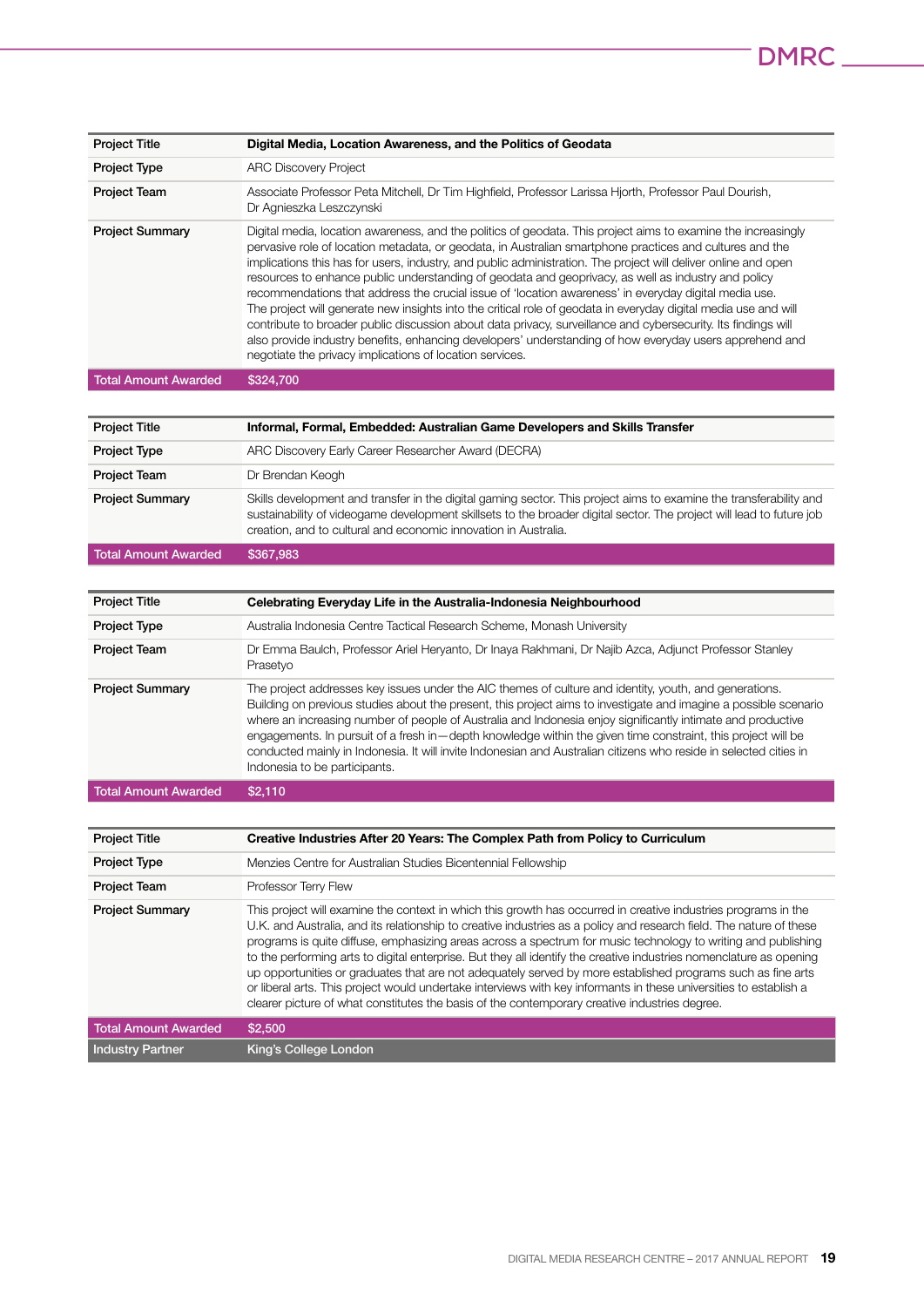| <b>Project Title</b>        | Towards Greater Transparency in Content Moderation                                                                                                                                                                                                                                                                                                                                                                                               |
|-----------------------------|--------------------------------------------------------------------------------------------------------------------------------------------------------------------------------------------------------------------------------------------------------------------------------------------------------------------------------------------------------------------------------------------------------------------------------------------------|
| Project Type                | Internet Policy Observatory, Annenberg School for Communication at the University of Pennsylvania                                                                                                                                                                                                                                                                                                                                                |
| <b>Project Team</b>         | Associate Professor Nicolas Suzor, Ms Jillian York, Ms Sarah Myers West                                                                                                                                                                                                                                                                                                                                                                          |
| <b>Project Summary</b>      | This project is in collaboration with Jillian York from OnlineCensorship.org and Sarah Myers West from the<br>USC Annenberg School for Communication and Journalism. The project will work to engage civil society<br>organizations and academic researchers to create a consensus-based priority list of the information users and<br>researchers need to better understand content moderation and improve advocacy efforts around user rights. |
| <b>Total Amount Awarded</b> | \$18,597                                                                                                                                                                                                                                                                                                                                                                                                                                         |

| <b>Project Title</b>        | Digital play—using pedagogical approaches to teach information literacy skills through play                                                                                                                                                                                                                                                                                                                                                                                                                                                                                                                                                                                                                                                                                                                                                                                                                                                                                                                                                                                                                                                                    |
|-----------------------------|----------------------------------------------------------------------------------------------------------------------------------------------------------------------------------------------------------------------------------------------------------------------------------------------------------------------------------------------------------------------------------------------------------------------------------------------------------------------------------------------------------------------------------------------------------------------------------------------------------------------------------------------------------------------------------------------------------------------------------------------------------------------------------------------------------------------------------------------------------------------------------------------------------------------------------------------------------------------------------------------------------------------------------------------------------------------------------------------------------------------------------------------------------------|
| Project Type                | Department of Education and Training (QId) Horizon Grant                                                                                                                                                                                                                                                                                                                                                                                                                                                                                                                                                                                                                                                                                                                                                                                                                                                                                                                                                                                                                                                                                                       |
| <b>Project Team</b>         | Dr Amanda McFadden, Ms Kathleen Smeaton, Dr Maryanne Theobald, Professor Joanne Lunn, Professor<br>Susan Danby, Ms Kerry Boland, Ms Marilyn Way                                                                                                                                                                                                                                                                                                                                                                                                                                                                                                                                                                                                                                                                                                                                                                                                                                                                                                                                                                                                                |
| <b>Project Summary</b>      | Being able to find, evaluate and apply information for personal benefit is a key attribute in today's knowledge<br>economy. Termed information literacy, this process goes beyond developing functional skills to creating<br>attributes that enable lifelong learning (Bruce, 2008). However, simply having access to digital technologies and<br>online resources does not always equate to developing these attributes (Zammit & Callow, 2013). Findings from<br>our 2016/2017 Education Horizon project showed significant knowledge gaps relating to how best to support<br>young children's information literacy. This project expands the pedagogical model developed in our 2016/2017<br>Horizon study by investigating approaches that embed information literacy through play in order to promote<br>children's evaluative, creative and critical thinking skills. Through a focus on information literacy, this research<br>embeds 21st century skills into the curriculum via digital play. Digital play provides a contemporary perspective<br>on children's everyday experiences in a digital culture (Edwards, 2011; Marklund & Dunkels, 2013). |
| <b>Total Amount Awarded</b> | \$478,248                                                                                                                                                                                                                                                                                                                                                                                                                                                                                                                                                                                                                                                                                                                                                                                                                                                                                                                                                                                                                                                                                                                                                      |

# New Commercial Research Projects, 2017

In 2017, \$157,441 worth of funding was secured on a range of commercial research projects.

| <b>Project Title</b>        | Integrating career development and curriculum                                                                                                                                                                                                                                                                                                                                                                                                                                                                                                                                                                                                                                                                                                                                                                                                                                                                                                                                                                                                                                                                                                                                            |
|-----------------------------|------------------------------------------------------------------------------------------------------------------------------------------------------------------------------------------------------------------------------------------------------------------------------------------------------------------------------------------------------------------------------------------------------------------------------------------------------------------------------------------------------------------------------------------------------------------------------------------------------------------------------------------------------------------------------------------------------------------------------------------------------------------------------------------------------------------------------------------------------------------------------------------------------------------------------------------------------------------------------------------------------------------------------------------------------------------------------------------------------------------------------------------------------------------------------------------|
| <b>Project Type</b>         | Graduate Careers Australia                                                                                                                                                                                                                                                                                                                                                                                                                                                                                                                                                                                                                                                                                                                                                                                                                                                                                                                                                                                                                                                                                                                                                               |
| <b>Project Team</b>         | Associate Professor Ruth Bridgstock, Dr Alan McAlpine                                                                                                                                                                                                                                                                                                                                                                                                                                                                                                                                                                                                                                                                                                                                                                                                                                                                                                                                                                                                                                                                                                                                    |
| <b>Project Summary</b>      | Graduate employability is increasingly a central concern of the higher education sector, and all Australian<br>universities are now working to embed career development learning into their programs. University careers<br>services possess specialist knowledge and skills relating to career development, and yet historically they<br>have not been well integrated into the development or delivery of university degree programs. Further,<br>careers services are not resourced sufficiently to service all degree programs using traditional methods. This<br>project asks: How can university careers services and faculties collaborate to foster effective and sustainable<br>curriculum-based career development learning for graduate employability, on a university-wide basis?<br>Through interviews with careers and academic staff representing a cross-section of Australian universities,<br>along with national and international cases of best practice, this project seeks to: (1) explore and investigate the<br>various collaboration models and strategies that exist across the sector; and (2) identify barriers and enablers to<br>successful collaboration. |
| <b>Total Amount Awarded</b> | \$37,800                                                                                                                                                                                                                                                                                                                                                                                                                                                                                                                                                                                                                                                                                                                                                                                                                                                                                                                                                                                                                                                                                                                                                                                 |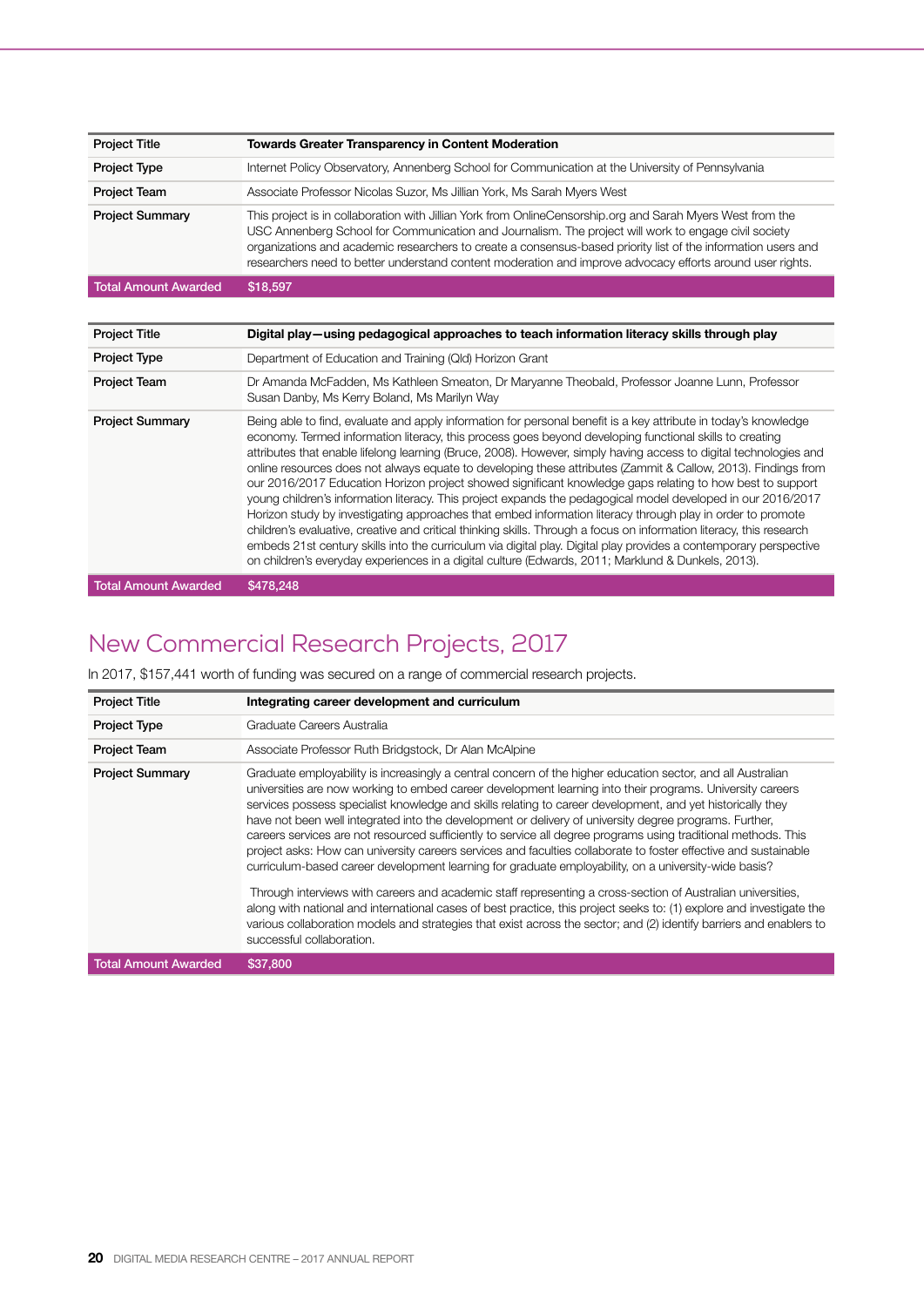| <b>Project Title</b>        | Developing social network capabilities for graduate employability                                                                                                                                                                                                                                                                                                                                                                                                                                                                                                                                                                                                                                                                                                                                                                                                                                                                                                                                                                                                                                                                                                                                                                                                                                                                                                                                                                                                                                   |
|-----------------------------|-----------------------------------------------------------------------------------------------------------------------------------------------------------------------------------------------------------------------------------------------------------------------------------------------------------------------------------------------------------------------------------------------------------------------------------------------------------------------------------------------------------------------------------------------------------------------------------------------------------------------------------------------------------------------------------------------------------------------------------------------------------------------------------------------------------------------------------------------------------------------------------------------------------------------------------------------------------------------------------------------------------------------------------------------------------------------------------------------------------------------------------------------------------------------------------------------------------------------------------------------------------------------------------------------------------------------------------------------------------------------------------------------------------------------------------------------------------------------------------------------------|
| <b>Project Type</b>         | Graduate Careers Australia                                                                                                                                                                                                                                                                                                                                                                                                                                                                                                                                                                                                                                                                                                                                                                                                                                                                                                                                                                                                                                                                                                                                                                                                                                                                                                                                                                                                                                                                          |
| <b>Project Team</b>         | Associate Professor Ruth Bridgstock, Dr Alan McAlpine, Kate Lloyd, Denise Jackson                                                                                                                                                                                                                                                                                                                                                                                                                                                                                                                                                                                                                                                                                                                                                                                                                                                                                                                                                                                                                                                                                                                                                                                                                                                                                                                                                                                                                   |
| <b>Project Summary</b>      | Networking and use of social capital have been demonstrated to be significant positive predictors of career<br>outcomes in Australian graduates of university degrees, and in the general population. However, the networks<br>of graduating undergraduate students are typically underdeveloped, and students often do not know how to<br>develop networks or make the most of them for career purposes. This project aims to explore the capabilities<br>that graduates require to develop and use online and offline professional networks effectively for career<br>development. This project asks: which skills and capabilities are required to navigate and leverage social<br>networks for career development at graduate level, and which of these represent opportunities for development<br>in undergraduate degrees? Through surveys of (i) recently completed graduates of undergraduate programs,<br>and (ii) graduates 3–4 years after course completion, along with in-depth interviews with a sample of graduates<br>3–4 years out who possess highly developed social network capabilities, this project seeks to document the<br>ways in which social networks can be used for career development at graduate level and confirm their value<br>to graduate employability; characterise effective social networking practice at graduate level; and benchmark<br>current graduate social network capability levels and identify opportunities for development in degree programs. |
| <b>Total Amount Awarded</b> | \$54,000                                                                                                                                                                                                                                                                                                                                                                                                                                                                                                                                                                                                                                                                                                                                                                                                                                                                                                                                                                                                                                                                                                                                                                                                                                                                                                                                                                                                                                                                                            |

| <b>Project Title</b>        | <b>Google Commercial Research Project</b>                                                                                                                                                                                                                                                                                                                                                                                                                                                                                                          |
|-----------------------------|----------------------------------------------------------------------------------------------------------------------------------------------------------------------------------------------------------------------------------------------------------------------------------------------------------------------------------------------------------------------------------------------------------------------------------------------------------------------------------------------------------------------------------------------------|
| <b>Project Type</b>         | Google Australia Pty Limited                                                                                                                                                                                                                                                                                                                                                                                                                                                                                                                       |
| <b>Project Team</b>         | Distinguished Professor Stuart Cunningham, Michael Cooley                                                                                                                                                                                                                                                                                                                                                                                                                                                                                          |
| <b>Project Summary</b>      | Commissioned by Google Australia to advise on media policy matters around Australian content.                                                                                                                                                                                                                                                                                                                                                                                                                                                      |
| <b>Total Amount Awarded</b> | \$12,000                                                                                                                                                                                                                                                                                                                                                                                                                                                                                                                                           |
|                             |                                                                                                                                                                                                                                                                                                                                                                                                                                                                                                                                                    |
| <b>Project Title</b>        | Digital literacies for low income students-Smith Family                                                                                                                                                                                                                                                                                                                                                                                                                                                                                            |
| <b>Project Type</b>         | The Smith Family                                                                                                                                                                                                                                                                                                                                                                                                                                                                                                                                   |
| <b>Project Team</b>         | Associate Professor Michael Dezuanni, Mrs Kristy Corser                                                                                                                                                                                                                                                                                                                                                                                                                                                                                            |
| <b>Project Summary</b>      | The Digital Media Research Centre partnered with national charity The Smith Family to undertake a literature<br>review and contextual analysis of the impacts of digital exclusion on low income students in Australia. This<br>was followed by an outline of an after school digital literacy program to be offered to students in low income<br>communities. A set of resources was developed for use in the program and the DMRC provided feedback on<br>the program as it was developed for implementation in 10 trial sites across Australia. |

Total Amount Awarded \$9,291

| <b>Project Title</b>   | <b>First 5 Forever Initiative Evaluation</b>                                                                                                                                                                                                                                                                                                                                                                                                         |
|------------------------|------------------------------------------------------------------------------------------------------------------------------------------------------------------------------------------------------------------------------------------------------------------------------------------------------------------------------------------------------------------------------------------------------------------------------------------------------|
| <b>Project Type</b>    | State Library of Queensland (SLQ)                                                                                                                                                                                                                                                                                                                                                                                                                    |
| <b>Project Team</b>    | Professor Jean Burgess, Associate Professor Michael Dezuanni, Dr Kirralie Houghton                                                                                                                                                                                                                                                                                                                                                                   |
| <b>Project Summary</b> | The objectives of this project were to: 1. Identify and evaluate the existing and potential societal impacts<br>and benefits of the First 5 Forever (F5F) family literacy initiative; 2. Situate, critically analyse and provide<br>clear evidence of this impact, building on the Libraries as Creative Spaces framework; and 3. Articulate the<br>opportunities to enhance this impact in future library-based family and early literacy programs. |
| Total Amount Awarded   | \$19,350                                                                                                                                                                                                                                                                                                                                                                                                                                             |

| <b>Project Title</b>   | Queensland Digital Inclusion Index Report                                                                                                                                                                                                                                                                                                                                                                                                                 |
|------------------------|-----------------------------------------------------------------------------------------------------------------------------------------------------------------------------------------------------------------------------------------------------------------------------------------------------------------------------------------------------------------------------------------------------------------------------------------------------------|
| <b>Project Type</b>    | Telstra/RMIT                                                                                                                                                                                                                                                                                                                                                                                                                                              |
| <b>Project Team</b>    | Associate Professor Michael Dezuanni, Professor Jean Burgess                                                                                                                                                                                                                                                                                                                                                                                              |
| <b>Project Summary</b> | The DMRC was approached by RMIT University and Telstra to lead the development of a 2017 Queensland<br>report for the Australian Digital Inclusion Index. We worked with data analysts to understand Queensland<br>specific DII data and cross-matched this with ABS data to develop a picture of digital inclusion across the State<br>and then worked with Telstra to develop a report for policy makers, the non-profit sector and the general public. |
| Total Amount Awarded   | \$25,000                                                                                                                                                                                                                                                                                                                                                                                                                                                  |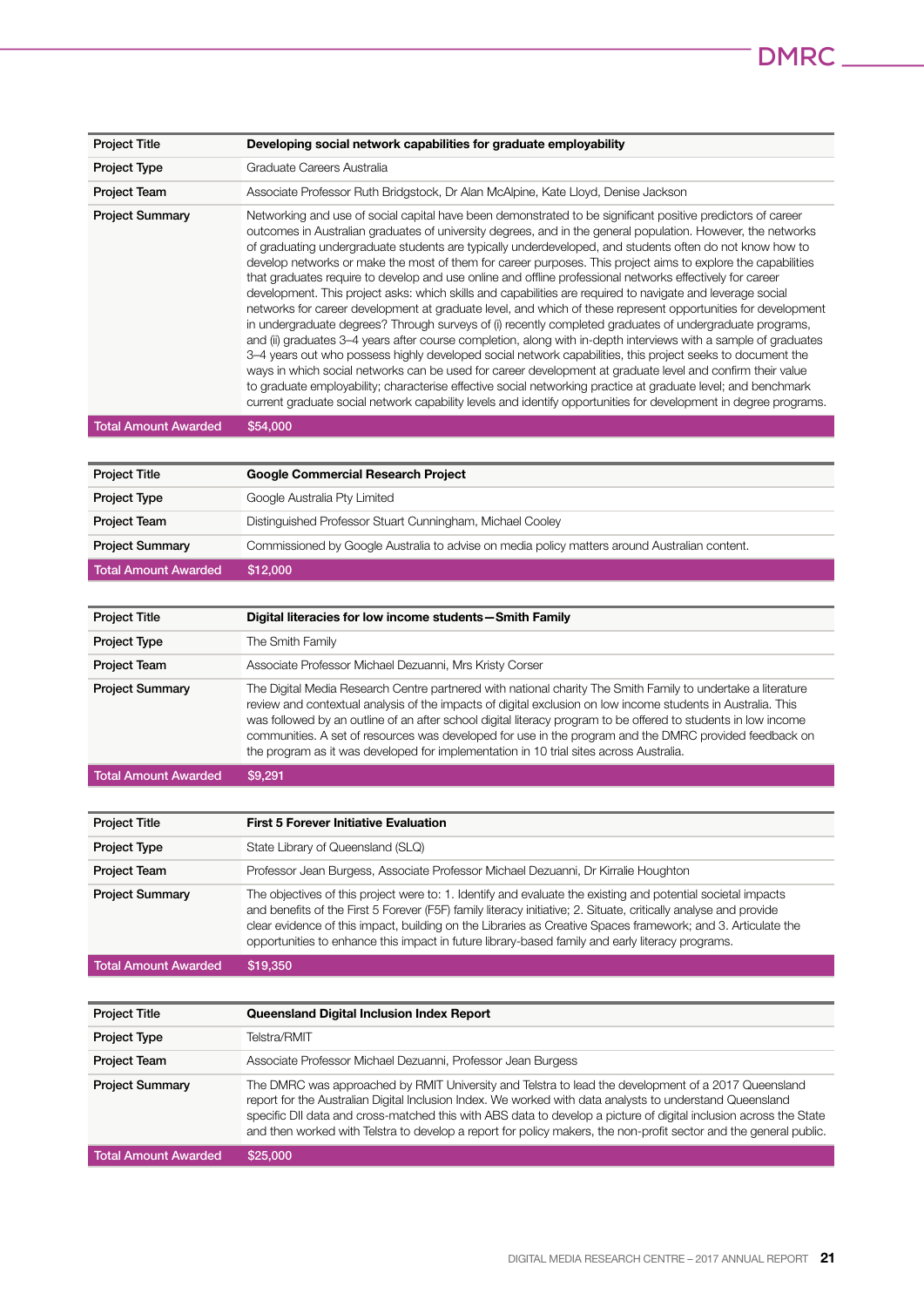# Continuing Competitive Grants, 2017

In 2017, centre members held continuing grant funding comprising five ARC Linkage Grants, three ARC Discovery Grants, one ARC Future Fellowship, one Discovery Early Career Researcher project, one OLT National Senior Teaching Fellowship, a Cooperative Research Centre (CRC) project and other smaller competitive schemes such as the National Heart Foundation, with total funds exceeding \$4.27 million.

| <b>Project Title</b>        | Amplifying public value: Scholarly contributions' impact on public debate                                                                                                                                                                                                                                                                                                                           |
|-----------------------------|-----------------------------------------------------------------------------------------------------------------------------------------------------------------------------------------------------------------------------------------------------------------------------------------------------------------------------------------------------------------------------------------------------|
| Project Type                | ARC Linkage Project Grant (2016)                                                                                                                                                                                                                                                                                                                                                                    |
| <b>Project Team</b>         | Professor Axel Bruns, Professor Jean Burgess, Distinguished Professor Stuart Cunningham, Associate<br>Professor Patrik Wikström, Dr Nicolas Suzor, Dr Anthony Peacock, Ms Lisa Watts                                                                                                                                                                                                                |
| <b>Project Summary</b>      | This project aims to improve the international evidence base for the public impact and value of publicly funded<br>scholarly research, using mixed-methods analysis. Publicly funded researchers and agencies are increasingly<br>expected to provide more detailed and transparent information about how their research is publicly valuable,<br>contributes to public debate, and forms opinions. |
| <b>Total Amount Awarded</b> | \$246,892                                                                                                                                                                                                                                                                                                                                                                                           |
|                             | The Conversation Media Group Ltd, Cooperative Research Centres Association Inc.                                                                                                                                                                                                                                                                                                                     |

| <b>Project Title</b>   | <b>Australian Consumer Access to Digital Media Content</b>                                                                                                                                                                                                                                                                                                                                                                                                                                                                                                                                                                                                                                                                                                        |
|------------------------|-------------------------------------------------------------------------------------------------------------------------------------------------------------------------------------------------------------------------------------------------------------------------------------------------------------------------------------------------------------------------------------------------------------------------------------------------------------------------------------------------------------------------------------------------------------------------------------------------------------------------------------------------------------------------------------------------------------------------------------------------------------------|
| <b>Project Type</b>    | Australian Communications Consumer Action Network (ACCAN) Grant Scheme (2016)                                                                                                                                                                                                                                                                                                                                                                                                                                                                                                                                                                                                                                                                                     |
| <b>Project Team</b>    | Dr Nicolas Suzor, Professor Jean Burgess, Professor Patrik Wikström, Dr Kylie Pappalardo                                                                                                                                                                                                                                                                                                                                                                                                                                                                                                                                                                                                                                                                          |
| <b>Project Summary</b> | This project assesses the relative availability of digital media content to Australian consumers, focusing on<br>download and streaming services. The most popular content will be sampled across film and television, music,<br>computer games, and mobile apps, and availability evaluated across three criteria: pricing, timeliness, and<br>diversity of delivery channel options (including quality and format choices). This data will be used to generate<br>an ongoing comparison between the Australian and US media markets. A detailed report and a consumer-<br>focused website will be published that visualises and explains the data on content availability, helping Australian<br>consumers to make informed choices about digital media content |

Total Amount Awarded \$59,860

| <b>Project Title</b>        | VALID: The Value of Augmented Reality for Improving Medicine Literacy in Diabetes and<br><b>Hypertension</b>                                                                                                                                                                                                                                                                                                                                                                                                                                                                                                                                                             |
|-----------------------------|--------------------------------------------------------------------------------------------------------------------------------------------------------------------------------------------------------------------------------------------------------------------------------------------------------------------------------------------------------------------------------------------------------------------------------------------------------------------------------------------------------------------------------------------------------------------------------------------------------------------------------------------------------------------------|
| Project Type                | National Heart Foundation - Vanguard Grants (2016)                                                                                                                                                                                                                                                                                                                                                                                                                                                                                                                                                                                                                       |
| <b>Project Team</b>         | Professor Lisa Nissen, Professor Judy Drennan and Professor Jean Burgess                                                                                                                                                                                                                                                                                                                                                                                                                                                                                                                                                                                                 |
| <b>Project Summary</b>      | VALID aims to assess the feasibility of a concept for improving health literacy; embedding the health literacy<br>improvement into the medicine use cycle and providing continuous access to information; and giving extended<br>communication to people for shared learning with their care providers, carers, or peers. Currently, the packages<br>of medicines contain 'static' consumer medicine information (CMI) sheets that many people may not read,<br>understand or notice. Our aim is to test an Augmented Reality based intervention for improving health literacy<br>around one guideline-endorsed family of antihypertensive medicines in Type 2 Diabetes. |
| <b>Total Amount Awarded</b> | \$59,600                                                                                                                                                                                                                                                                                                                                                                                                                                                                                                                                                                                                                                                                 |

| <b>Project Title</b>        | Journalism Beyond the Crisis: Emerging forms, practices and uses                                                                                                                                                                                                                                                                                                                                                                                                                                                                                                      |
|-----------------------------|-----------------------------------------------------------------------------------------------------------------------------------------------------------------------------------------------------------------------------------------------------------------------------------------------------------------------------------------------------------------------------------------------------------------------------------------------------------------------------------------------------------------------------------------------------------------------|
| Project Type                | ARC Discovery Project Grant (2016)                                                                                                                                                                                                                                                                                                                                                                                                                                                                                                                                    |
| <b>Project Team</b>         | Professor Brian McNair, Dr Folker Hanusch, Professor Axel Bruns, Professor Christoph Neuberger, Professor<br>Mark Deuze, Dr Tamara Witschge                                                                                                                                                                                                                                                                                                                                                                                                                           |
| <b>Project Summary</b>      | This project seeks to conduct a transnational comparative study designed to discover how journalism is<br>changing as a cultural form, and the implications of this for political and cultural life. Journalistic culture in<br>Australia is in transition, with significant implications for politics, culture and economic life. Change is affecting<br>the forms of journalism available to Australian audiences; the ways in which, and by whom, journalism is<br>produced; and the uses to which practitioners and citizens in general put journalistic content. |
| <b>Total Amount Awarded</b> | \$461.121                                                                                                                                                                                                                                                                                                                                                                                                                                                                                                                                                             |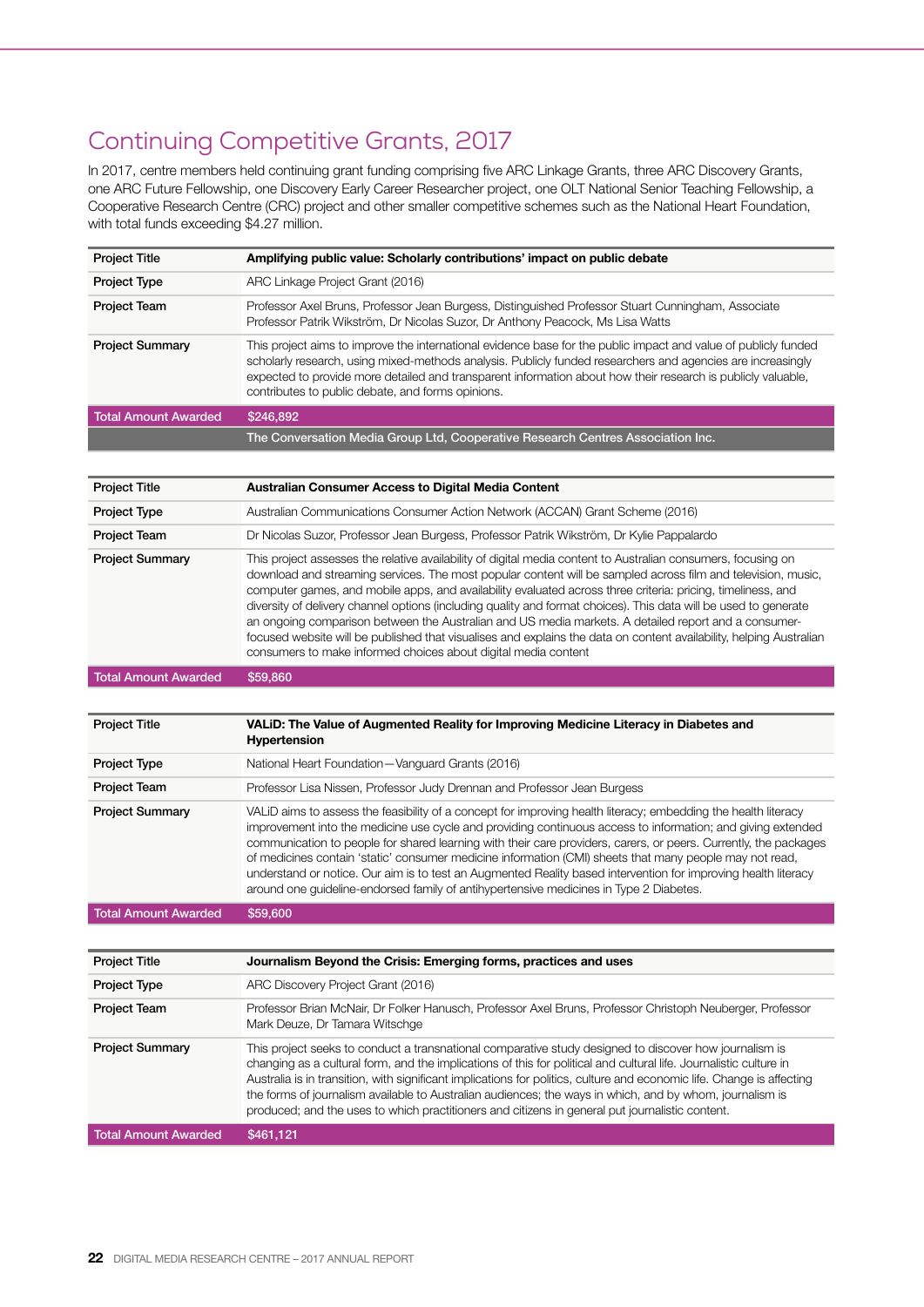| <b>Project Title</b>        | The new screen ecology and innovation in production and distribution                                                                                                                                                                                                                                                                                                                                                                                                                                                                                                                                                                                                                                                                                                                                                                                                                  |
|-----------------------------|---------------------------------------------------------------------------------------------------------------------------------------------------------------------------------------------------------------------------------------------------------------------------------------------------------------------------------------------------------------------------------------------------------------------------------------------------------------------------------------------------------------------------------------------------------------------------------------------------------------------------------------------------------------------------------------------------------------------------------------------------------------------------------------------------------------------------------------------------------------------------------------|
| <b>Project Type</b>         | ARC Discovery Project Grant (2016)                                                                                                                                                                                                                                                                                                                                                                                                                                                                                                                                                                                                                                                                                                                                                                                                                                                    |
| <b>Project Team</b>         | Distinguished Professor Stuart Cunningham                                                                                                                                                                                                                                                                                                                                                                                                                                                                                                                                                                                                                                                                                                                                                                                                                                             |
| <b>Project Summary</b>      | The project aims to explore new models of online and screen content creation. Major United States information<br>technology corporations are challenging Hollywood and television networks and are likely to come to<br>dominate new screen services into the future. This project focuses on the most challenging and potentially<br>disruptive and innovative forms of production and distribution this new screen ecology is taking. Processes<br>of professionalization and monetisation of previously amateur content creation are underpinning an explosive<br>growth of a lower-budget, more diverse and structurally innovative tier of advertising—and sponsor-supported<br>online content. Centred on strategies of platforms such as YouTube, but international in scope, the project aims<br>to contribute to innovation in Australian screen production and distribution |
| <b>Total Amount Awarded</b> | \$535,000                                                                                                                                                                                                                                                                                                                                                                                                                                                                                                                                                                                                                                                                                                                                                                                                                                                                             |

| <b>Project Title</b>        | Regulating Internet content through notice-and-takedown                                                                                                                                                                                                                                                                                                                                                                                                                                                                                                                                                                                                                                                                                                                                                                  |  |
|-----------------------------|--------------------------------------------------------------------------------------------------------------------------------------------------------------------------------------------------------------------------------------------------------------------------------------------------------------------------------------------------------------------------------------------------------------------------------------------------------------------------------------------------------------------------------------------------------------------------------------------------------------------------------------------------------------------------------------------------------------------------------------------------------------------------------------------------------------------------|--|
| Project Type                | ARC Discovery Early Career Researcher Award (2016)                                                                                                                                                                                                                                                                                                                                                                                                                                                                                                                                                                                                                                                                                                                                                                       |  |
| <b>Project Team</b>         | Dr Nicolas Suzor                                                                                                                                                                                                                                                                                                                                                                                                                                                                                                                                                                                                                                                                                                                                                                                                         |  |
| <b>Project Summary</b>      | This project is designed to create a set of principles to help governments, firms and civil society organisations<br>to address harmful online content in more sophisticated ways. Such groups are increasingly seeking to<br>influence the intermediaries that provide internet services to take more responsibility for content on their<br>networks. Globally, these intermediaries receive millions of requests to remove content posted by users each<br>month. This project seeks to understand how Australian and international intermediaries respond to takedown<br>requests in three areas: copyright, defamation, and hate speech. It aims to create new knowledge about how<br>intermediaries can be influenced to regulate internet content, and how due process and freedom of speech can<br>be protected. |  |
| <b>Total Amount Awarded</b> | \$350,000                                                                                                                                                                                                                                                                                                                                                                                                                                                                                                                                                                                                                                                                                                                                                                                                                |  |

| <b>Project Title</b>        | Understanding Intermedia Information Flows in the Australian Online Public Sphere                                                                                                                                                                                                                                                                                                                                                                                                                                                                                                                                                                                                                                                                                                            |
|-----------------------------|----------------------------------------------------------------------------------------------------------------------------------------------------------------------------------------------------------------------------------------------------------------------------------------------------------------------------------------------------------------------------------------------------------------------------------------------------------------------------------------------------------------------------------------------------------------------------------------------------------------------------------------------------------------------------------------------------------------------------------------------------------------------------------------------|
| Project Type                | ARC Future Fellowship (2013)                                                                                                                                                                                                                                                                                                                                                                                                                                                                                                                                                                                                                                                                                                                                                                 |
| <b>Project Team</b>         | Professor Axel Bruns                                                                                                                                                                                                                                                                                                                                                                                                                                                                                                                                                                                                                                                                                                                                                                         |
| <b>Project Summary</b>      | The emergence of new media forms has led to a profound transformation of the Australian media environment;<br>mainstream, niche, and social media intersect in many ways, online and offline. Increased access to large-scale<br>data on public communication online enables an observation of how the nation responds to the news of the<br>day, how themes and topics unfold, and how interested publics develop and decline over time. This project<br>uses such observations to trace how information flows across media spaces, and to develop a new model<br>of the online public sphere. It makes significant contributions to innovation in research methods in the digital<br>humanities, and provides an important basis for policies aimed at closing digital and social divides. |
| <b>Total Amount Awarded</b> | \$870,398                                                                                                                                                                                                                                                                                                                                                                                                                                                                                                                                                                                                                                                                                                                                                                                    |
|                             |                                                                                                                                                                                                                                                                                                                                                                                                                                                                                                                                                                                                                                                                                                                                                                                              |
| <b>Project Title</b>        | Mobile Indonesians: Social differentiation and digital literacies in the twenty first century                                                                                                                                                                                                                                                                                                                                                                                                                                                                                                                                                                                                                                                                                                |
| Project Type                | ARC Discovery Project Grant (2013)                                                                                                                                                                                                                                                                                                                                                                                                                                                                                                                                                                                                                                                                                                                                                           |
|                             |                                                                                                                                                                                                                                                                                                                                                                                                                                                                                                                                                                                                                                                                                                                                                                                              |

| <b>Project Team</b>    | Dr Emma Baulch, Associate Professor Jeremy Watkins, Associate Professor Ariel Heryanto                                                                                                                                                                                                                                              |
|------------------------|-------------------------------------------------------------------------------------------------------------------------------------------------------------------------------------------------------------------------------------------------------------------------------------------------------------------------------------|
| <b>Project Summary</b> | This is the first dedicated study of the social implications of mobile telephony's recent and rapid popularisation<br>throughout the country. This project will study metropolitan, urban and rural users to understand how mobile<br>phones create the new and unexpected social networks which will shape tomorrow's Indonesians. |

Total Amount Awarded \$220,000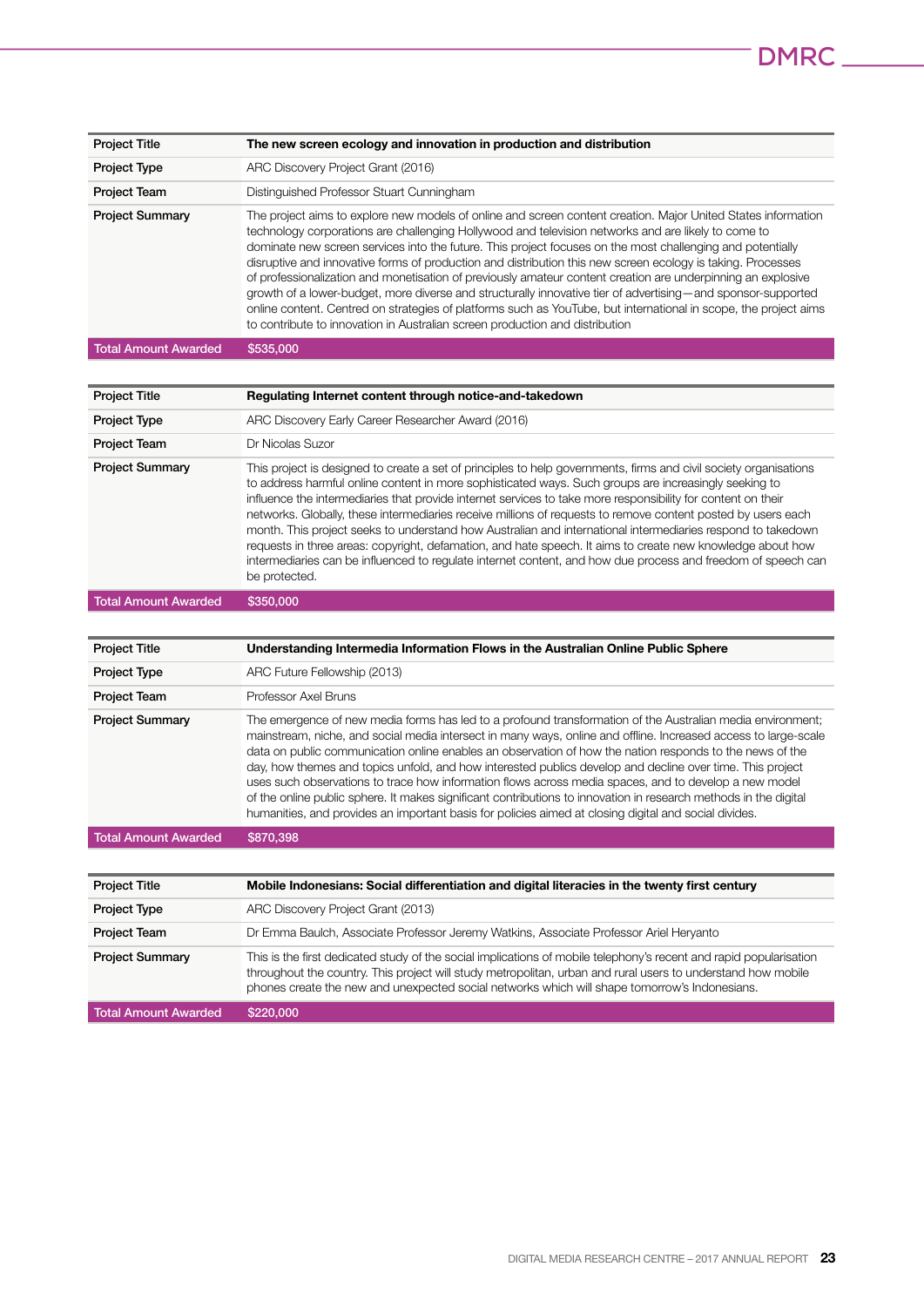| <b>Project Title</b>     | Australian screen content in primary, secondary and tertiary education: Uses and potential                                                                                                                                                                                                                                                        |
|--------------------------|---------------------------------------------------------------------------------------------------------------------------------------------------------------------------------------------------------------------------------------------------------------------------------------------------------------------------------------------------|
| Project Type             | ARC Linkage Project Grant (2013)                                                                                                                                                                                                                                                                                                                  |
| <b>Project Team</b>      | Professor Stuart Cunningham, Dr Michael Dezuanni, Dr Georgie McClean, Mr Matthew Hancock, Dr David<br>Sutton, Ms Maggie Garrard                                                                                                                                                                                                                   |
| <b>Project Summary</b>   | This project will investigate the educational market for Australian screen content and the ways students use and<br>engage with that content. This will inform policy development, stimulate content production and distribution,<br>and increase awareness of the availability and utility of Australian screen content in educational settings. |
| Total Amount Awarded     | \$463,342                                                                                                                                                                                                                                                                                                                                         |
| <b>Industry Partners</b> | Screen Australia, Special Broadcasting Service Corporation, Australian Broadcasting Corporation,<br>Australian Children's Television foundation                                                                                                                                                                                                   |

| <b>Project Type</b><br>UA-DAAD Australia-Germany<br><b>Project Team</b><br>Professor Stefan Stieglitz, Mr Florian Brachten, Mr Bioern Ross<br><b>Project Summary</b> | Professor Axel Bruns, Professor Patrik Wikstrom, Dr Brenda Moon, Mr Felix Muench, Miss May Lyn Chew,                                                                                                                                                                                                                                                                                                                                                                                                                                                                                                                                                                                                                                                                                                                                                                                                    |
|----------------------------------------------------------------------------------------------------------------------------------------------------------------------|---------------------------------------------------------------------------------------------------------------------------------------------------------------------------------------------------------------------------------------------------------------------------------------------------------------------------------------------------------------------------------------------------------------------------------------------------------------------------------------------------------------------------------------------------------------------------------------------------------------------------------------------------------------------------------------------------------------------------------------------------------------------------------------------------------------------------------------------------------------------------------------------------------|
|                                                                                                                                                                      |                                                                                                                                                                                                                                                                                                                                                                                                                                                                                                                                                                                                                                                                                                                                                                                                                                                                                                         |
|                                                                                                                                                                      |                                                                                                                                                                                                                                                                                                                                                                                                                                                                                                                                                                                                                                                                                                                                                                                                                                                                                                         |
| users as they engage with SoundCloud content.                                                                                                                        | This project examines engagement practices around one leading site, SoundCloud (which attracts 175 million<br>unique monthly listeners), using big data from SoundCloud and social media. SoundCloud users are able to<br>listen to tracks provided by artists and attach their own comments to them; they are also able to share links to<br>these tracks through social media such as Facebook and Twitter. We draw on the Application Programming<br>Interfaces (APIs) of these platforms to capture a large dataset of SoundCloud comments as well as tweets and<br>Facebook posts sharing links to SoundCloud, and use a combination of automated content analysis of these<br>comments and posts, and network analysis of the overlap in user populations between individual songs, to<br>measure the affinity between songs and develop a framework for making automatic song recommendations to |

| Total amount Awarded | \$24.990                     |
|----------------------|------------------------------|
| Partners             | University of Duisberg-Essen |

| <b>Project Title</b>        | Developing an innovative entertainment-evaluation model to evaluate the efficacy of digital comedy<br>in engaging young men with sexual health knowledge                                                                                                                                                                                                                                                                                                                                                                                            |
|-----------------------------|-----------------------------------------------------------------------------------------------------------------------------------------------------------------------------------------------------------------------------------------------------------------------------------------------------------------------------------------------------------------------------------------------------------------------------------------------------------------------------------------------------------------------------------------------------|
| <b>Project Type</b>         | ARC Linkage Project Grant (2014)                                                                                                                                                                                                                                                                                                                                                                                                                                                                                                                    |
| <b>Project Team</b>         | Professor Jean Burgess, Professor Alan McKee and Mr Anthony Walsh                                                                                                                                                                                                                                                                                                                                                                                                                                                                                   |
| <b>Project Summary</b>      | This project aims to develop an innovative methodology to evaluate the efficacy of using digital comedy to reach<br>young men with information about healthy sexual development. Rates of sexually transmitted infections are<br>rising among young people aged 16–29 in Australia and research shows that young men are poorly informed<br>about healthy sexual development. This project takes an entertainment-education approach, evaluating the use<br>of digitally-distributed entertainment videos to reach young men with this information. |
| <b>Total Amount Awarded</b> | \$117.309                                                                                                                                                                                                                                                                                                                                                                                                                                                                                                                                           |
| <b>Industry Partners</b>    | <b>Family Planning Queensland (now TRUE)</b>                                                                                                                                                                                                                                                                                                                                                                                                                                                                                                        |

| <b>Project Title</b>        | <b>Making Music Work: Sustainable Portfolio Careers for Australian Musicians</b>                                                                                                                                                                                                                                                                                                                                                                                                                                                                                                                                                                                                                                                                                                          |
|-----------------------------|-------------------------------------------------------------------------------------------------------------------------------------------------------------------------------------------------------------------------------------------------------------------------------------------------------------------------------------------------------------------------------------------------------------------------------------------------------------------------------------------------------------------------------------------------------------------------------------------------------------------------------------------------------------------------------------------------------------------------------------------------------------------------------------------|
| <b>Project Type</b>         | ARC Linkage Project Grant (2015)                                                                                                                                                                                                                                                                                                                                                                                                                                                                                                                                                                                                                                                                                                                                                          |
| <b>Project Team</b>         | Huib Schippers, Dawn Bennett, Brydie-Leigh Bartleet, Associate Professor Ruth Bridgstock, Scott Harrison,<br>Paul Draper                                                                                                                                                                                                                                                                                                                                                                                                                                                                                                                                                                                                                                                                  |
| <b>Project Summary</b>      | To sustain successful musical lives at the beginning of the 21st century, most musicians have portfolio careers,<br>combining aspects of performance, recording, creation, music directions, teaching, community activities, health,<br>retail and a presence in online environments. This phenomenon—often across music genres—is widespread<br>but not well understood. This project explores the conditions and strategies needed for musicians to sustain<br>successful portfolio careers. The three-year investigation with five key industry partners involves surveys as well<br>as twelve in-depth case studies in individual musicians/ensembles in order to identify key success factors and<br>obstacles that will inform opportunities for training, development, and support |
| <b>Total Amount Awarded</b> | \$222,515                                                                                                                                                                                                                                                                                                                                                                                                                                                                                                                                                                                                                                                                                                                                                                                 |
| <b>Industry Partners</b>    | The Australia Council for the Arts, Arts NSW, Arts Victoria, Department of Culture and the Arts (WA) and<br>the Music Trust                                                                                                                                                                                                                                                                                                                                                                                                                                                                                                                                                                                                                                                               |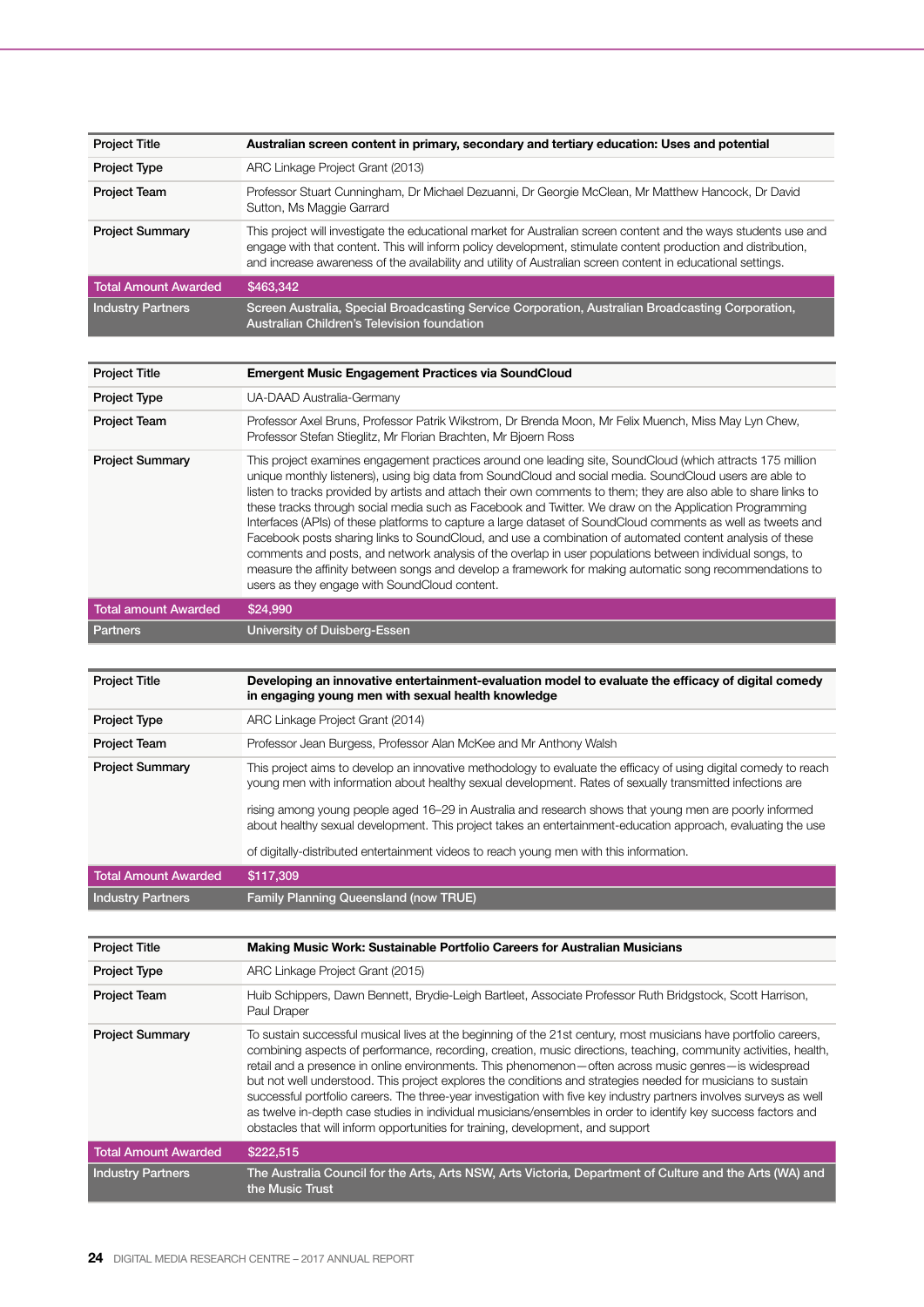| <b>Project Title</b>        | Music Usage Metrics and the Future of the Australian Music Industry                                                                                                                                                                                                                                                                                                                                                                                                                                                                                                                                                                                                                                                                                           |
|-----------------------------|---------------------------------------------------------------------------------------------------------------------------------------------------------------------------------------------------------------------------------------------------------------------------------------------------------------------------------------------------------------------------------------------------------------------------------------------------------------------------------------------------------------------------------------------------------------------------------------------------------------------------------------------------------------------------------------------------------------------------------------------------------------|
| Project Type                | ARC Linkage Project Grant (2015)                                                                                                                                                                                                                                                                                                                                                                                                                                                                                                                                                                                                                                                                                                                              |
| <b>Project Team</b>         | Professor Patrik Wikström, Professor Axel Bruns, Professor Dan Hunter, Dr Ramon Lobato, Mr Stuart Watters,<br>Mr Stephen Green, Mr Andrew Harris                                                                                                                                                                                                                                                                                                                                                                                                                                                                                                                                                                                                              |
| <b>Project Summary</b>      | This project aims to conduct a comprehensive and systematic examination of changing music consumption<br>patterns in Australia in an era of digital downloads. Based on a comprehensive longitudinal dataset on music<br>use in Australia provided by industry partners, the project plans to use innovative computational methods<br>to develop and test evidence-based models for generating, sharing and distributing music revenues. It also<br>plans to examine the current and future uses of music usage data in decision-making processes in music<br>organisations, as well as the potential consequences of such use for practitioners and industry stakeholders.<br>The project aims to support the future growth of the Australian music industry |
| <b>Total Amount Awarded</b> | \$274.139                                                                                                                                                                                                                                                                                                                                                                                                                                                                                                                                                                                                                                                                                                                                                     |
| <b>Industry Partners</b>    | Nightlife Music Pty Ltd, D-Star Music Delivery Pty Ltd, and APRA                                                                                                                                                                                                                                                                                                                                                                                                                                                                                                                                                                                                                                                                                              |

| <b>Project Title</b>        | Graduate employability 2.0: Building digital capabilities for lifelong career development                                                                                                                                                                                                                                                                                                                                                                                                                                                                                                                                                                                                                                                                                                                                                                                                                                                                                                                                                                                                                                                                                                                                                                                       |
|-----------------------------|---------------------------------------------------------------------------------------------------------------------------------------------------------------------------------------------------------------------------------------------------------------------------------------------------------------------------------------------------------------------------------------------------------------------------------------------------------------------------------------------------------------------------------------------------------------------------------------------------------------------------------------------------------------------------------------------------------------------------------------------------------------------------------------------------------------------------------------------------------------------------------------------------------------------------------------------------------------------------------------------------------------------------------------------------------------------------------------------------------------------------------------------------------------------------------------------------------------------------------------------------------------------------------|
| <b>Project Type</b>         | Office for Learning and Teaching Fellowship (2015)                                                                                                                                                                                                                                                                                                                                                                                                                                                                                                                                                                                                                                                                                                                                                                                                                                                                                                                                                                                                                                                                                                                                                                                                                              |
| <b>Project Team</b>         | Associate Professor Ruth Bridgstock                                                                                                                                                                                                                                                                                                                                                                                                                                                                                                                                                                                                                                                                                                                                                                                                                                                                                                                                                                                                                                                                                                                                                                                                                                             |
| <b>Project Summary</b>      | Australian higher education is galvanised around graduate employability; however, the sector has largely<br>overlooked the influence of digital career capabilities. Employers routinely recruit and screen applicants<br>through social media. However, most graduates and many educators have little idea of how to exploit online<br>environments for career purposes. This project will catalyse sector-wide engagement to empower students<br>and staff to build digital career capabilities for graduate employability and lifelong career development.<br>Through exploration of exemplary practice and industry needs, international expert input, an educational<br>toolkit, cultivation of a vibrant community of practice, and case study trials in four universities, it will increase<br>digital career capabilities sectoral awareness; build knowledge of teaching strategies; and increase inclusion<br>in programs. Humanities, Arts, and Social Sciences disciplines are the focus, particularly degrees that are not<br>associated with 'vocational' career pathways. Digital career capabilities are likely to have considerable impact on<br>the outcomes of these graduates. This project will be undertaken with a view to disciplinary transferability. |
| <b>Total Amount Awarded</b> | \$250,000                                                                                                                                                                                                                                                                                                                                                                                                                                                                                                                                                                                                                                                                                                                                                                                                                                                                                                                                                                                                                                                                                                                                                                                                                                                                       |

# Cooperative Research Centre (CRC) Funding

| <b>Project Title</b>        | <b>Rapid Analytics Interactive Scenario Explorer (RAISE) Toolkit</b>                                                                                                                                                                                                                                                                                                                                                                                                                               |
|-----------------------------|----------------------------------------------------------------------------------------------------------------------------------------------------------------------------------------------------------------------------------------------------------------------------------------------------------------------------------------------------------------------------------------------------------------------------------------------------------------------------------------------------|
| <b>Project Type</b>         | <b>CRC</b> for Spatial Information                                                                                                                                                                                                                                                                                                                                                                                                                                                                 |
| <b>Project Team</b>         | Dr Markus Rittenbruch, Associate Professor Tomasz Bednarz, Professor Marcus Foth, Associate Professor Peta<br>Mitchell, Associate Professor Christopher Pettit, Ms Melanie Plumb                                                                                                                                                                                                                                                                                                                   |
| Summary                     | In collaboration with the University of NSW, this project focuses on building a highly interactive geo-visualisation<br>toolkit for accessing automated land valuation models through to more complex land value uplift models.<br>This will enable land valuers, city councils, state government policy and decision-makers and industry to<br>collaboratively explore and test hypotheses connected with the likely causes of land valuation changes in<br>relation to infrastructure decisions. |
|                             | The RAISE toolkit won the Best Industry-led Partnership Award at the 2017 Committee for Sydney's Smart City<br>Awards                                                                                                                                                                                                                                                                                                                                                                              |
| <b>Total Amount Awarded</b> | \$123,297                                                                                                                                                                                                                                                                                                                                                                                                                                                                                          |
| <b>Partners</b>             | <b>University of NSW</b>                                                                                                                                                                                                                                                                                                                                                                                                                                                                           |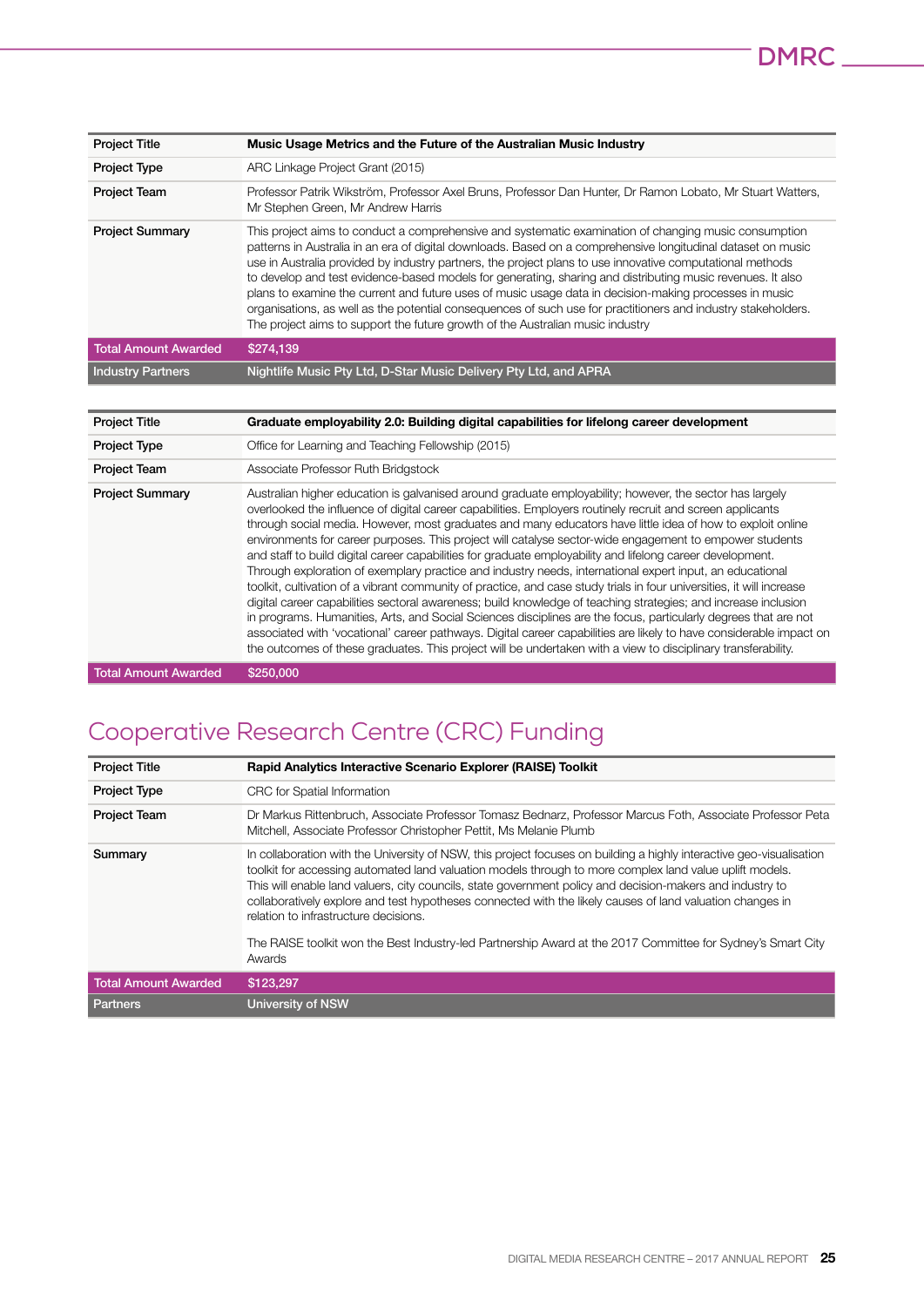# Publications

Listed below are 2017 publications by DMRC members, HDR students, and (where closely aligned to DMRC research) Affiliated Researchers.

![](_page_27_Picture_2.jpeg)

![](_page_27_Picture_3.jpeg)

# **Social Media**

![](_page_27_Picture_5.jpeg)

### **BOOKS**

- 1. Beavis, Catherine, Dezuanni, Michael L., & O'Mara, Joanne (Eds.) (2017) *Serious Play: Literacy, Learning, and Digital Games. Digital Games and Learning*. Routledge, New York.
- 2. Burgess, Jean, Marwick, Alice, & Poell, Thomas (Eds.) (2017) *The SAGE Handbook of Social Media.* SAGE Publications Ltd, London; Thousand Oaks, CA.
- 3. Curtin, Michael & Sanson, Kevin (Eds.) (2017) *Voices of Labor: Creativity, Craft, and Conflict in Global Hollywood.* University of California Press, Oakland, CA.
- 4. Harrington, Stephen (Ed.) (2017) *Entertainment Values: How do we Assess Entertainment and Why does it Matter?* Palgrave Entertainment Industries. Palgrave Macmillan, London.
- 5. McNair, Brian, Flew, Terry, Harrington, Stephen, & Swift, Adam (2017) *Politics, Media and Democracy in Australia: Public and Producer Perceptions of the Political Public Sphere.* Routledge Research in Cultural and Media Studies, 104. Routledge, London; New York.
- 6. Ryan, Mark David & Goldsmith, Ben (Eds.) (2017) *Australian Screen in the 2000s.* Palgrave Macmillan, Cham, Switzerland.

### **BOOK CHAPTERS**

- 1. Allan, Cherie, Dezuanni, Michael L., & Mallan, Kerry M. (2017) Digital Storytelling for Community Participation: The Storyelling Social Living Lab. In Dezuanni, Michael, Foth, Marcus, Mallan, Kerry, & Hughes, Hilary (Eds.) *Digital Participation through Social Living Labs: Valuing Local Knowledge, Enhancing Engagement.* Chandos Publishing (Elsevier), Oxford, UK, pp. 245–262.
- 2. Baulch, Emma (2017) mobile phones: Advertising, consumerism and class. In Tapsell, Ross & Jurriens, Edwin (Eds.) *Digital Indonesia*. Institute of Southeast Asian Studies, Singapore, pp 38–55.
- 3. Bruns, Axel (2017) Das Modell the Conversation: Academic Rigour, Journalistic Flair. In Weingart, Peter, Wormer, Holger, Wenninger, Andreas, & Hüttl, Reinhard F. (Eds.) *Perspektiven der Wissenschaftskommunikation im digitalen Zeitalter.* Velbrück, Weilerswist-Metternich, pp. 78–79.
- 4. Bruns, Axel (2017) Making Audience Engagement Visible: Publics for Journalism on Social Media Platforms. In Franklin, Bob & Eldridge II, Scott A. (Eds.) *The Routledge Companion to Digital Journalism Studies.* Routledge, London, United Kingdom & New York, United States of America, pp. 325–334.
- 5. Burgess, Jean (2017) Convergence. In Ouellette, Laurie & Gray, Jonathan (Eds.) *Keywords for Media Studies.* New York University Press, New York, pp. 47–48.
- 6. Burgess, Jean, Marwick, Alice, & Poell, Thomas (2017) SAGE Handbook of Social Media: Introduction. In Burgess, Jean, Marwick, Alice, & Poell, Thomas (Eds.) *The SAGE Handbook of Social Media.* SAGE Publications, London; Thousand Oaks, CA; pp.  $1 - 10$ .
- 7. Chorazy, Ella & Harrington, Stephen (2017) Fluff, frivolity and the fabulous Samantha Jones: Representations of public relations in entertainment. In Harrington, Stephen (Ed.) Entertainment Values: How do we Assess Entertainment and Why does it Matter? Palgrave Macmillan, London, pp. 229–249.
- 8. Collis, Christy (2017) What Is Entertainment? The Value of Industry Definitions. In Harrington, Stephen (Ed.) *Entertainment Values: How do we Assess Entertainment and Why does it Matter?* Palgrave Macmillan, London, pp. 11–22.
- 9. Cunningham, Stuart D. Craig, David, The emerging global screen ecology of social media entertainment, in *The Routledge Companion to World Cinema,* edited by Rob Stone, Paul Cooke, Stephanie Dennison & Alex Marlow-Mann. Abington: Routledge, pp. 455–466.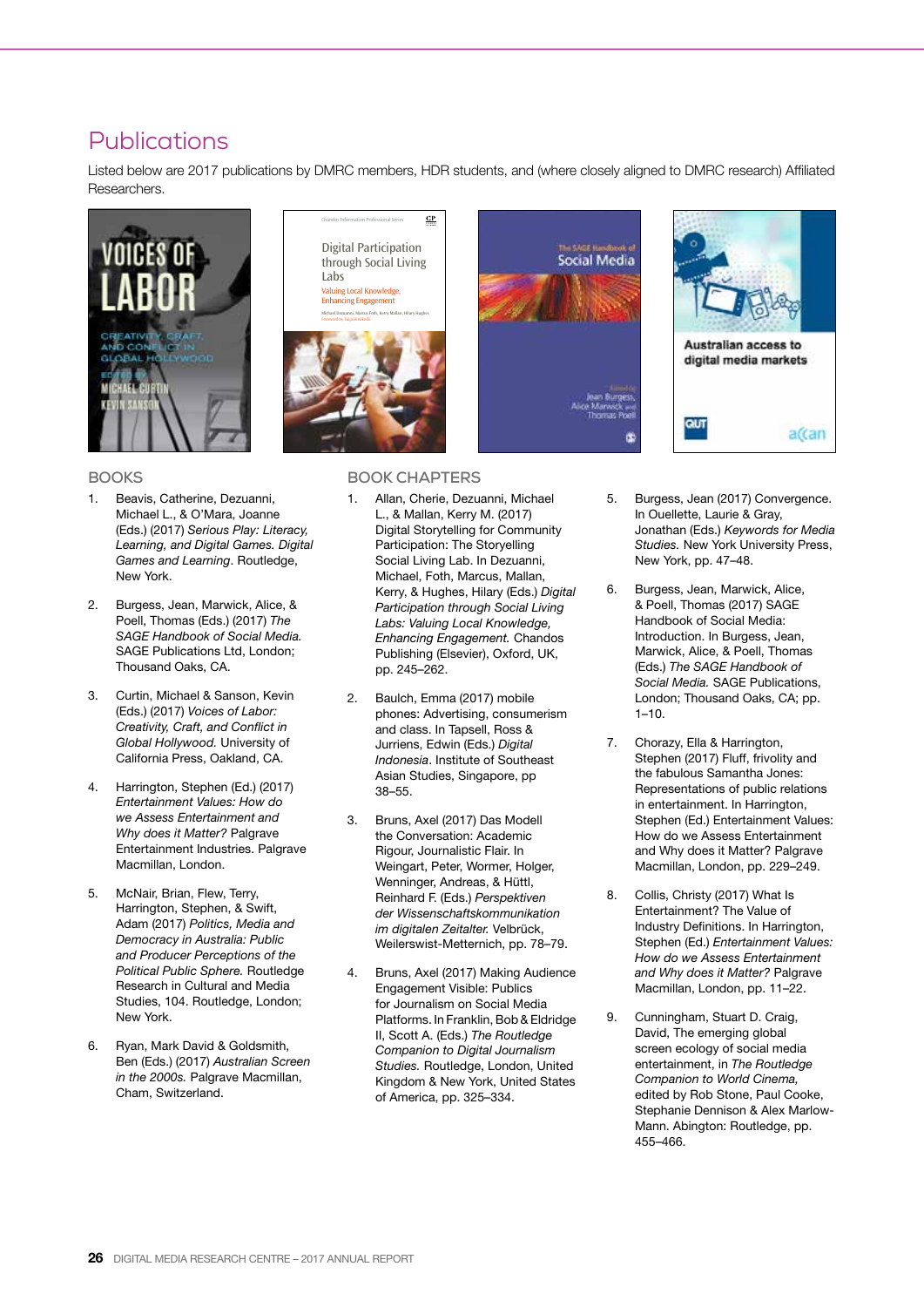- 10. Curtin, Michael & Sanson, Kevin (2017) Listening to Labor. In Curtin, Michael & Sanson, Kevin (Eds.) *Voices of Labor: Creativity, Craft, and Conflict in Global Hollywood.* University of California Press, Oakland, CA, pp. 1–17.
- 11. Danby, Susan (2017) Social Interactional Understandings in Investigating Family Practices of Digital Media Use. In Lahikainen, Anja Riitta, Mälkiä, Tiina, & Repo, Katja (Eds.) *Media, Family Interaction and the Digitalisation of Childhood.* Edward Elgar Publishing, Cheltenham, UK, pp. 29–49.
- 12. Danby, Susan (2017) Technologies, Child-Centred Practice and Listening to Children. In Arnott, Lorna (Ed.) *Digital Technologies and Learning in the Early Years.* SAGE Publications, London, pp. 127–138.
- 13. Danby, Susan J., Davidson, Christina, Theobald, Maryanne Agnes, Houen, Sandra, & Thorpe, Karen J. (2017) Pretend play and technology: Young children making sense of their everyday social worlds. In Lynch, Sandra, Pike, Deborah, & à Beckett, Cynthia (Eds.) *Multidisciplinary Perspectives on Play from Birth and Beyond.*  Springer Singapore, Singapore, pp. 231–245.
- 14. Davidson, Christina, Danby, Susan J., & Thorpe, Karen (2017) "Uh Oh": Multimodal Meaning Making During Viewing of YouTube Videos in Preschool. In Narey, Marilyn J. (Ed.) *Multimodal Perspectives of Language, Literacy, and Learning in Early Childhood: The Creative and Critical "Art" of Making Meaning.* Springer International Publishing, New York, NY, pp. 233–255.
- 15. Dezuanni, Michael L. & O'Mara, Joanne (2017) Impassioned learning with Minecraft. In Beavis, Catherine, Dezuanni, Michael L., & O'Mara, Joanne (Eds.) *Serious Play: Literacy, Learning, and Digital Games.* Routledge (Taylor and Francis Group), New York, pp. 36–48.
- 16. Dezuanni, Michael L. & Zagami, Jason (2017) Curating the curriculum with digital games. In Beavis, Catherine, Dezuanni, Michael L., & O'Mara, Joanne (Eds.) *Serious Play: Literacy, Learning, and Digital Games.* Routledge (Taylor & Francis Group), New York, pp. 67–82.
- 17. Dezuanni, Michael L. (2017) Material and Discursive Learning with Minecraft. In Beavis, Catherine, Dezuanni, Michael L., & O'Mara, Joanne (Eds.) *Serious Play: Literacy, Learning, and Digital Games.*  Routledge (Taylor & Francis Group), New York, pp. 150–164.
- 18. Dezuanni, Michael L. (2017) Media arts. In Sinclair, Christine, Jeanneret, Neryl, O'Toole, John, & Hunter, Mary Ann (Eds.) *Education in the Arts.* Oxford University Press, South Melbourne, Vic, pp. 128–142.
- 19. Duguay, Stefanie, Burgess, Jean, & Light, Ben (2017) Mobile dating and hookup app culture. In Messaris, Paul & Humphreys, Lee (Eds.) *Digital Media: Transformations in Human Communication.* Peter Lang, New York, pp. 213–221.
- 20. Flew, Terry (2017) Censorship. In Ouellette, Laurie & Gray, Jonathan (Eds.) *Keywords for Media Studies.*  NYU Press, New York, pp. 32–33.
- 21. Flew, Terry (2017) Intercultural communication: An Australian perspective. In Croucher, Stephen (Ed.) Global Perspectives on *Intercultural Communication.* Routledge (Taylor & Francis Group), London, pp. 107–111.
- 22. Flew, Terry (2017) Social media and the cultural and creative industries. In Burgess, Jean, Marwick, Alice, & Poell, Thomas (Eds.) *SAGE Handbook of Social Media.* SAGE Publications Inc, Los Angeles, pp. 512–526.
- 23. Foth, Marcus, Lankester, Ally, & Hughes, Hilary E. (2017) Mixhaus: Dissolving boundaries with a community maker space. In Dezuanni, Michael L., Foth, Marcus, Mallan, Kerry M., & Hughes, Hilary E. (Eds.) *Digital Participation through Social Living Labs: Valuing Local Knowledge, Enhancing Engagement.* Chandos Publishing (Elsevier), Cambridge, UK, pp 97–116.
- 24. Harrington, Stephen (2017) How can we value entertainment? And, why does it matter? In Harrington, Stephen (Ed.) *Entertainment Values: How do we Assess Entertainment and Why does it Matter?* Palgrave Macmillan, London, pp. 1–10.
- 25. Harrington, Stephen (2017) What if 'journalism' is the problem?: Entertainment and the 'de-mediatization' of politics. In Harrington, Stephen (Ed.) *Entertainment Values: How do we Assess Entertainment and Why does it Matter?* Palgrave Macmillan, London, pp. 165–178.
- 26. Highfield, Tim (2017) Histories of blogging. In Goggin, Gerard & McLelland, Mark (Eds.) *The Routledge Companion to Global Internet Histories.* Routledge, New York, pp 331–342.
- 27. Highfield, Tim (2017) Social TV and depiction of community on social media: Instagram and Eurovision fandom. In Messaris, Paul & Humphreys, Lee (Eds.) *Digital Media: Transformations in Human Communication [2nd ed.].* Peter Lang, New York, pp. 156–165.
- 28. Houen, Sandra, Danby, Susan, Farrell, Ann, & Thorpe, Karen (2017) Web searching as a context to build on young children's displayed knowledge. In Bateman, Amanda & Church, Amelia (Eds.) *Children's Knowledge-in-Interaction.* Springer, Singapore, pp. 57–72.
- 29. Lankester, Ally, Hughes, Hilary E., & Foth, Marcus (2017) Mapping a connected learning ecology to foster digital participation in regional communities. In Dezuanni, Michael L., Foth, Marcus, Mallan, Kerry M., & Hughes, Hilary E. (Eds.) *Digital Participation through Social Living Labs: Valuing Local Knowledge, Enhancing Engagement.* Chandos Publishing (Elsevier), Cambridge, UK, pp. 141–171.
- 30. McNair, Brian & Flew, Terry (2017) Data trumps intuition every time: Computational journalism and the digital transformation of punditry. In Franklin, Bob & Eldridge II, Scott (Eds.) *The Routledge Companion to Digital Journalism Studies.* Routledge (Taylor & Francis Group), London, United Kingdom & New York, United States of America, pp. 537–545.
- 31. Mitchell, Peta (2017) Literary geography and the digital: The emergence of neogeography. In Tally, Robert T. (Ed.) *Routledge Handbook of Literature and Space.* Routledge, Abingdon, Oxon; New York, NY, pp. 85–94.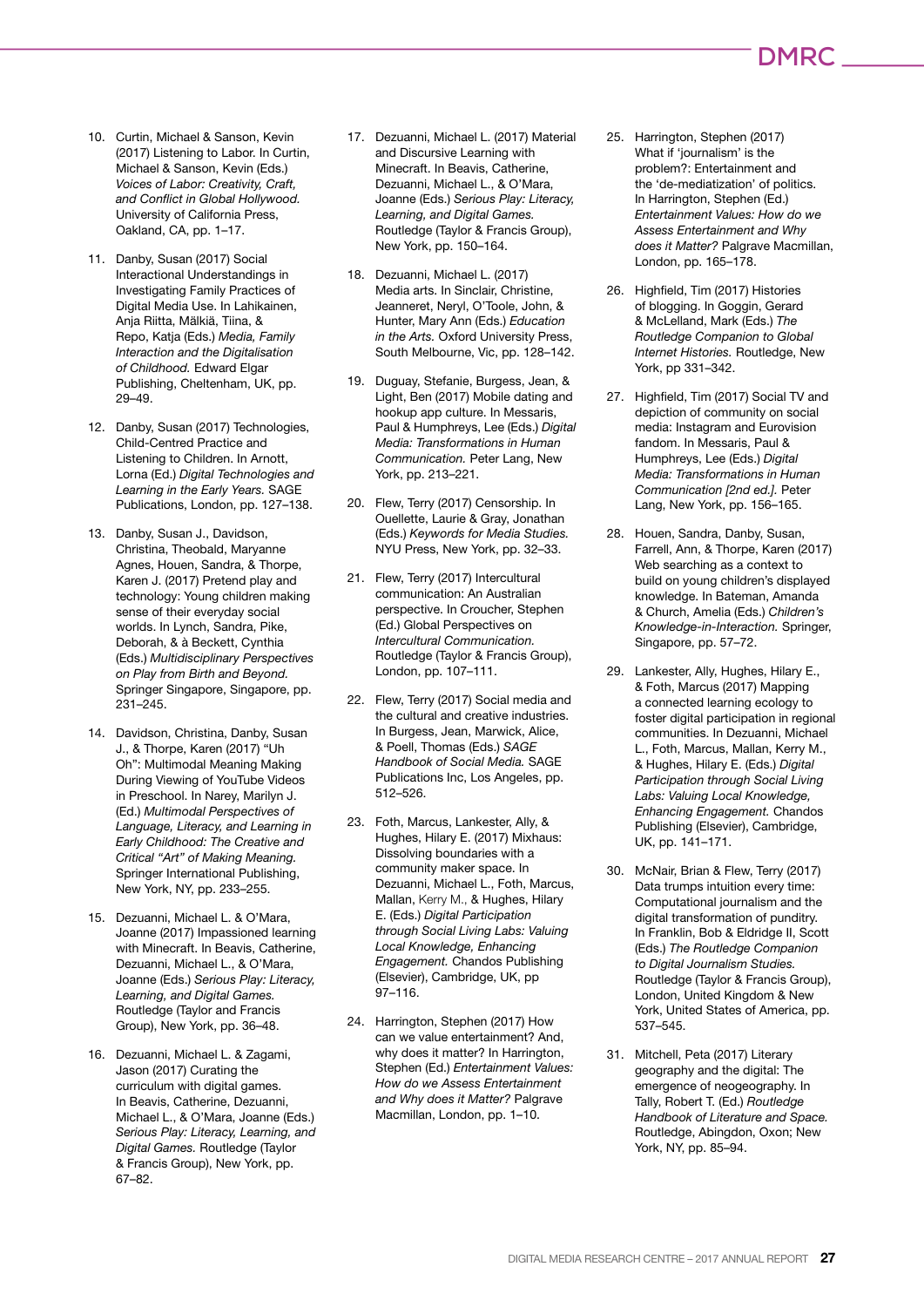- 32. Parra Agudelo, Leonardo, Choi, Jaz Hee-jeong, & Foth, Marcus (2017) The city as canvas for change: Grassroots organisations' creative playing with Bogota. In Nijholt, Anton (Ed.) *Playable Cities: The City as a Digital Playground.* Springer, Singapore, pp. 189–210.
- 33. Rimmer, Matthew (2017) The dancing baby: Copyright law, YouTube, and music videos. In Richardson, Megan & Ricketson, Sam (Eds.) *Research Handbook on Intellectual Property in Media and Entertainment.* Edward Elgar, Cheltenham (UK), Northampton (Mass.), pp. 150–194.
- 34. Ryan, Mark David & Goldsmith, Ben (2017) Australian screen in the 2000s: An introduction. In Ryan, Mark David & Goldsmith, Ben (Eds.) *Australian Screen in the 2000s.* Palgrave Macmillan, Cham, Switzerland, pp. 1–21.
- 35. Ryan, Mark David (2017) Australian blockbuster movies. In Ryan, Mark David & Gildsmith, Ben (Eds.) *Australian Screen in the 2000s.* Palgrave Macmillan, Cham, Switzerland, pp. 51–76.
- 36. Ryan, Mark David (2017) Australian horror movies and the American market. In Danks, Adrian, Gaunson, Stephen, & Kunze, Peter (Eds.) *American-Australian Cinema: Transnational Connections.* Palgrave Macmillan, London and New York, pp. 163–183.
- 37. Schapals, Aljosha Karim (2017) The UK digisphere and the 2017 election. In Thorsen, Einar, Jackson, Dan, & Lilleker, Darren (Eds.) *UK Election Analysis 2017: Media, Voters and the Campaign.* The Centre for the Study of Journalism, Culture and Community, Bournemouth University, Poole, UK, p. 99.
- 38. Spurgeon, Christina L. (2017) *The ethics, aesthetics and practical politics of ownership in co-creative media. In Understanding Digital Storytelling.* Palgrave MacMillan, England, pp. 119–135.
- 39. Miller, J. L., Paciga, K. A., Danby, S., Beaudoin-Ryan, L., & Kaldor, T. (2017). *Looking beyond swiping and tapping: Review of design and methodologies for researching young children's use of digital technologies.* Cyberpsychology: Journal of Psychosocial Research on Cyberspace, 11(3), article 6.

40. Woodford, Darryl, Prowd, Katie, & Bruns, Axel (2017) Audiencing through social media. In Hight, Craig & Harindranath, Ramaswami (Eds.) *Studying Digital Media Audiences: Perspectives from Australasia.* Routledge, New York, pp. 76–97.

### **JOURNAL ARTICLES**

- 1. Albury, Kath, Burgess, Jean, Light, Ben, Race, Kane, & Wilken, Rowan (2017) Data cultures of mobile dating and hook-up apps: Emerging issues for critical social science research. *Big Data and Society, 4*(2), pp. 1–11.
- 2. Baulch, Emma (2017) The everyman and the dung beetle: New media infrastructures for lower class cultural politics. *Cultural Politics, 13*(2), pp. 202–226.
- 3. Bruns, A., & Hanusch, F. (2017). Conflict Imagery in a Connective Environment: Audiovisual Content on Twitter Following the 2015/2016 Terror Attacks in Paris and Brussels. *Media, Culture & Society, 39*(8), 1122–1141. https://doi. org/10.1177/0163443717725574
- Bruns, Axel (2017) Tweeting to save the furniture: The 2013 Australian election campaign on Twitter. *Media International Australia, 162*(1), pp. 49–64.
- 5. Bruns, Axel, Moon, Brenda, Münch, Felix, & Sadkowsky, Troy (2017) The Australian Twittersphere in 2016: Mapping the follower/followee network. *Social Media and Society, 3*(4).
- 6. Craig, David & Cunningham, Stuart D. (2017) Toy Unboxing: Living in a(n unregulated) material world. *Media International Australia, 163*(1), pp. 77–86.
- 7. Cunningham, Stuart D., and Craig, David (2017), Being 'really real' on YouTube: authenticity, community and brand culture in social media entertainment, *Media International Australia, 164*(1), pp. 71–81
- 8. Daly, Angela & Scardamaglia, Amanda (2017) Profiling the Australian Google consumer: Implications of search engine practices for consumer law and policy. *Journal of Consumer Policy, 40*(3), pp. 299–320.
- 9. Daly, Angela (2017) Beyond "Hipster Antitrust": A critical perspective on the European Commission's Google decision. *European Competition and Regulation Law Review, 1*(3), pp. 188–192.
- 10. Dezuanni, Michael (2017) Agentive realism and media literacy. *The Journal of Media Literacy, 64*(1&2), pp. 16–19.
- 11. Dezuanni, Michael, Cunningham, Stuart, Goldsmith, Ben, & Miles, Prue (2017) Teachers' curation of Australian screen content for school-based education. *Media International Australia, 163*(1) pp 87–96 doi: 10.1177/1329878X17693701
- 12. Elmahjub, Ezieddin & Suzor, Nicolas P. (2017) Fair use and fairness in copyright: A distributive justice perspective on users' rights. *Monash University Law Review, 43*(1), pp. 274–298.
- 13. Flew, Terry (2017) Creative industries and regional development strategies. *Journal of Creative Industries and Cultural Studies, 1*(1), pp. 16–29.
- 14. Flew, Terry (2017) The 'Theory' in media theory: The 'Media-Centrism' debate. *Media Theory, 1*(1), pp. 43–56.
- 15. Goldsmith, Ben, Cunningham, Stuart, & Dezuanni, Michael (2017) Screen production for education: Digital disruption in an 'ancillary' market. *Media International Australia, 162*(1), pp. 65–77.
- 16. Guihot, Michael, Matthew, Anne F., & Suzor, Nicolas P. (2017) Nudging robots: Innovative solutions to regulate artificial intelligence. *Vanderbilt Journal of Entertainment and Technology Law, 20*(2), pp. 385–456.
- 17. Hanusch, Folker & Bruns, Axel (2017) Journalistic branding on Twitter: a representative study of Australian journalists' profile descriptions. *Digital Journalism, 5*(1), pp. 26–43.
- 18. Hews, Rachel & Suzor, Nicolas P. (2017) 'Scum of the Earth': An Analysis of Prejudicial Twitter Conversations During The Baden-Clay Murder Trial. *University of New South Wales Law Journal, 40*(4), pp. 1604–1633.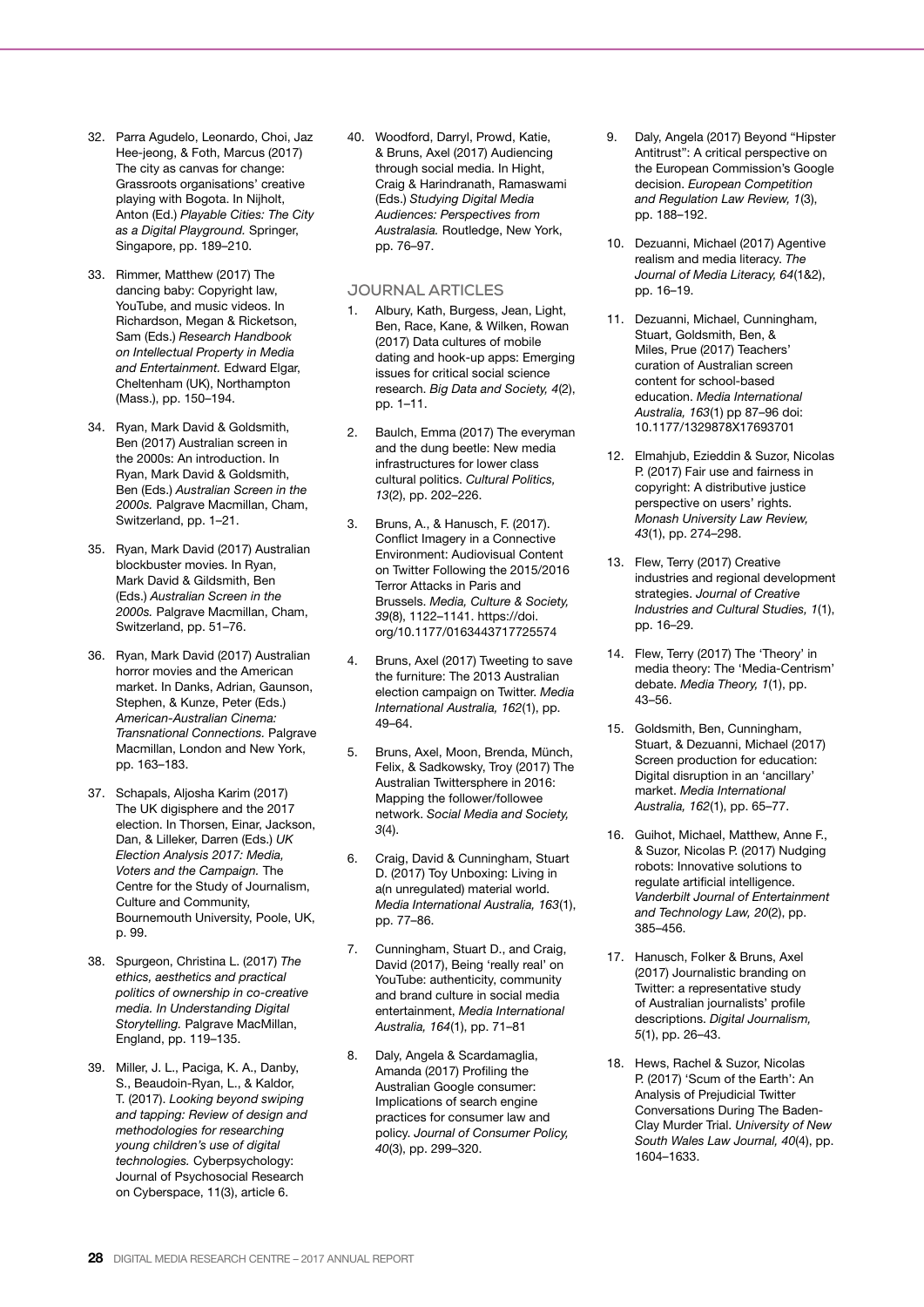- 19. Hughes, Hilary, Foth, Marcus, Dezuanni, Michael L., Mallan, Kerry, & Allan, Cherie (2017) Fostering digital participation and communication through social living labs: a qualitative case study from regional Australia. *Communication Research and Practice.* doi: 10.1080/22041451.2017. 1287032
- 20. Matamoros-Fernandez, Ariadna (2017) Platformed racism: The mediation and circulation of an Australian race-based controversy on Twitter, Facebook and YouTube. Information, *Communication and Society, 20*(6), pp. 930–946.
- 21. Mehta, Amisha M., Bruns, Axel, & Newton, Judith (2017) Trust, but verify: Social media models for disaster management. *Disasters, 41*(3), pp. 549–565.
- 22. Miltner, Kate M. & Highfield, Tim (2017) Never Gonna GIF You Up: Analyzing the cultural significance of the animated GIF. *Social Media + Society, 3*(3), pp-1–11.
- 23. Mitchell, Peta & Highfield, Tim (2017) Mediated geographies of everyday life—navigating the ambient, augmented and algorithmic geographies of geomedia. *Ctrl-Z: New Media Philosophy,* 7.
- 24. Mitchell, Peta (2017) Contagion, virology, autoimmunity: Derrida's rhetoric of contamination. *Parallax, 23*(1), pp. 77–93.
- 25. Rehm, Sebastian, Foth, Marcus, & Mitchell, Peta (2017) DoGood: Examining gamification, civic engagement, and collective intelligence. *AI & Society, 33*(1), pp. 27–37
- 26. Rennie, Ellie, Spurgeon, Christina, & Barraket, Jo (2017) Community broadcasting and social impact research. *Communication Research and Practice, 3*(1), pp. 1–13.
- 27. Rimmer, Matthew (2017) Back to the Future: The Digital Millennium Copyright Act and the Trans-Pacific Partnership. *Laws, 6*(3) doi:10.3390/ laws6030011
- 28. Ryan, Mark David & Goldsmith, Ben (2017) Returning to Australian horror film and Ozploitation cinema debate [Introduction]. *Studies in Australasian Cinema, 11*(1), pp. 2–4.
- 29. Ryan, Mark David (2017) Australian cinema studies: How the subject is taught in Australian universities. *Journal of Australian Studies, 41*(4), pp. 518–535.
- 30. Sanson, Kevin (2017) Stitching it all together: Service producers and the spatial dynamics of screen media labor. *International Journal of Cultural Studies.* doi: 10.1177/1367877917692900
- 31. Suzor, Nicolas P., Pappalardo, Kylie M., & McIntosh, Natalie (2017) The passage of Australia's data retention regime: National security, human rights, and media scrutiny. *Internet Policy Review, 6*(1) doi: 10.14763/2017.1.454
- 32. Suzor, Nicolas P., Seignior, Bryony, & Singleton, Jennifer (2017) Non-consensual porn and the responsibilities of online intermediaries. *Melbourne University Law Review, 40*(3), pp. 1057–1097.

### **REPORTS**

- 1. Bowd, Kathryn, Davies, Kayt, Fulton, Janet, Lidberg, Johan, Murrell, Colleen, Richards, Ian, Ricketson, Matthew, Romano, Angela R., Sykes, Jolyon, & Wake, Alexandra (2017) *Submission from the Journalism Education & Research Association of Australia (JERAA) to the Senate Select Committee on the Future of Public Interest Journalism*. Senate Select Committee on the Future of Public Interest Journalism. Parliament of Australia, Canberra, A.C.T.
- 2. Burgess, Jean, Houghton, Kirralie, & Dezuanni, Michael L. (2017) *Evaluating the impact of the First 5 Forever initiative.* QUT Digital Media Research Centre, Brisbane, Qld.
- 3. Burgess, Jean, Osman, Kim, McKee, Alan, & Hall, Nicki (2017) *An entertainment-education model for reaching young men with sexual health information through digital media.*
- 4. Pappalardo, Kylie, Aufderheide, Patricia, Stevens, Jessica, & Suzor, Nicolas (2017) *Imagination foregone: A qualitative study of the reuse practices of Australian creators.* QUT, Brisbane, QLD

5. Suzor, Nicolas P., Van Geelen, Tess, Pappalardo, Kylie M., Burgess, Jean, Wikström, Patrik, & Ventura-Rodriguez, Yanery (2017) *Australian consumer access to digital content.* Australian Communications Consumer Action Network.

### **REFERENCE ENTRIES**

- 1. Bruns, Axel (2017) Blog. In *The Wiley Blackwell Encyclopedia of Social Theory.* John Wiley & Sons, Inc., London.
- 2. Bruns, Axel (2017) Future: Global development in media uses and effects. In Rössler, Patrick, Hoffner, Cynthia A., & van Zoonen, Liesbet (Eds.) *The International Encyclopedia of Media Effects.* John Wiley & Sons, Hoboken, NJ.
- 3. Flew, Terry (2017) Cultural and creative industries. In Moy, Patricia (Ed.) *Oxford Bibliographies in Communication.* Oxford University Press, Oxford.
- 4. Rimmer, Matthew (2017) The foxfire of fair use: The Google Books litigation and the future of copyright laws. *Oxford Research Encyclopedia of Communication.*